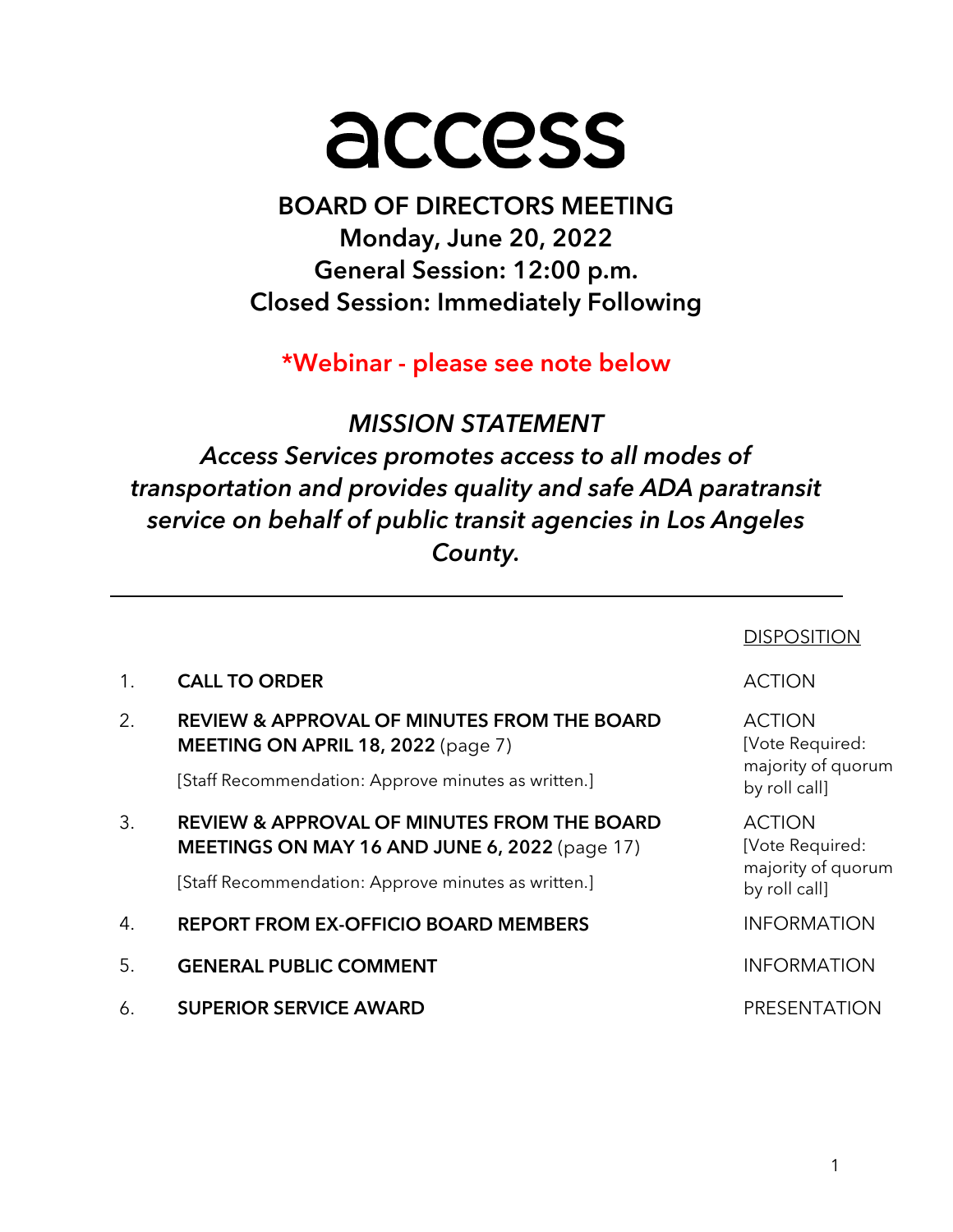#### 7. CONSENT CALENDAR

#### Items reviewed and approved by the Performance Monitoring Committee:

- a) Consideration to Increase Funds Antelope Valley Service Provider Contract (AS-3116) (page 21) [Staff Recommendation: Authorize an increase in funds of \$475,000 for Contract AS-3116 with Diversified Transportation LLC (Keolis).]
- b) Consideration to Award Rider360 Maintenance & Operations Contract (AS-4159) (page 23) [Staff Recommendation: Authorize staff to execute Contract No. AS-4159 for as-needed Rider360 maintenance and operations services for a three (3) year base contract beginning July 1, 2022 and ending June 30, 2025 with Information Technologies Curves, Inc. in an amount not to exceed \$807,000.]

#### Items neither reviewed nor approved by any Committee:

- c) Consideration to Approve Board and Standing Meeting Calendar Change (page 28) [Staff Recommendation: Review and approve the revised Board and Standing Committee Meeting calendar for 2022.]
- d) Consideration to Approve Resolution to Continue Public Meetings through Teleconferencing (page 31) [Staff Recommendation: Approve the following resolution – "The Access Board of Directors has reconsidered the circumstances of the state of emergency; and the following circumstances exist: (i) The state of emergency continues to directly impact the ability of the members to meet safely in person; and (ii) State or local officials continue to impose or recommend measures to promote social distancing. Hence, teleconferencing for Access Board and committee meetings will continue for the next thirty (30) days."]

#### [Staff Recommendation: Approve the Consent Calendar]

ACTION [Vote Required: majority of quorum by roll call]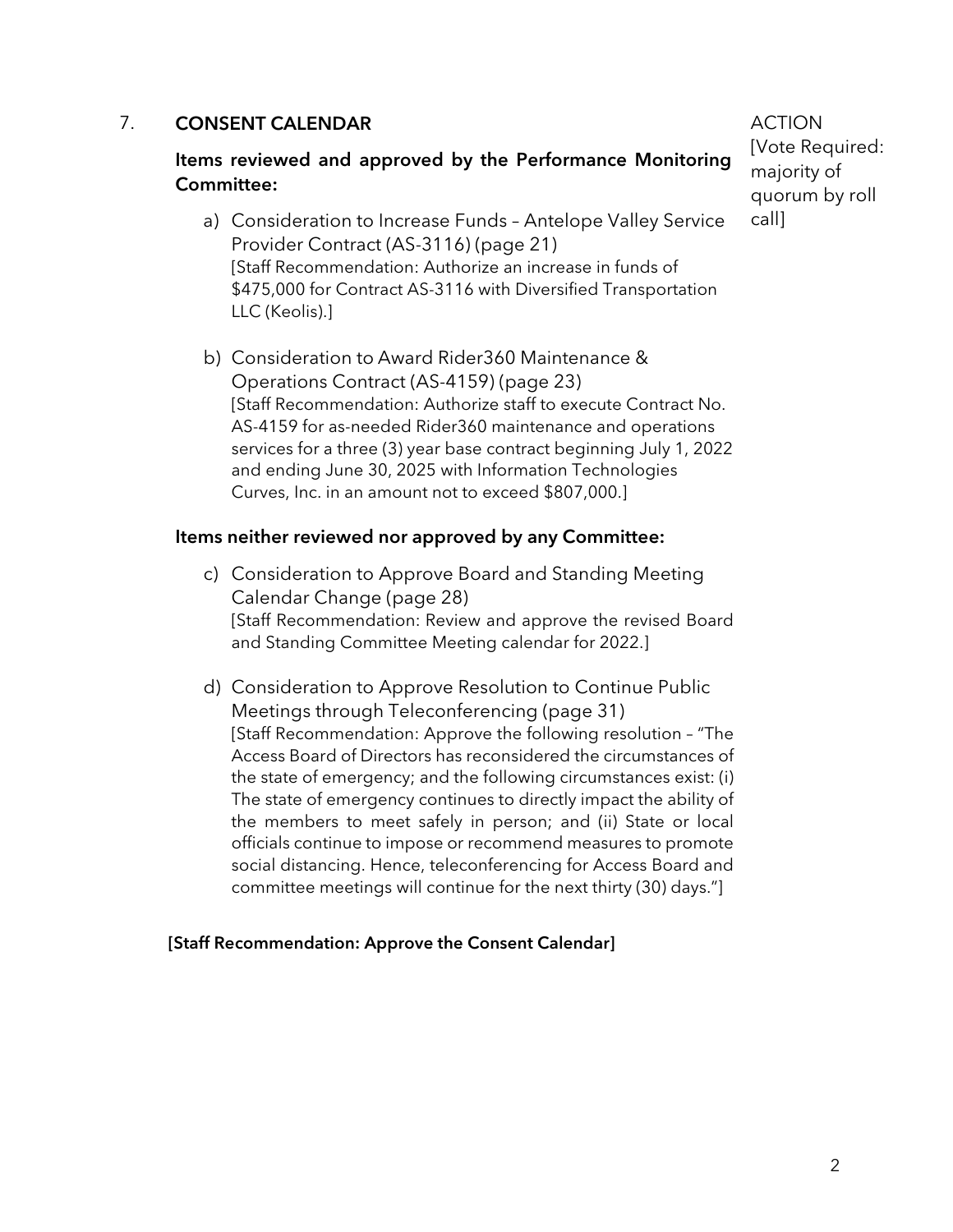# 8. CONSIDERATION TO APPROVE PROPOSED FY2022/23 BUDGET (page 33)

[Staff Recommendation: Approve the FY2022/2023 budget as presented and authorize the Executive Director to execute contract amendments as required.]

## 9. CONSIDERATION TO APPROVE PURCHASE AUTHORIZATION FOR ADA PARATRANSIT VEHICLES (page 38)

[Staff Recommendation: Authorize the Executive Director to negotiate contracts with public agencies such as the State of California, the CalAct/MBTA Purchasing Cooperative, or other similar agencies to purchase up to 253 ADA paratransit vehicles in an amount not to exceed \$21,836,007.]

#### 10. CONSIDERATION TO APPROVE SUPPLEMENTAL COMPENSATION FOR SUBCONTRACTED TRIPS (page 40)

[Staff Recommendation: Approve the supplemental compensation for subcontracted trips by \$3.15 per trip retroactive to April 21, 2022 and authorize the Executive Director to execute contract amendments as required.]

- 11. CUSTOMER SATISFACTION SURVEY (page 43) PRESENTATION
- 12. **OPERATIONS UPDATE Example 20 and 20 and 20 and 20 and 20 and 20 and 20 and 20 and 20 and 20 and 20 and 20 and 20 and 20 and 20 and 20 and 20 and 20 and 20 and 20 and 20 and 20 and 20 and 20 and 20 and 20 and 20 and**
- 13. TNC OVERFLOW SERVICE **EXECUTE:** PRESENTATION
- 14. **UPCOMING BOARD ITEMS** (page 46) **INFORMATION**
- 15. **EXECUTIVE DIRECTOR'S REPORT INFORMATION**
- 16. **BOARD MEMBER COMMUNICATION INFORMATION**
- 17. NEW BUSINESS SUBSEQUENT TO THE POSTING OF THE AGENDA
- 18. PUBLIC COMMENT WITH RESPECT TO CLOSED SESSION **ITEMS**

ACTION [Vote Required: majority of quorum by roll call]

ACTION [Vote Required: majority of quorum by roll call]

ACTION [Vote Required: majority of quorum by roll call]

DISCUSSION/ POSSIBLE ACTION

INFORMATION

3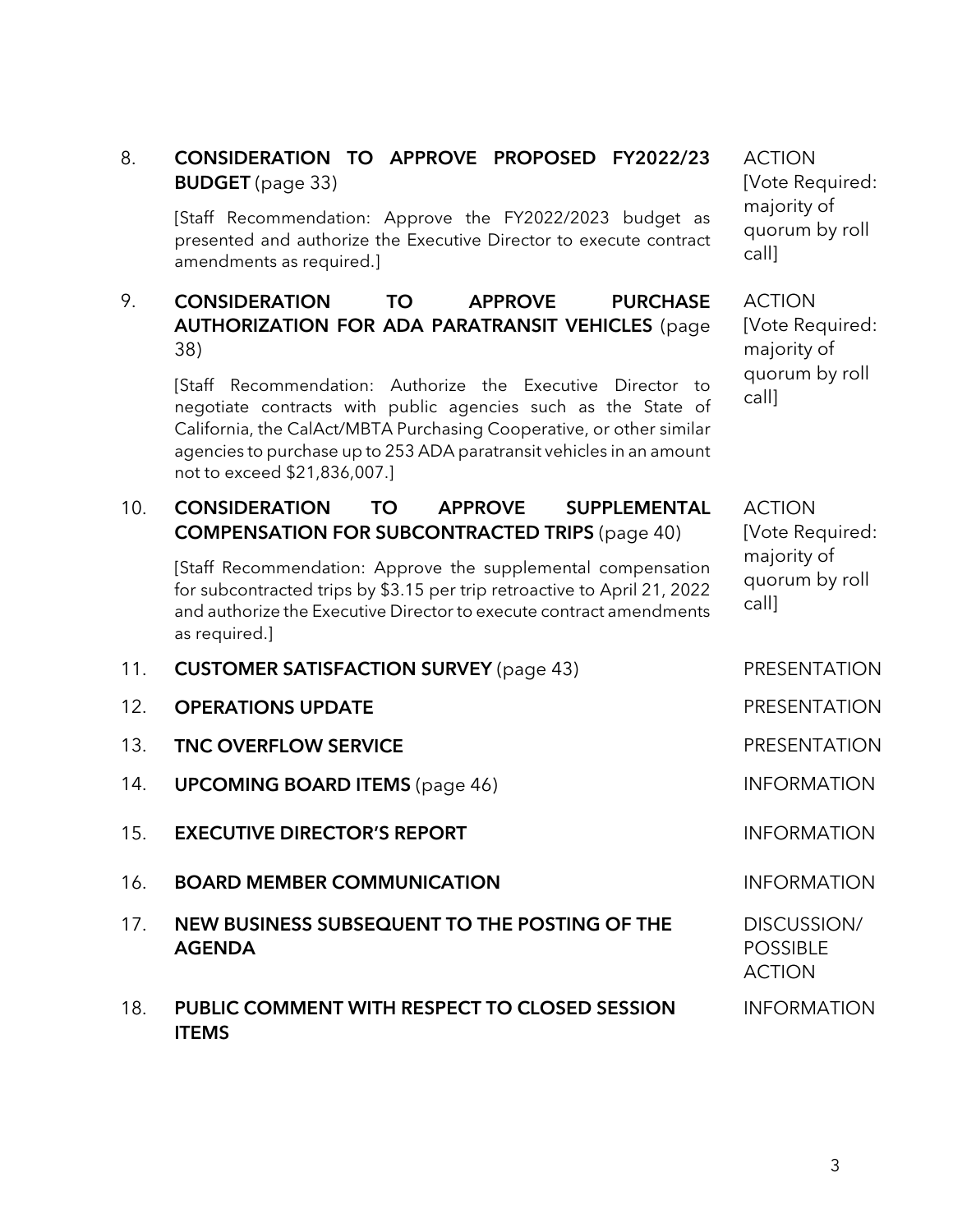#### 19. CLOSED SESSION:

- A) PUBLIC EMERGENCY (COVID-19), GOV. CODE 54957(a)
- B) PUBLIC EMPLOYEE APPOINTMENT, EMPLOYMENT CAL. GOV. CODE §54957(b)
	- 1. Executive Director

#### 20. ADJOURNMENT ACTION

Access Services does not discriminate on the basis of disability. Accordingly, Access Services seeks to ensure that individuals with disabilities will have an equal opportunity to participate in the range of Access Services events and programs by providing appropriate auxiliary aids and services for communications. Primary consideration is given to the request of individuals with disabilities. However, the final decision belongs to Access Services. To help ensure the availability of any auxiliary aids and services you require, please make every effort to notify Access Services of your request at least three (3) business days (72 hours) prior to the meeting in which you wish to utilize those aids or services. You may do so by contacting (213) 270-6000.

Note: Access Services Board meetings are held pursuant to the Ralph M. Brown Act [Cal. Gov. Code §54950] and are open to the public. The public may view and obtain all written information supporting this agenda provided to the Board both initially and supplementally prior to the meeting at the agency's offices located at 3449 Santa Anita Avenue, El Monte, California and on its website at http://accessla.org. Documents, including Power Point handouts distributed to the Board members by staff or Board members at the meeting, will simultaneously be made available to the public. Three opportunities are available for the public to address the Board during a Board meeting: (1) before closed session regarding matters to be discussed in closed session, (2) before a specific agendized item is debated and voted upon regarding that item and (3) general public comment. The exercise of the right to address the Board is subject to restriction as to time and appropriate decorum. All persons wishing to make public comment must fill out a goldenrod Public Comment Form and submit it to the Secretary of the Board. Public comment is generally limited to three (3) minutes per speaker and the total time available for public comment may be limited at the discretion of the Chairperson. Persons whose speech is impaired such that they are unable to address the Board at a normal rate of speed may request an accommodation of a limited amount of additional time from the Chair but only by checking the appropriate box on the Public Comment Form. Granting such an accommodation is at the discretion of the Chair. The Board of Directors will not and cannot respond during the meeting to matters raised under general public comment. Pursuant to provisions of the Brown Act governing these proceedings, no discussion or action may be taken on these matters unless they are listed on the agenda, or unless certain emergency or

DISCUSSION/ POSSIBLE ACTION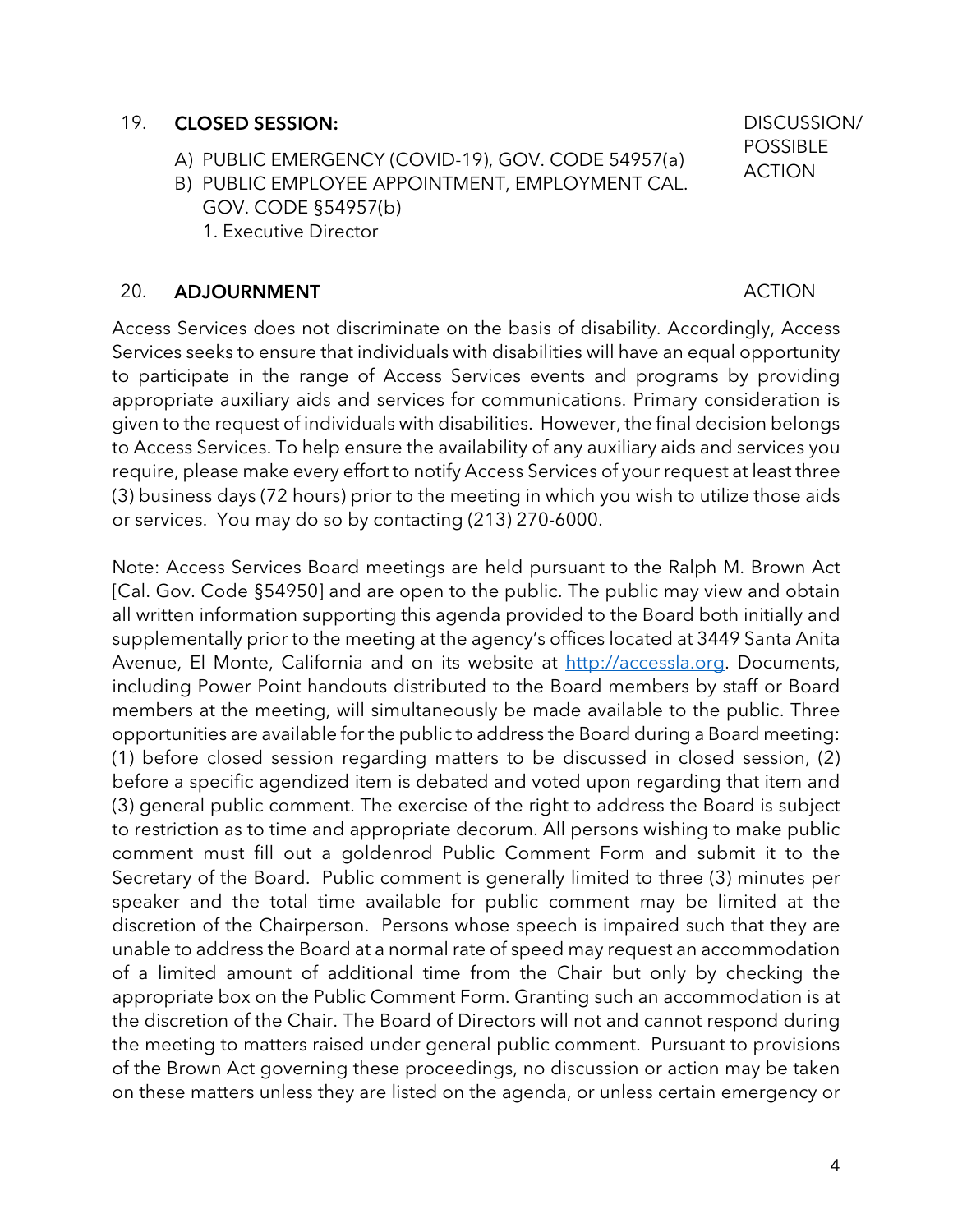special circumstances exist. However, the Board may direct staff to investigate and/or schedule certain matters for consideration at a future Board of Directors Meeting and the staff may respond to all public comments in writing prior to the next Board meeting.

Alternative accessible formats are available upon request.

# \*NOTE

NOTICE OF ALTERNATIVE PUBLIC COMMENT PROCEDURES

Pursuant to temporary revised Brown Act requirements, Board members will be participating via webinar. The public may submit written comments on any item on the agenda - 1) through email by addressing it to - board@accessla.org or 2) via US Postal mail by addressing it to - Access Services Board Comments, PO Box 5728, El Monte CA 91734. Please include your name, item number and comments in the correspondence. Comments must be submitted/received no later than 10:00 am on Monday, June 20, 2022 so they can be read into the record as appropriate.

The public may also participate via the Zoom webinar link, or by teleconference. Please review the procedures to do so as follows –

How to Provide Public Comment in a Board Meeting via Zoom

Online

- 1. Click the Zoom link for the meeting you wish to join. Meeting information can be found at: https://accessla.org/news\_and\_events/agendas.html. Make sure to use a current, up-to-date browser: Chrome 30+, Firefox 27+, Microsoft Edge 12+, or Safari 7+. Certain functionality may be disabled in older browsers including Internet Explorer. You may also use this direct link – https://us06web.zoom.us/j/85977293823
- 2. Enter an email address and your name. Your name will be visible online while you are speaking.
- 3. When the Board Chair calls for the item on which you wish to speak, click on "raise hand." Speakers will be notified shortly before they are called to speak. Mute all other audio before speaking. Using multiple devices can cause audio feedback.
- 4. Please note that the "Chat" feature is not enabled during the meeting for general public attendees. If you cannot use the "raise hand" feature, then please submit a written comment as outlined above.
- 5. When called, please limit your remarks to three minutes. An audio signal will sound at the three-minute mark and the Chair will have the discretion to mute you at any point after that. After the comment has been given, the microphone for the speaker's Zoom profile will be muted.

Note: Members of the public will not be shown on video.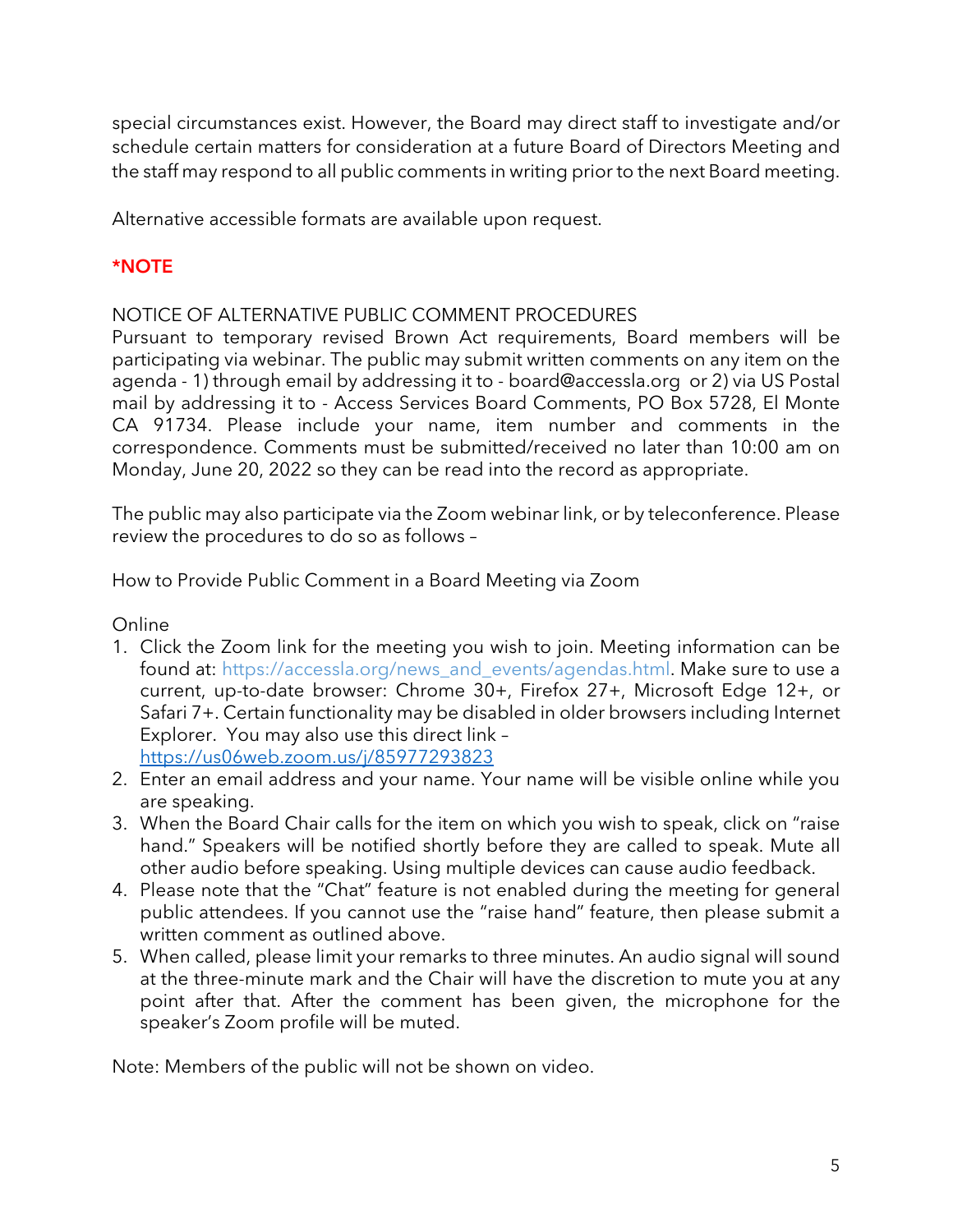## By phone

- 1. Call the Zoom phone number and enter the webinar ID for the meeting you wish to join. Meeting information can be found at: https://accessla.org/news\_and\_events/agendas.html
- 2. You can also call in using the following information –
- 3. Dial (for higher quality, dial a number based on your current location): US: +1 669 900 6833 or +1 346 248 7799 or +1 253 215 8782 or +1 301 715 8592 or +1 312 626 6799 or +1 929 205 6099 or 833 548 0282 (Toll Free) or 877 853 5247 (Toll Free) or 888 788 0099 (Toll Free) or 833 548 0276 (Toll Free) Webinar ID: 859 7729 3823
- 4. When the Board Chair calls for the item on which you wish to speak, press \*9 to raise a hand. Speakers will be notified shortly before they are called to speak. Speakers will be called by the last four digits of their phone number. Please note that phone numbers in their entirety will be visible online while speakers are speaking.
- 5. If you cannot use the "raise hand" feature, the please submit a written comment as outlined above.
- 6. When called, please state your name and limit your remarks to three minutes. An audio signal will sound at the three-minute mark and the Chair will have the discretion to mute you at any point after that. After the comment has been given, the microphone for the speaker's Zoom profile will be muted.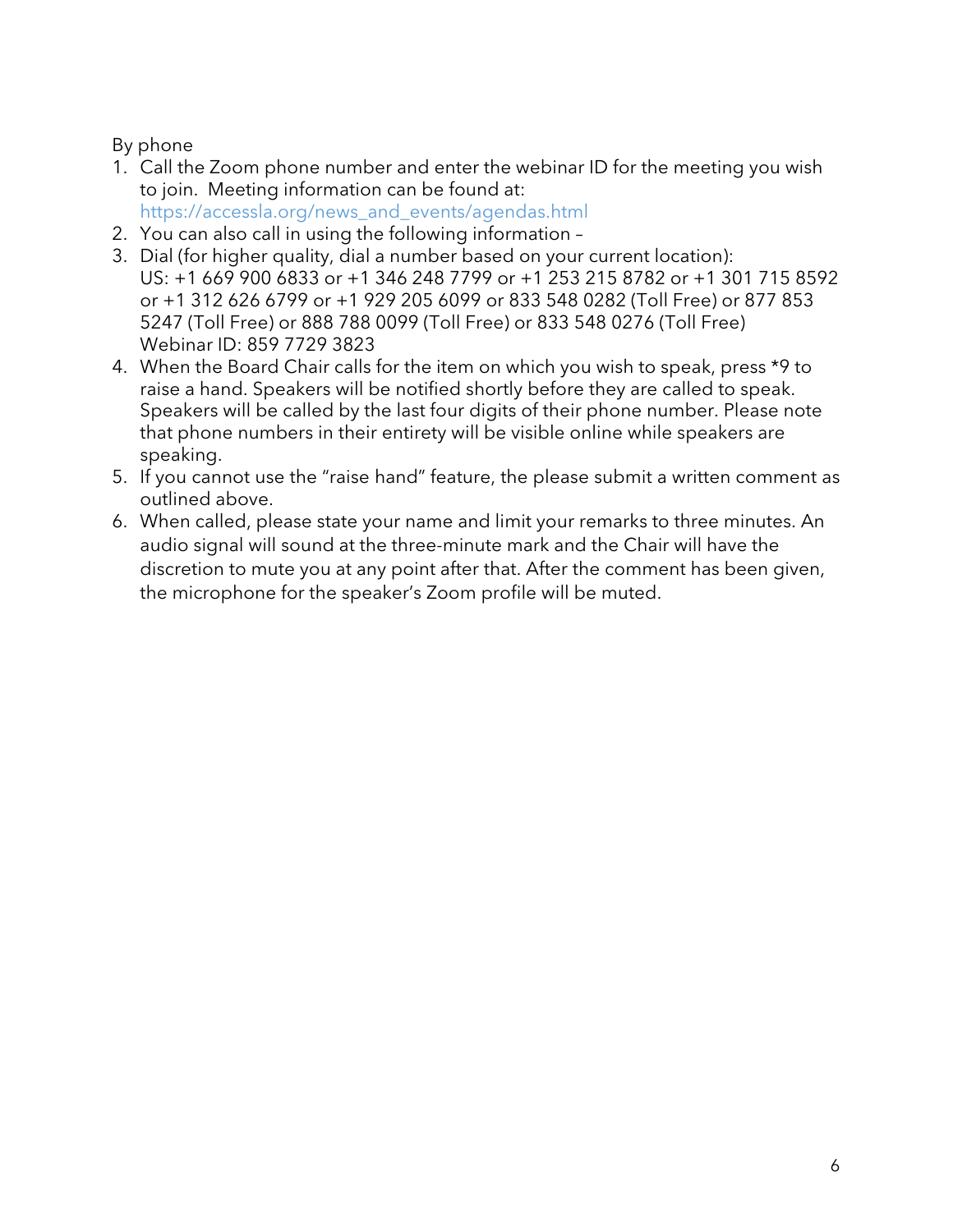# **ACCESS** STATEMENT OF PROCEEDINGS FOR THE MEETING OF THE ACCESS SERVICES BOARD OF DIRECTORS

Webinar

April 18, 2022

12:00 p.m.

## 1. CALL TO ORDER

Meeting was called to order by Chair Gombert at 12:01 p.m.

#### BOARD MEMBERS PRESENT REPRESENTING A QUORUM

Present: Chair Martin Gombert, Vice Chair Theresa DeVera, Treasurer Lee Burner, Secretary Doran Barnes, Directors Adrian Aguilar, Andrew Del Castillo, Giovanna Gogreve, Dolores Nason and John Troost.

#### BOARD MEMBER(S) EXCUSED FROM THE MEETING

Not Present: None

#### 2. REVIEW & APPROVAL OF MINUTES FROM THE BOARD MEETING ON FEBRUARY 14, 2022

Recommendation: Approval of minutes as written.

Motion made by Director Nason to approve the minutes, seconded by Treasurer Burner. Via Roll Call Vote – all were in favor, motion passed.

#### 3. REVIEW & APPROVAL OF MINUTES FROM THE BOARD MEETING ON MARCH 21, 2022

Recommendation: Approval of minutes as written.

Motion made by Treasurer Burner to approve the minutes, seconded by Director Gogreve. Via Roll Call Vote – all were in favor, motion passed.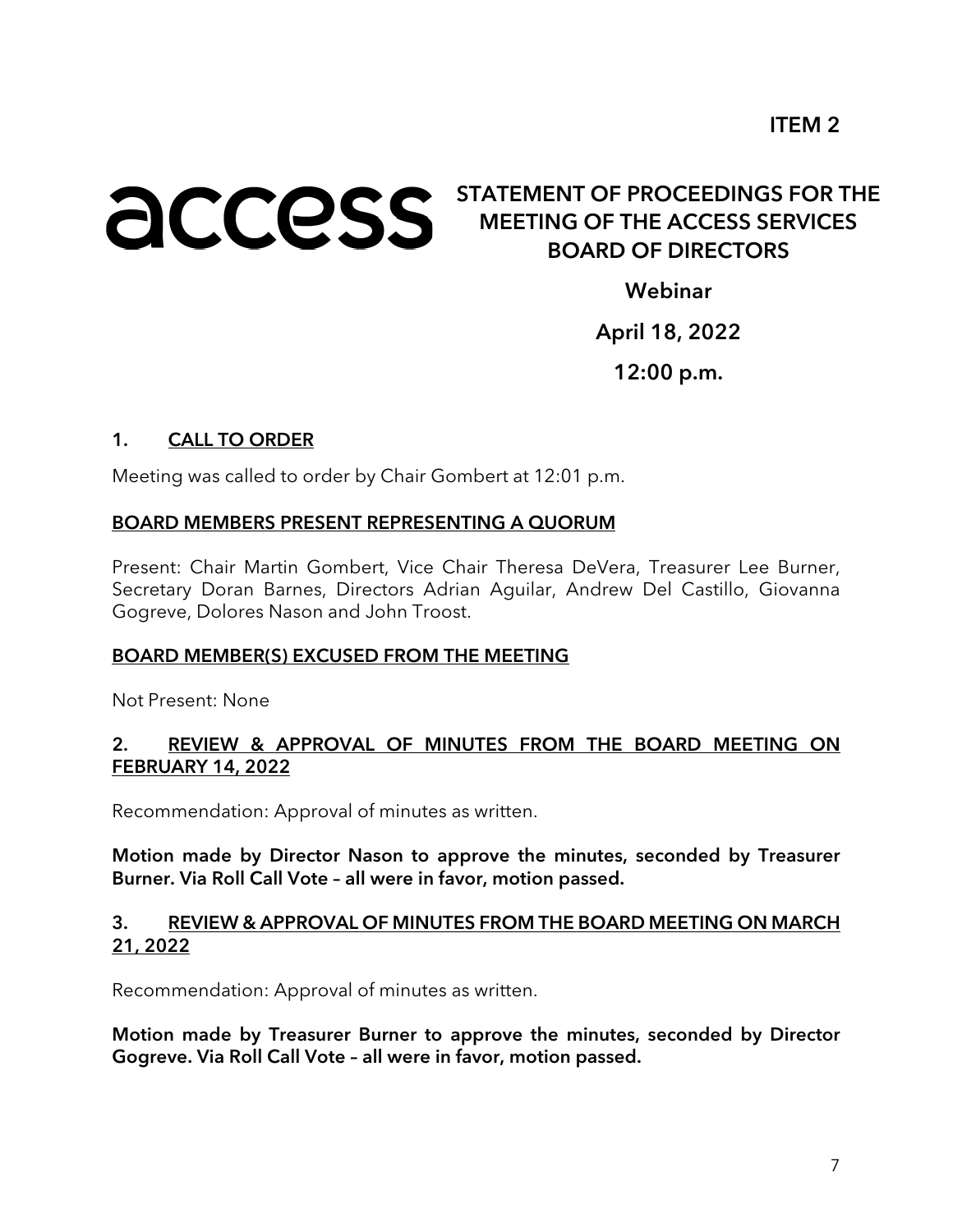# 4. REPORT FROM EX-OFFICIO BOARD MEMBERS

There was no report from either Ex-Officio Board members.

# 5. GENERAL PUBLIC COMMENT

Lisa Anderson made a public comment by stating that there was an issue with the transportation where she was supposed to be going to church and the driver did not actually verify to make sure he was actually taking her to the correct address. Since she is visually impaired, it was difficult to see whether they were going in the right direction. There needs to be better communication.

Liam Matthews made a public comment by stating that he was attending the meeting as part of the CAC requirements and thanked everyone for their time.

# 6. SUPERIOR SERVICE AWARD PRESENTATION

Project Administrator Jessica Volanos introduced the Superior Service Award winner Jorge Robles.

# 7. CONSENT CALENDAR

Recommendation: Approval of all items on the Consent Calendar.

# CONSENT CALENDAR

- a) Consideration to Extend Term and Increase Funds Language Interpretation Services Contract (AS-4022)
- b) Consideration to Extend Term and Increase Funds On-Board Vehicle Camera Recording System Contract (AS-3906)
- c) Consideration to Approve Renewals of Employee Health and Benefit **Contracts**
- d) Consideration to Approve Renewal of Self-Insured Retention Automobile Liability Program
- e) Consideration to Approve Renewal of Commercial Business Package Insurance
- f) Consideration to Approve Community Advisory Committee (CAC) Appointments
- g) Consideration to Extend Term and Change Rates Fleet Inspection Services Contract (AS-4104)
- h) Consideration to Approve Resolution to Continue Public Meetings through Teleconferencing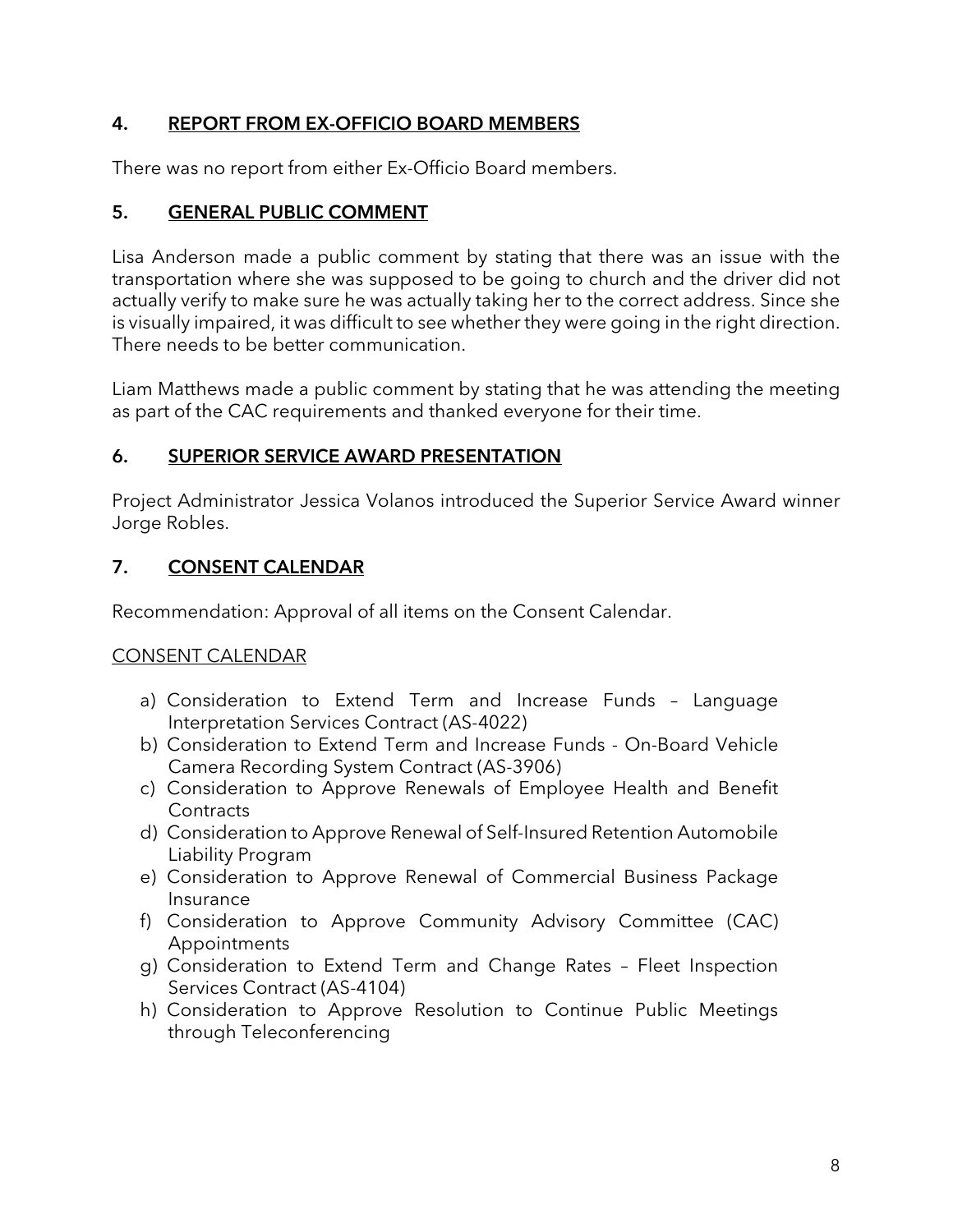#### Public Comment:

Jan Johnson stated she was there attending the meeting as a requirement for her being a part of the CAC membership.

#### Motion made by Director Nason to approve the Consent Calendar items, seconded by Vice Chair DeVera. Via Roll Call Vote – all were in favor, motion passed.

#### 8. CONSIDERATION TO MODIFY KEY PERFORMANCE INDICATORS AND SERVICE STANDARDS

Chief Operations Officer Mike Greenwood gave a presentation on the item.

#### Public Comment:

Yael Hagen stated that they have had thoughtful and meaningful conversations during the subcommittee meetings. During the discussions, there were concerns with the definition of denials. She appreciates that the recommendations that are being presented were developed with a lot of thought and input.

#### Board Member Comments:

Vice Chair DeVera asked that, with so many riders using online reservations, are we able to track mistakes during online reservations or if this was only for reservation calls. Mr. Greenwood responded that they were focused on a particular KPI on how it correlates to reservation calls. He doesn't believe a denial can occur in online reservations. He will clarify that with the IT staff, just to see if it's even possible to get a denial through online reservations and how that might be reported.

#### Board Discussion: None.

Motion made by Director Troost to approve item, seconded by Director Nason. Via Roll Call Vote – Director Aguilar abstained, all others were in favor, motion passed.

#### 9. CONSIDERATION TO APPROVE POLICY TO ESTABLISH A FACILITIES DEVELOPMENT AND CONSTRUCTION FUND

Deputy Executive Director Hector Rodriguez presented this item.

Public Comment: None.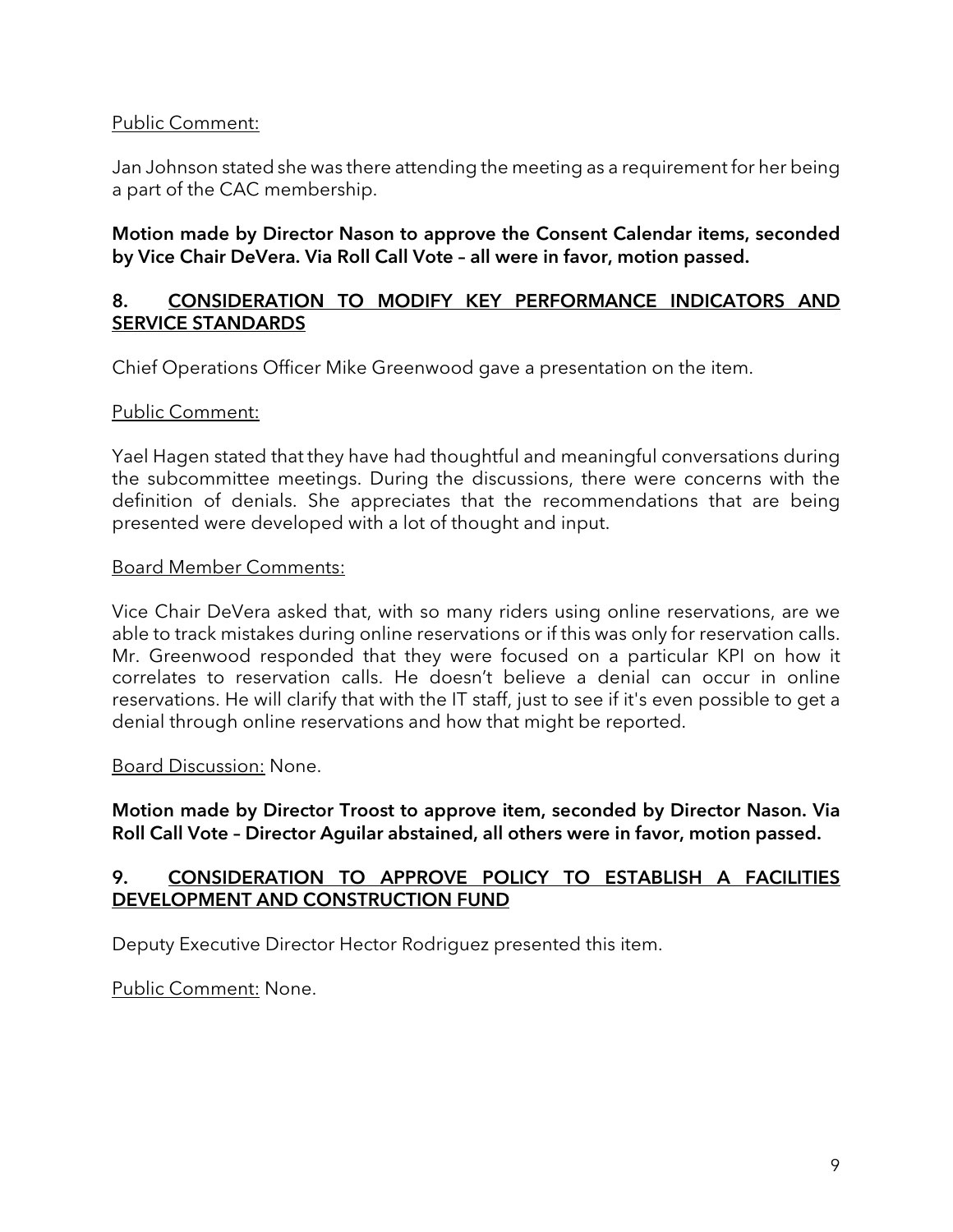#### Board Member Comments:

Secretary Barnes made a comment by stating that in government they are great at drawing up plans or documents that describe what the need is from a functional, geographic and cost standpoint. Mr. Rodriguez responded that given the cost and the long-term horizon, they know what an ideal facility looks like, but it varies by contractor. In the Antelope Valley region, they need a much smaller facility, while somewhere like Global Paratransit that provides over 36% of the service, they need a much larger facility. The ideal parcel would be somewhere between two to five acres, depending on where the land is located.

Executive Director Andre Colaiace responded that they are in the process of developing a document that incorporates all the variables that Hector just talked about into a wholesale plan.

Secretary Barnes asked if there have been any conversations with the organizers of the Olympic and Paralympic games. Mr. Colaiace responded that is something they will be doing. Secretary Barnes responded that when the time comes, he would be interested in making the motion and adding a bit to the staff recommendation.

Director Gogreve asked if they had considered other models of operational efficiency or strategies. She thinks they don't have enough information to establish a fund. She wanted to know more on this because she has only been on the Board since December. She doesn't know a lot of the background and doesn't feel good about moving forward with something like this without seeing some type of documentation or a plan. Mr. Colaiace stated the need for facilities goes back to the comprehensive operational review that was done in 2017 and it is clearly stated that one of the things that they need to do as a region was to have Access control its own facilities. He also stated they need to put together a more detailed plan and they will, but he doesn't think that negates the need to get started right away.

Director Nason stated that this item was approved at the March 21 Planning and Development committee.

#### Board Member Discussion:

Secretary Barnes stated he thinks that they should approve the staff recommendations with a couple of additions. The first being that a plan be developed to outline functionally and geographically what they need. He envisions this plan being something that they can take to their various stakeholders to describe what they are trying to accomplish. The second addition would be that they approach and engage LA Metro in their role as the regional planning agency for their support in programming and funding. The third is that they approach the organizers of the Olympics and the Paralympics to seek their support. In the near future, the region is going to have an ADA paratransit obligation and property is not getting cheaper.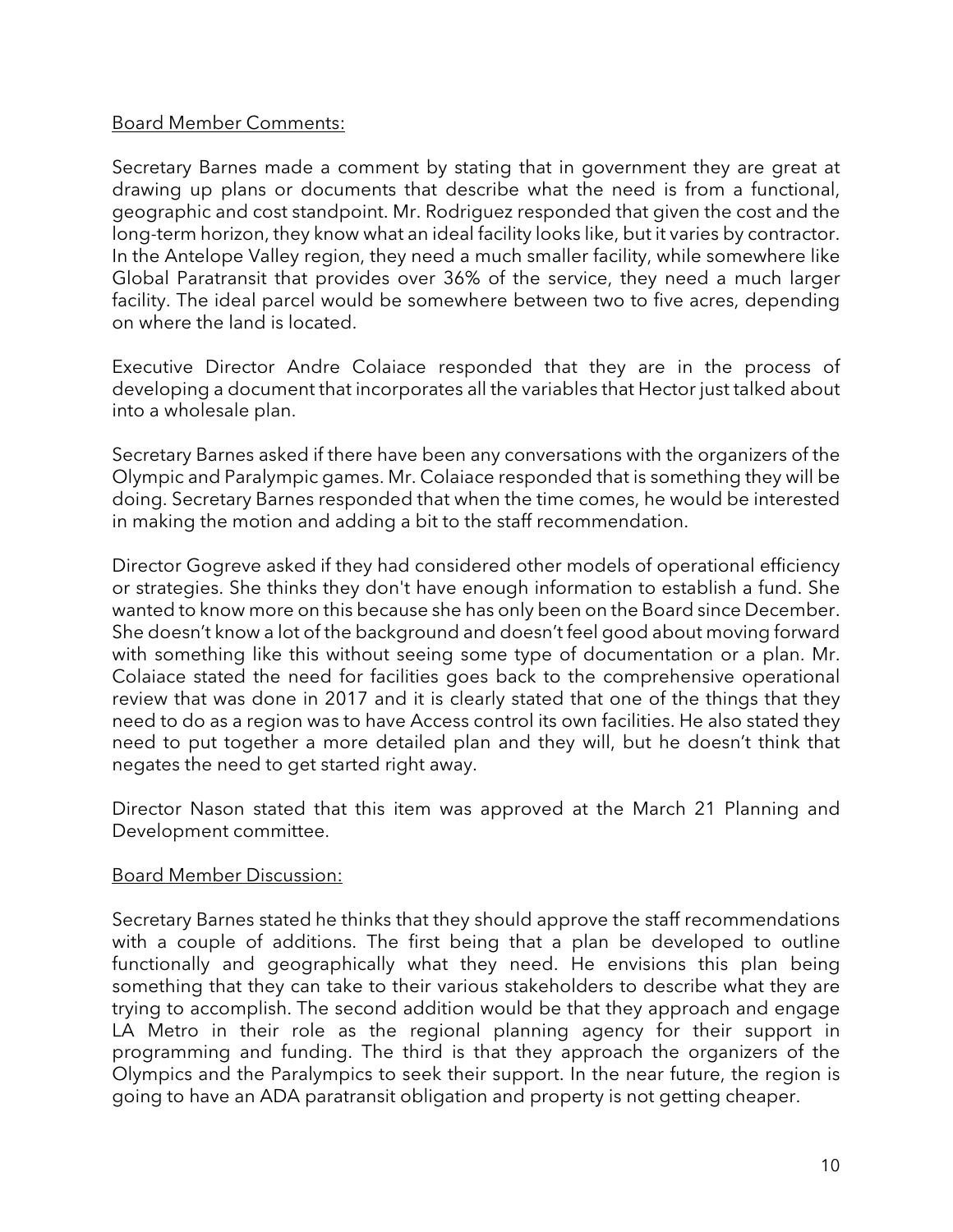Director Gogreve stated that she understands what they are saying and it makes sense. She stated that they shouldn't lose sight of a lot of the other priorities and issues that are vital to the service. She doesn't know if this is as high of a priority as some other things that are really important. She would like to deal with other important issues right now.

Motion made by Secretary Barnes to approve the staff recommendation with the following additions – 1) a plan be developed to outline functionally and geographically what Access needs, 2) that Access approach and engage LA Metro in their role as the regional planning agency for their support in programming and funding and, 3) that Access approach the organizers of the Olympics and the Paralympics to seek their support. Amended motion seconded by Vice Chair DeVera. Via Roll Call Vote – Director Gogreve voted no, all others were in favor, motion passed.

## 10. CONSIDERATION TO APPROVE TITLE VI PLAN (2022-2025)

Strategic Planner Eric Haack gave a presentation on the item.

#### Public Comment:

Lisa Anderson made a public comment by asking what would be happening in 2025.

#### Board Member Comments:

Vice Chair DeVera stated that she listened to the external stakeholder's subcommittee and was wondering where Access was in terms of being Title VI compliant. Mr. Haack responded that they were in compliance. The Board is approving the new Title VI plan and they have a current Title VI plan. This plan would be for the next three years through 2025. Additionally, one of the requirements was with respect to Title VI complaints that Access has received. They have not received any in the past three years and this may be a reflection of the pandemic. He thinks it's a greater reflection of the ability of their own customer service team to respond to issues that people may have, so it doesn't escalate to other areas.

Mr. Colaiace responded that for the benefit of the directors, the current Title VI plan was approved by the Federal Transit Administration. Assuming the Board approves of the update, it will then be submitted to the FTA.

Vice Chair DeVera made a suggestion concerning the translation of the information. She knows it is only distributed in English and Spanish, but noticed that the riders speak many other languages. She asked if it was possible to have it distributed in other languages. By only doing English and Spanish, they are leaving out hundreds of other languages that do need written documents in their language. Mr. Haack responded that if someone preferred to speak in a language other than English or Spanish, and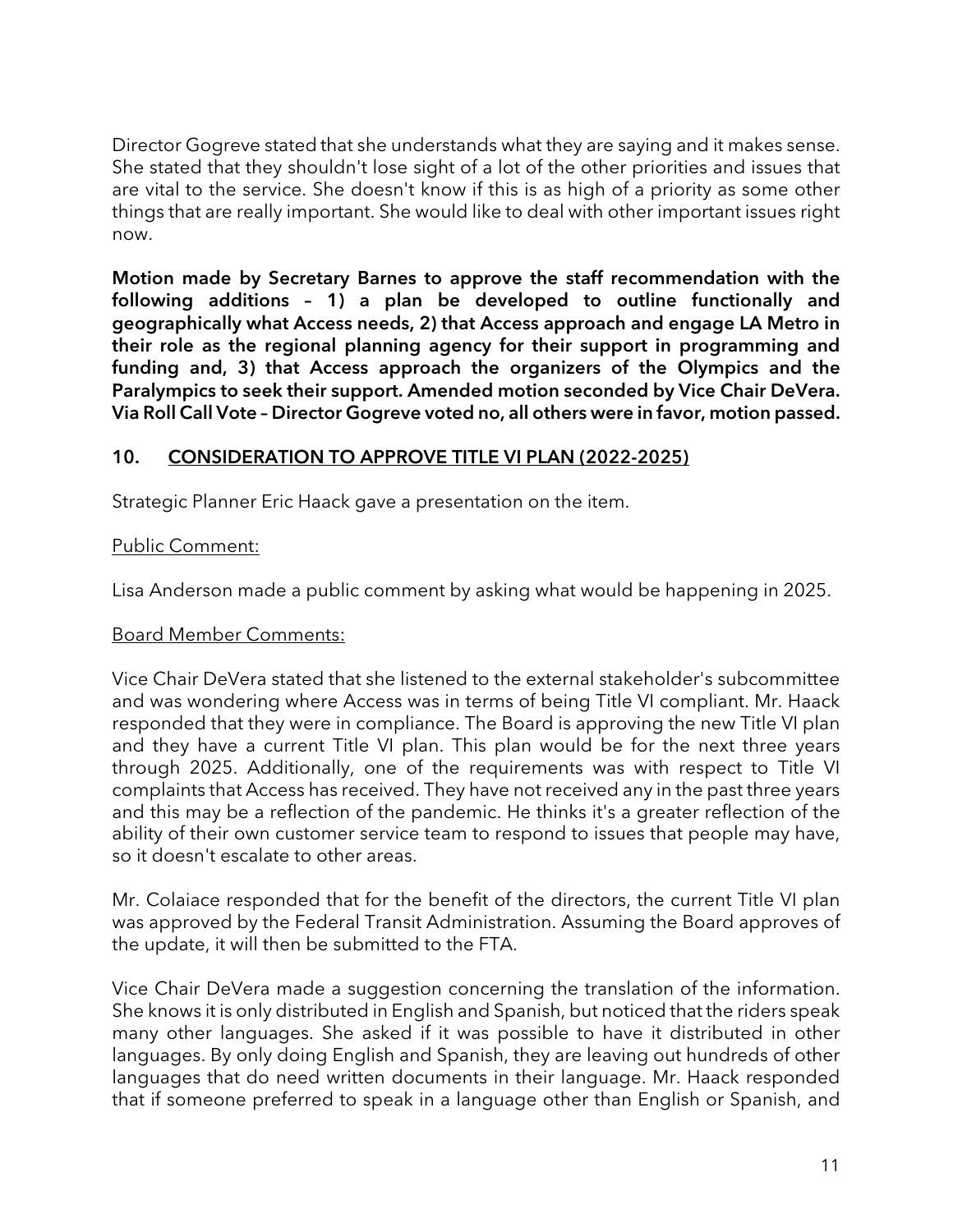they wish to understand a section of the Rider's Guide, for instance, they could call customer service and make a request. Through the website, they could go through language line and a translator would be able to help the two parties communicate to understand that section of the Rider's Guide.

Mr. Haack added that the same would exist through Google translate on the website. Historically, when FTA has reviewed the Limited English Proficiency plan, they have done an analysis as it's one of the things that's required in the plan.

Director Nason stated that she agreed with Vice Chair DeVera and she knows that with their center, Spanish used to be one of our most requested languages. Now they have more Asian language requests than any other service. Mr. Haack responded that the plan itself, if approved, will be put on Access' website, so it'll provide that information. Additionally, on the Access's website, there is a separate menu item for Title VI, which provides pertinent information.

Director Gogreve asked if Google translate had this option since she hasn't looked at the website. She asked if it was just on the pull-down menu that you can just have the entire website translated into another language or if it was the Google Translate website. Mr. Haack responded that was a Google translate option and it provides multiple languages.

Mr. Colaiace responded that he wanted to reiterate to the Board that they do take this very seriously and they think that having a language line is probably the most effective tool. LA County has several hundred languages spoken, and it's probably one of the most diverse linguistic environments in the United States, if not the world, which makes us wonderful in many ways. Having a language line is extremely important to Access.

Director Gogreve asked if someone were to request say the Rider's Guide in a different language, could it be done. Mr. Colaiace responded it could and that there was something in the Rider's Guide that states they can provide alternative formats.

Vice Chair DeVera asked if Title VI was just not about language. Mr. Haack responded that was correct and that it was originally created out of the 1964 Civil Rights Act. At that time, the protections were looking at race, color, national origin, and those were groups that were protected under Title VI. And over the decades, this has changed in terms of what is covered under different civil rights legislation.

#### Board Discussion: None

Motion made by Vice Chair DeVera to approve item, seconded by Director Nason. Via Roll Call Vote – all were in favor, motion passed.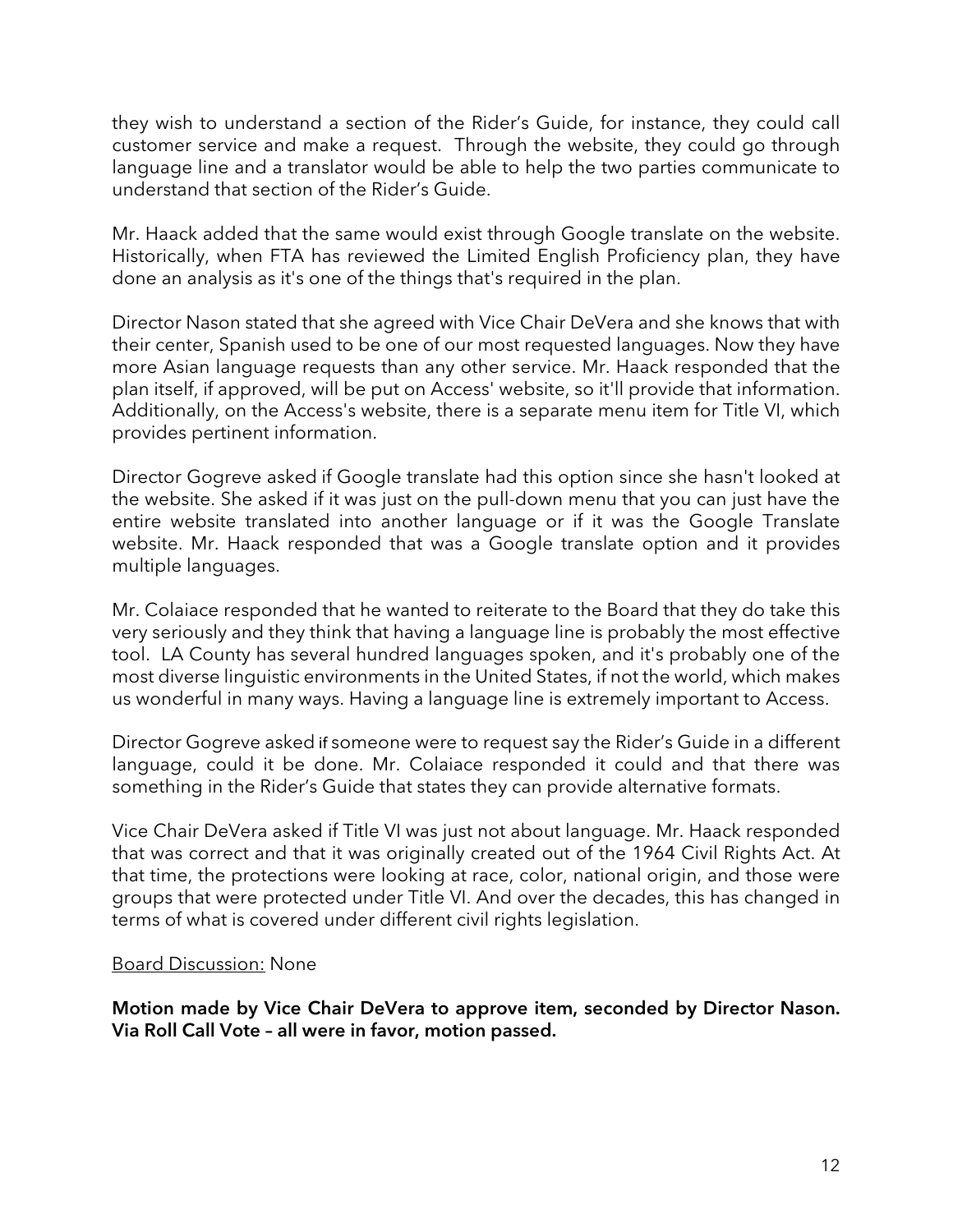# 11. BUDGET UPDATE

Deputy Executive Director Hector Rodriguez presented this item.

#### Public Comment: None

#### Board Member Comments:

Director Aguilar asked if they have received any update on vehicle delivery or the supply chain issues. Mr. Rodriguez believed the cutaways are closer to being finished than the other ones.

Director Aguilar asked if Access delayed the actual orders for any vehicles or purchases that were scheduled for the budget year or have those orders been placed and they are now just waiting. Mr. Rodriguez responded that the order was placed back when they received the funding and the Board approved the item.

Director Burner asked what they were doing with vehicles if they're between 201,000 and 250,000 miles. Mr. Rodriguez responded they were asking the contractors to maintain those vehicles rather than retire them. They have no other vehicles to replace them so the contractors are being compensated for any major repairs. They did receive a grant of about \$5 million to repair the high mileage vehicles.

Director Gogreve asked if staff was going to come back to the Board for future funding. Mr. Rodriguez responded that it was a \$5 million grant and they have budgeted \$1.2 million for the high mileage vehicle repairs in FY23. If he expects they will surpass the budget, he would then go back to the Board and request a budget increase and Access would appropriate more of the grant.

#### 12. OPERATIONS UPDATE

Chief Operations Officer Mike Greenwood gave a presentation on the item.

#### Public Comments:

Lisa Anderson asked if the mask mandate would be in effect to at least June 30. She also commented that many of the taxi drivers were not wearing their seat belts while transporting the riders. She hasn't seen it happen herself but has spoken to some riders who have.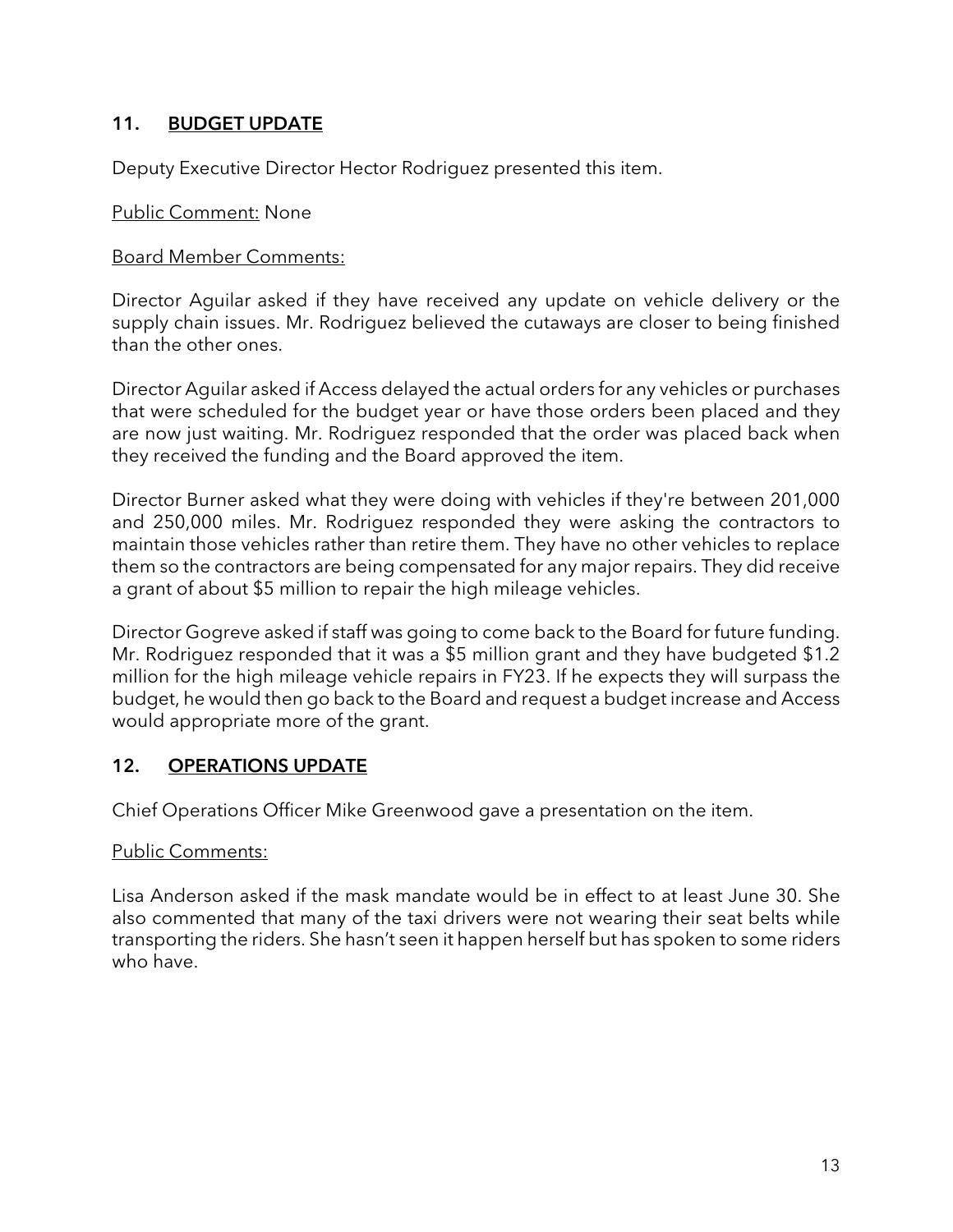## Board Member Comments:

Director Gogreve thanked Mike Greenwood for the presentation and asked a question about the Next Door app. She asked if in addition to the Facebook ads, they were also able to do this for a social media campaign. She thinks that it could be a really good avenue to advertise for drivers, as well as other things in the future, like public meetings. Mike Greenwood responded that they would get together with the social media people to see if that is something that they've looked at.

## 13. UPCOMING BOARD ITEMS

Director of Administration F Scott Jewell gave a brief presentation on this item.

Public Comments: None

Board Member Comments: None

## 14. EXECUTIVE DIRECTOR'S REPORT

Executive Director Andre Colaiace reported that Congressional earmarks have returned in the form of community project funding requests, Access staff recently submitted a \$3.7 million request to Congresswoman Grace Napolitano's office for an accessible electric paratransit vehicle development project. The request, which would fund 14 electric vehicles and related infrastructure, would allow staff to test electric vehicles in paratransit service, which poses its own unique challenges for this new type of vehicle. Staff is also looking to submit similar project requests to the Federal Transit Administration, which has issued a joint notice of funding opportunities for buses and bus facilities and low or no emission grant program. Mr. Colaiace also mentioned that the International Conference on Mobility and Transport will include his abstract entitled "Paratransit 2.0 - Improving the ADA paratransit experience". He looks forward to representing Access and talking about the agency's many initiatives.

#### 15. BOARD MEMBER COMMUNICATION

Director Del Castillo stated that he was grateful for the presentations and congratulated Mr. Robles, for the Superior Service Award. This is one of the first times he's heard so much about the technical staff and he wanted to commend them, especially during these challenging times when they are facing these vehicle shortages.

Director Troost stated that he would like echo Director Aguilar's remarks and thanked them for their job and the staff for the wonderful presentations.

Vice Chair DeVera stated that she has ridden Access for the past 25 years, she would like to thank and acknowledge all of the providers, especially the drivers. She knows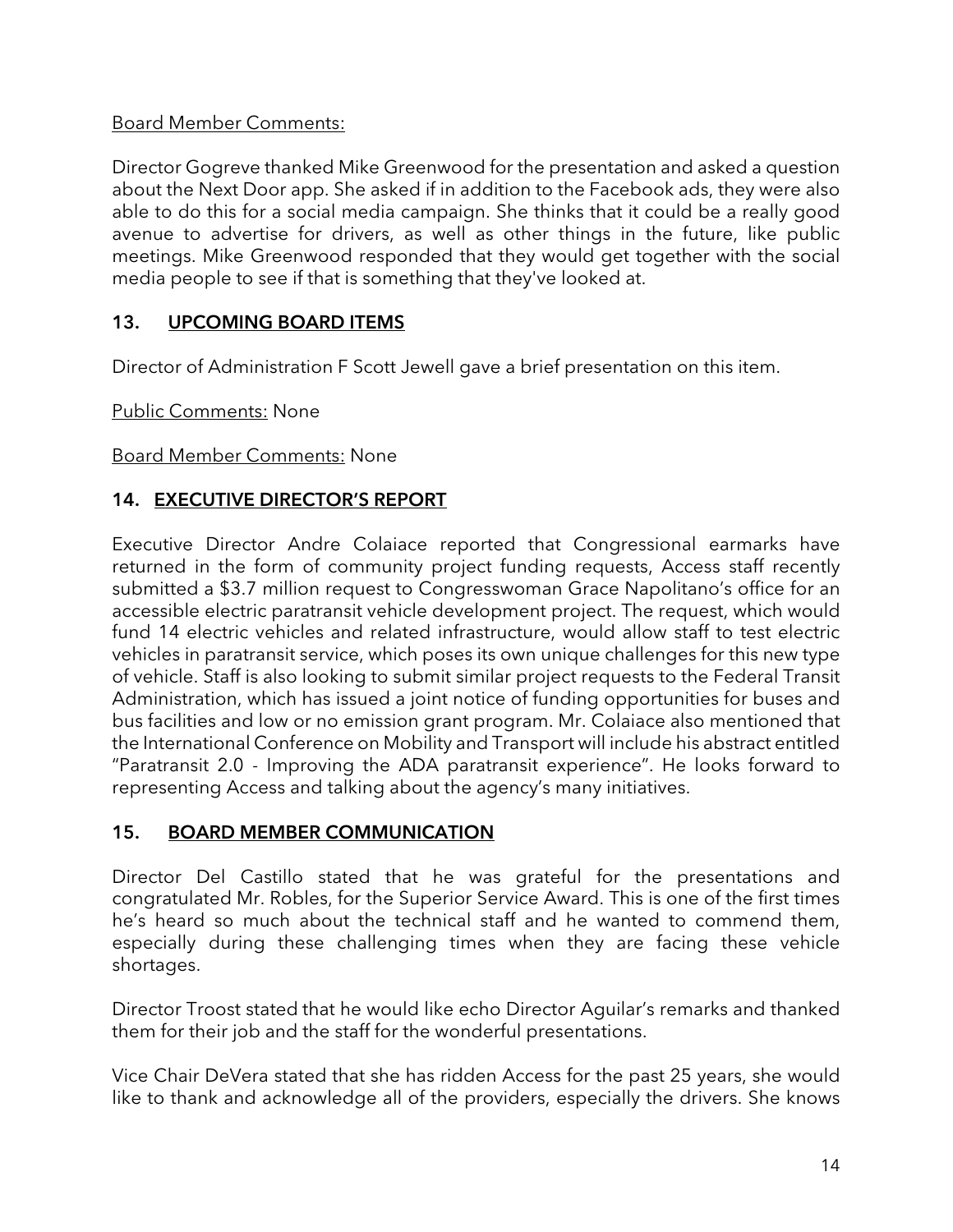this past weekend must have been crazy busy having three holidays -- Easter, Passover and Ramadan -- all happening at once. She just wanted to take the time to thank the drivers, call takers, for the opportunity to allow them to spend time with family, friends, and their loved ones.

Director Nason stated that she agrees with Vice Chair DeVera. She wondered if during the public comments there is a large time clock ticking while they speak and she finds it distracting. Mr. Jewell responded that he will look at other options.

Director Gogreve congratulated and thanked Mr. Robles for doing such great work and for receiving his award. She also agrees with Vice Chair DeVera and stated that they can't lose sight of being grateful. She thanked staff for their hard work.

Director Aguilar stated that he would like to thank staff. He knows that a lot of the presentations and a lot of the efforts that staff has undertaken, take a tremendous amount of time, effort and dedication.

Secretary Barnes stated he is representing Access on the California Transit Association's Executive Committee and they are having their two day retreat today and tomorrow. He wanted to express his thanks to the entire team for keeping things moving. He also recently saw that the mask mandate has changed a bit and it is their top priority to keep everyone safe. He also reiterated that they are in a unique window in time when it relates to coming out of the pandemic.

Chair Gombert thanked all the staff for the hard work they always put in on presentations to the Board. He also echoed Director DeVera's comments about the hard work that the contractors do. He thanked that team for all the hard work that they've done over the year and welcomes First Transit on May 1.

# 16. NEW BUSINESS SUBSEQUENT TO THE POSTING OF THE AGENDA

No new business was heard subsequent to the posting of the agenda.

# 17. PUBLIC COMMENT WITH RESPECT TO CLOSED SESSION ITEMS

There was no public comment.

#### 18. CLOSED SESSION REPORT

Director of Administration F Scott Jewell stated that no action was taken by the Board.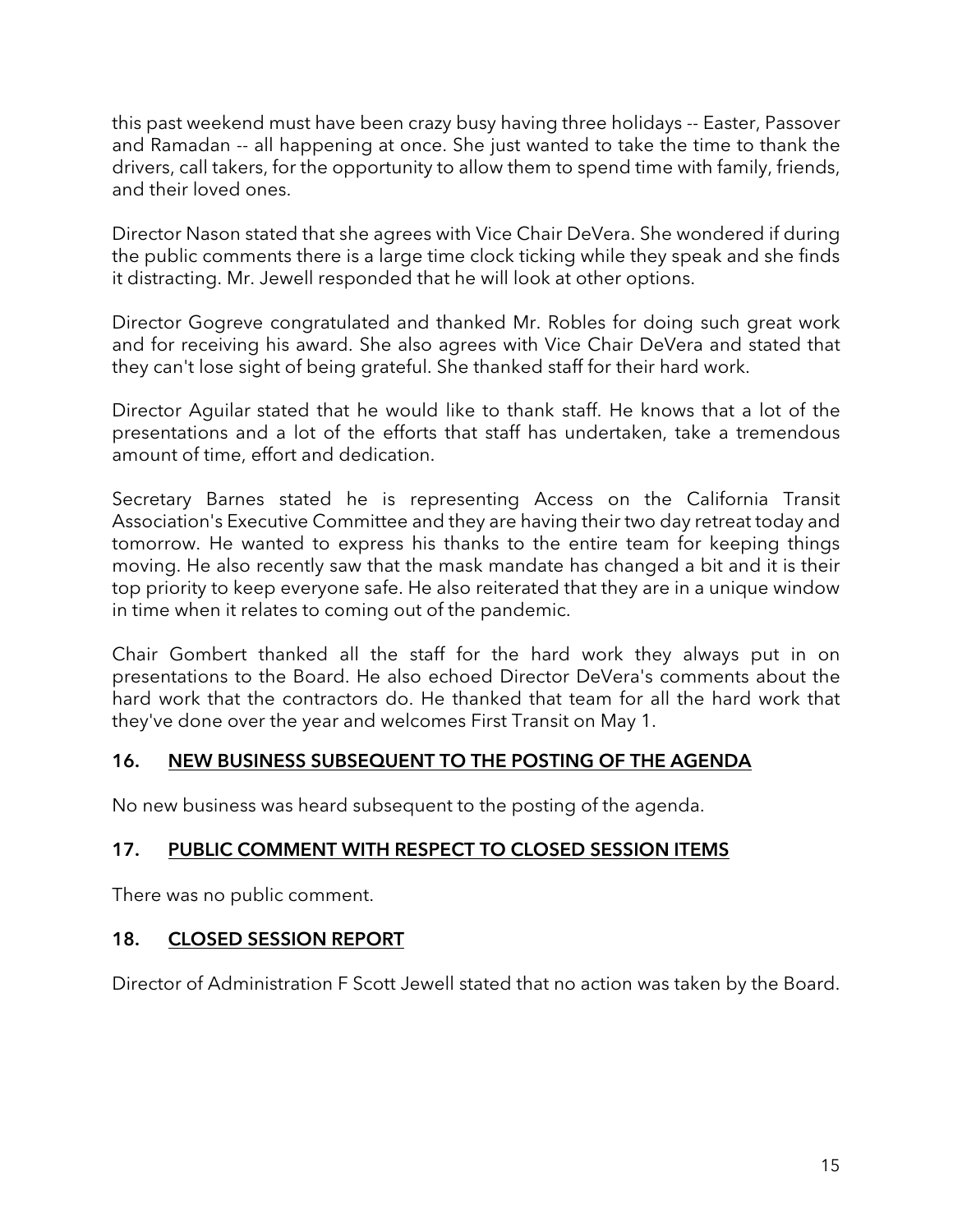# 19. ADJOURNMENT

# Motion made by Director Nason, seconded by Director Gogreve to adjourn.

The meeting adjourned at 2:02 p.m.

Approved

Doran J. Barnes, Secretary **Date** Date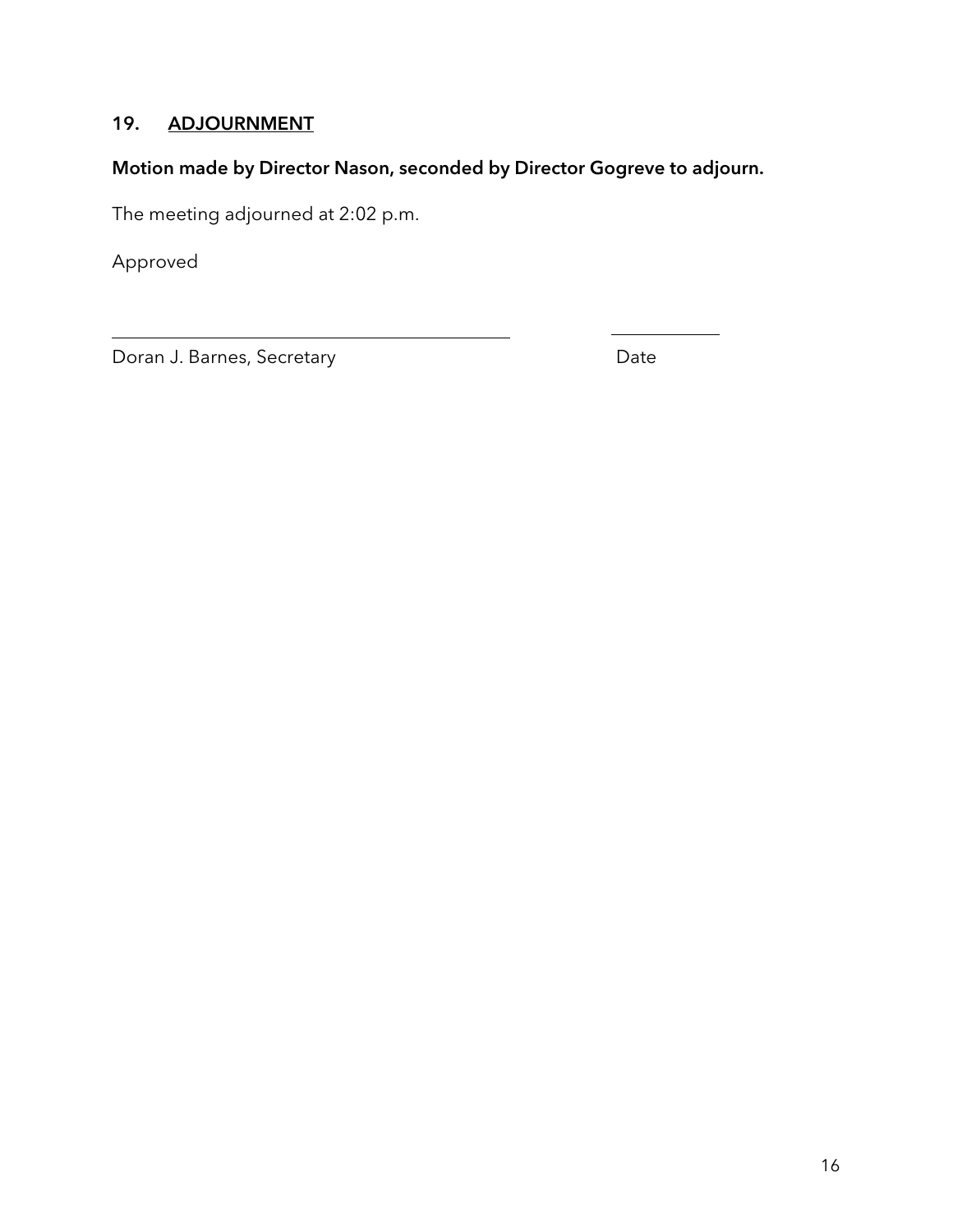# **ACCESS** STATEMENT OF PROCEEDINGS FOR THE SPECIAL MEETING OF THE ACCESS SERVICES BOARD OF DIRECTORS

Webinar

May 16, 2022

12:30 p.m.

#### 1. CALL TO ORDER

Meeting was called to order by Chair Gombert at 12:38 p.m.

#### BOARD MEMBERS PRESENT REPRESENTING A QUORUM

Present: Chair Gombert, Secretary Barnes, Directors Aguilar, Gogreve, Nason and Troost

#### BOARD MEMBER(S) EXCUSED FROM THE MEETING

Not Present: Vice Chair DeVera, Treasurer Burner, Director Del Castillo

#### 2. GENERAL PUBLIC COMMENT

None.

## 3. CONSIDERATION TO APPROVE RESOLUTION TO CONTINUE PUBLIC MEETINGS THROUGH TELECONFERENCING

Recommendation: Approve the following resolution – "The Access Board of Directors has reconsidered the circumstances of the state of emergency; and the following circumstances exist: (i) The state of emergency continues to directly impact the ability of the members to meet safely in person; and (ii) State or local officials continue to impose or recommend measures to promote social distancing. Hence, teleconferencing for Access Board and committee meetings will continue for the next thirty (30) days."

Director of Administration F Scott Jewell presented this item.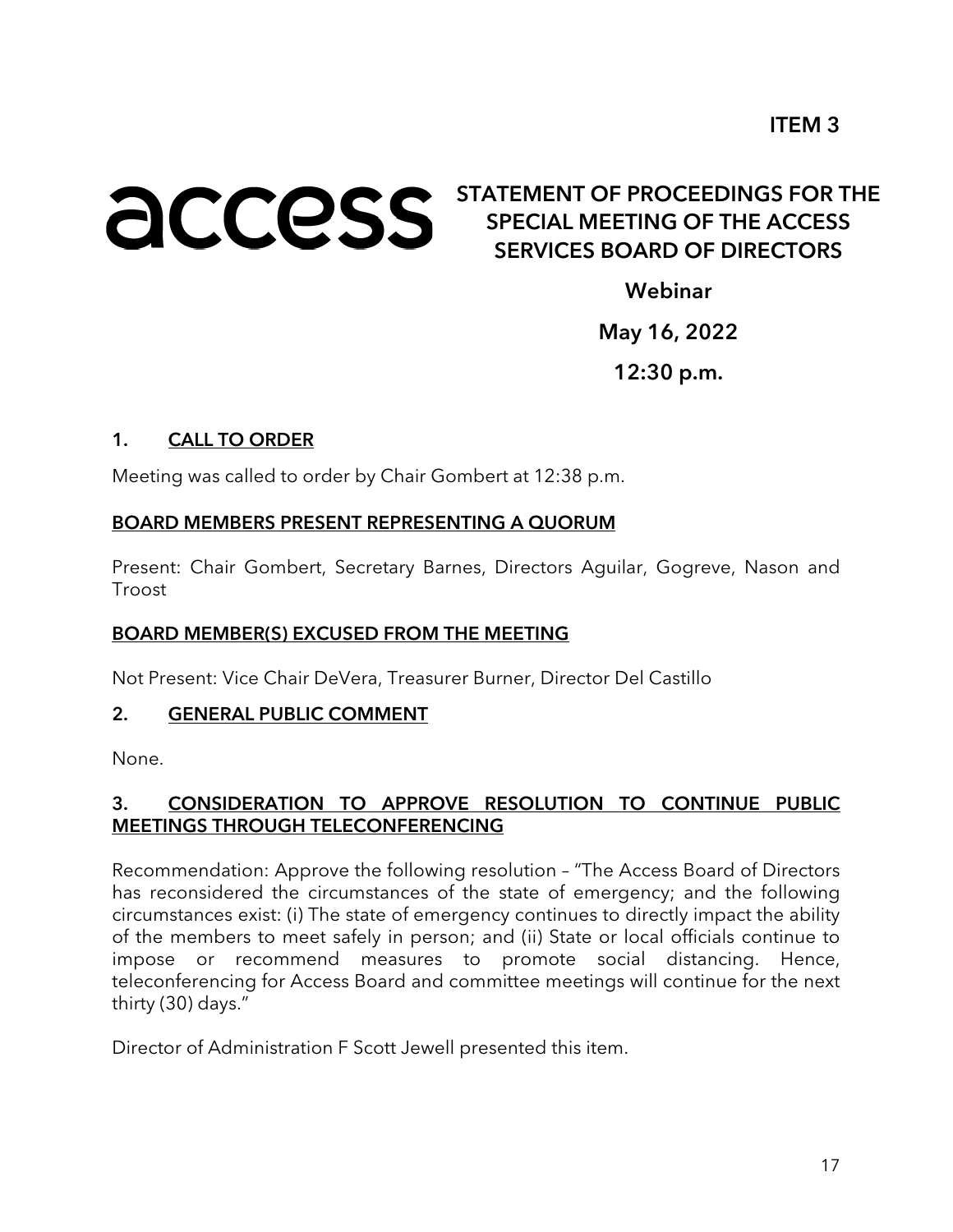Public Comments

None.

Board Member Comments

None.

Board Member Discussion

None.

Motion made by Director Troost to approve item, seconded by Director Aguilar. Via Roll Call Vote – all were in favor, motion passed.

# 4. ADJOURNMENT

Motion made by Secretary Barnes, seconded by Director Aguilar to adjourn.

The meeting adjourned at 12:44 p.m.

Approved

Doran J. Barnes, Secretary **Date**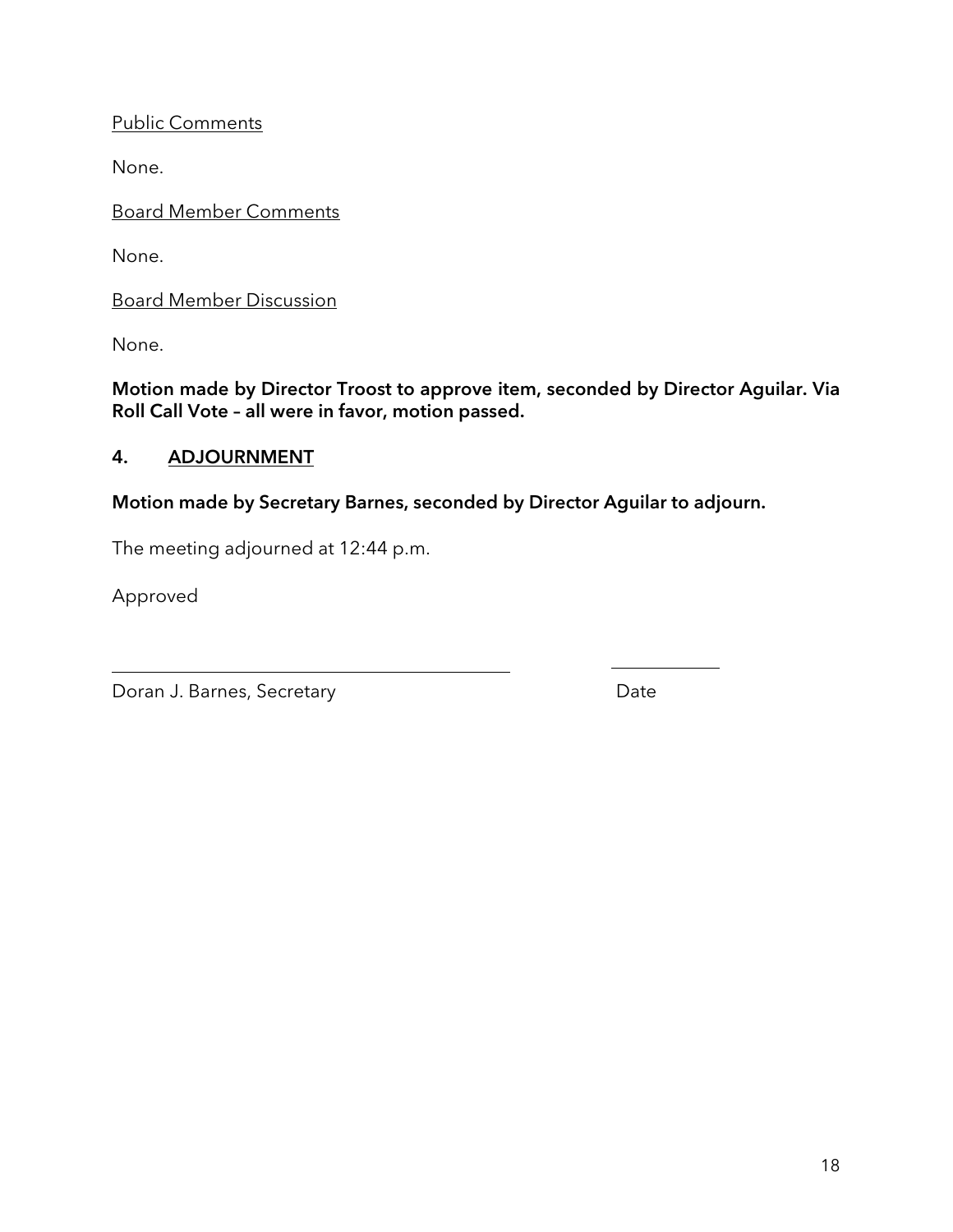# **ACCOSS** STATEMENT OF PROCEEDINGS FOR THE SPECIAL MEETING OF THE ACCESS SERVICES BOARD OF DIRECTORS

Webinar

June 6, 2022

12:00 p.m.

# 1. CALL TO ORDER

Meeting was called to order by Chair Gombert at 12:01 p.m.

#### BOARD MEMBERS PRESENT REPRESENTING A QUORUM

Present: Chair Gombert, Vice Chair DeVera, Treasurer Burner, Secretary Barnes, and Director Aguilar

#### BOARD MEMBER(S) EXCUSED FROM THE MEETING

Not Present: Directors Del Castillo, Gogreve, Nason and Troost

#### 2. GENERAL PUBLIC COMMENT

Mel Bailey stated that he did not feel it was appropriate to schedule the June 20, 2022 Board Meeting on the same day that the Juneteenth holiday is observed.

# 3. CONSIDERATION TO APPROVE RESOLUTION TO CONTINUE PUBLIC MEETINGS THROUGH TELECONFERENCING

Recommendation: Approve the following resolution – "The Access Board of Directors has reconsidered the circumstances of the state of emergency; and the following circumstances exist: (i) The state of emergency continues to directly impact the ability of the members to meet safely in person; and (ii) State or local officials continue to impose or recommend measures to promote social distancing. Hence, teleconferencing for Access Board and committee meetings will continue for the next thirty (30) days."

Director of Administration F Scott Jewell presented this item.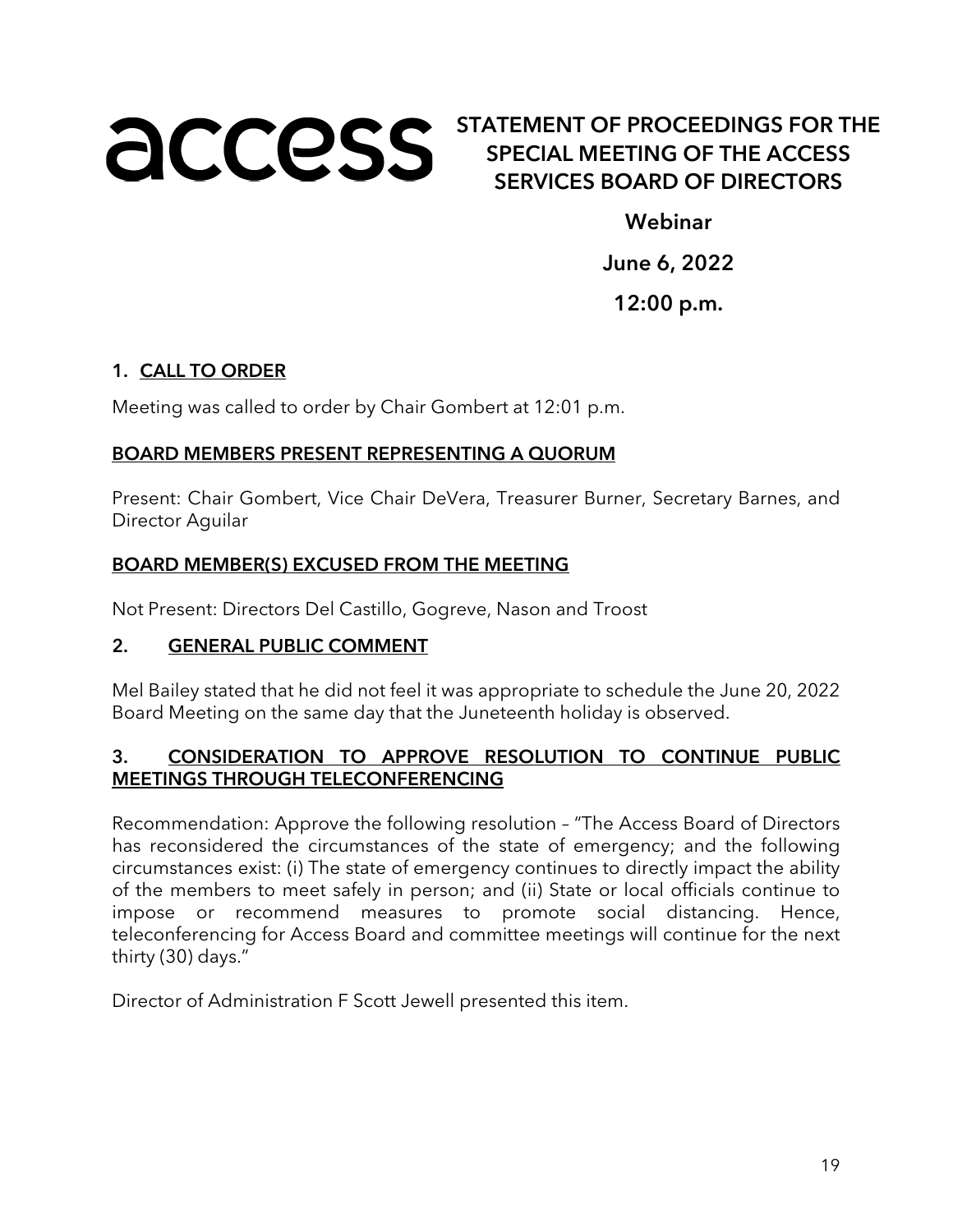Public Comments

None.

Board Member Comments

None.

Board Member Discussion

None.

Motion made by Director Aguilar to approve item, seconded by Vice Chair DeVera. Via Roll Call Vote – all were in favor, motion passed.

# 4. ADJOURNMENT

Motion made by Vice Chair DeVera, seconded by Secretary Barnes to adjourn.

The meeting adjourned at 12:07 p.m.

Approved

Doran J. Barnes, Secretary **Date**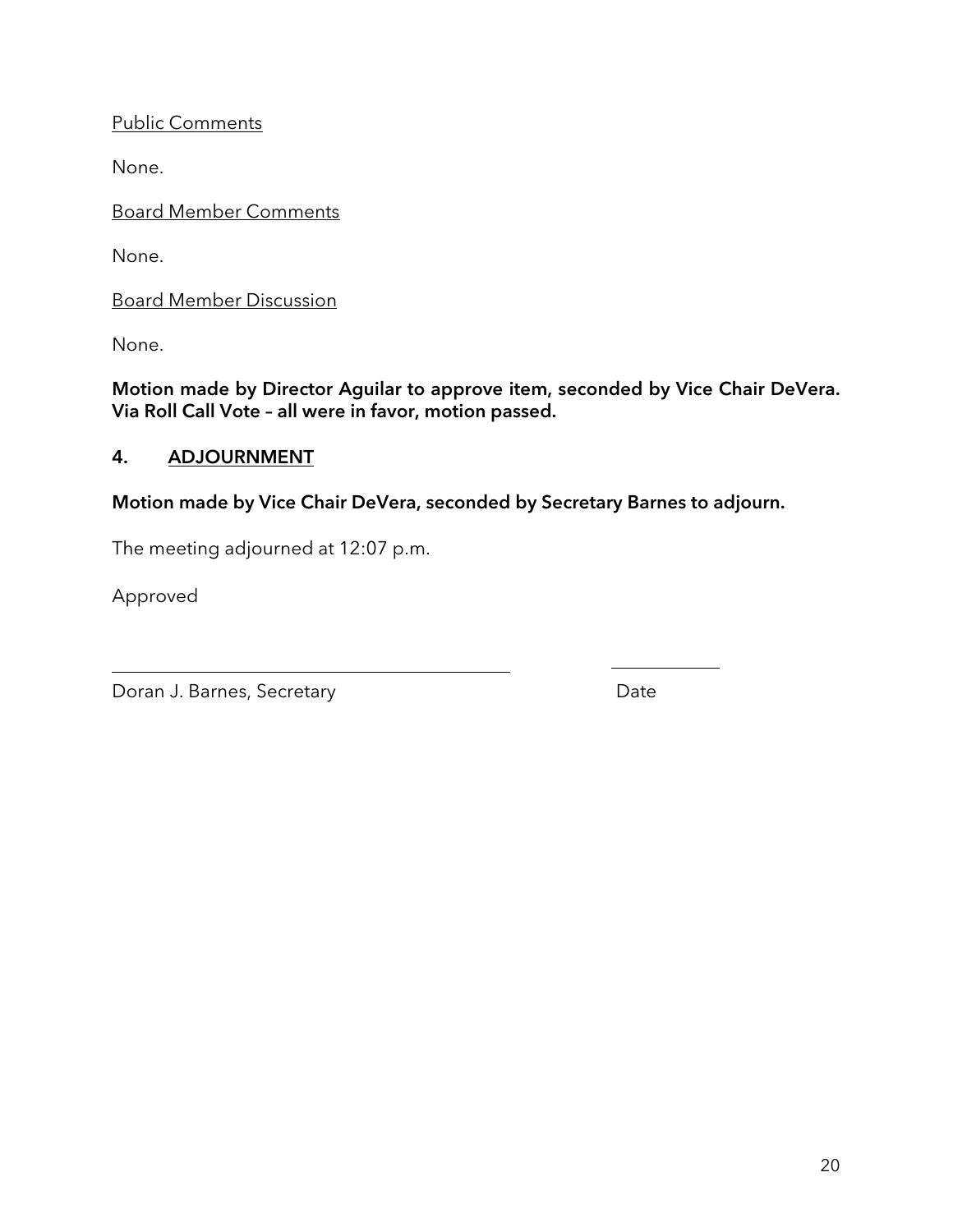#### TO: BOARD OF DIRECTORS

FROM: BRIAN SELWYN, MANAGER OF PROCUREMENT AND CONTRACT ADMINISTRATION ROGELIO GOMEZ, SENIOR MANAGER OF OPERATIONS

RE: CONSIDERATION TO INCREASE FUNDS – ANTELOPE VALLEY SERVICE PROVIDER CONTRACT (AS-3116)

#### ISSUE:

Board action is required to approve an increase in the contract value for the Antelope Valley region service contract AS-3116, which ended on April 30, 2022. This item was reviewed and approved by the Performance Monitoring Committee.

#### RECOMMENDATION:

Authorize an increase in funds of \$475,000 for Contract AS-3116 with Diversified Transportation LLC (Keolis).

#### IMPACT ON BUDGET:

This action, while resulting in an increase in funding for the subject contract, can be accommodated in the current FY 22 budget. The not-to-exceed contract total will increase from \$50,869,753 to \$51,344,753.

The funding for this service comes from a combination of Measure M, Federal Section 5310, and Prop C Discretionary Funds.

#### ALTERNATIVES CONSIDERED:

There are no alternatives available as Access is contractually obligated to pay the Contractor for all approved invoices, including, in this case, those covering the performance periods of April 1-15, 2022 and April 16-30, 2022.

#### EFFECT OF APPROVAL OF STAFF RECOMMENDATION:

If this staff recommendation is approved by the Board, staff will be authorized, but not required, to negotiate and enter into an amendment of the existing contract with Diversified Transportation LLC, under terms that are no less favorable to Access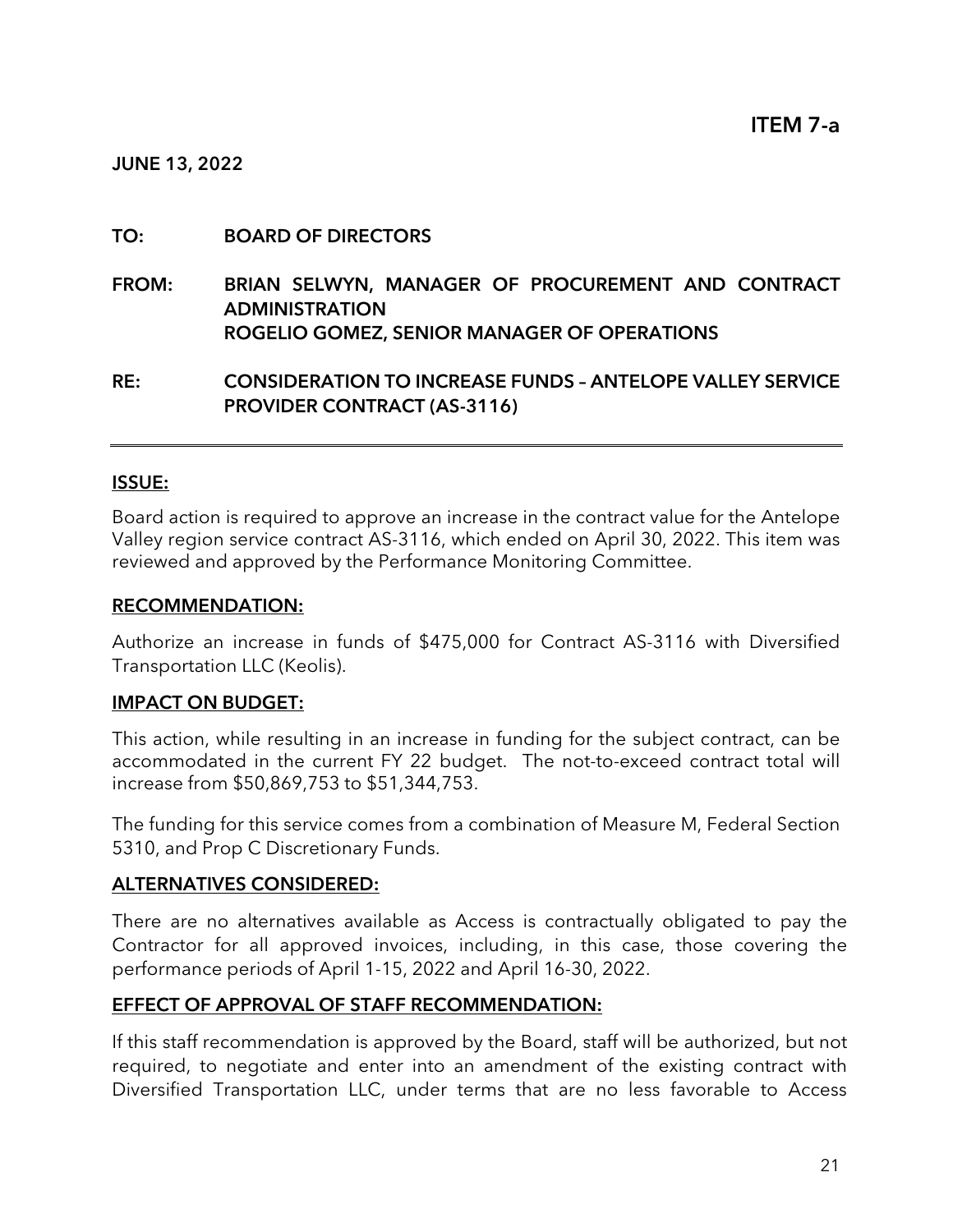Services than those proposed herein. Access Services would not be legally bound to this contract unless it is incorporated into a formal written agreement executed by all parties thereto and approved as to form by this entity's legal counsel.

# BACKGROUND:

While in the past two years the trip volume in the Antelope Valley region fell significantly below projected levels, the combination of the increase in the Variable Rate, the Transfer Trip Rate and the reimbursements for special sanitation procedures, all due to the Pandemic, slightly outweighed the savings from lower trip volume. This has resulted in an invoice balance that is now projected to surpass the current authorized not-to exceed contract amount.

Staff has also included a 10% cushion to absorb any turnover expenses related to the conclusion of this contract that have not yet been submitted by the contractor.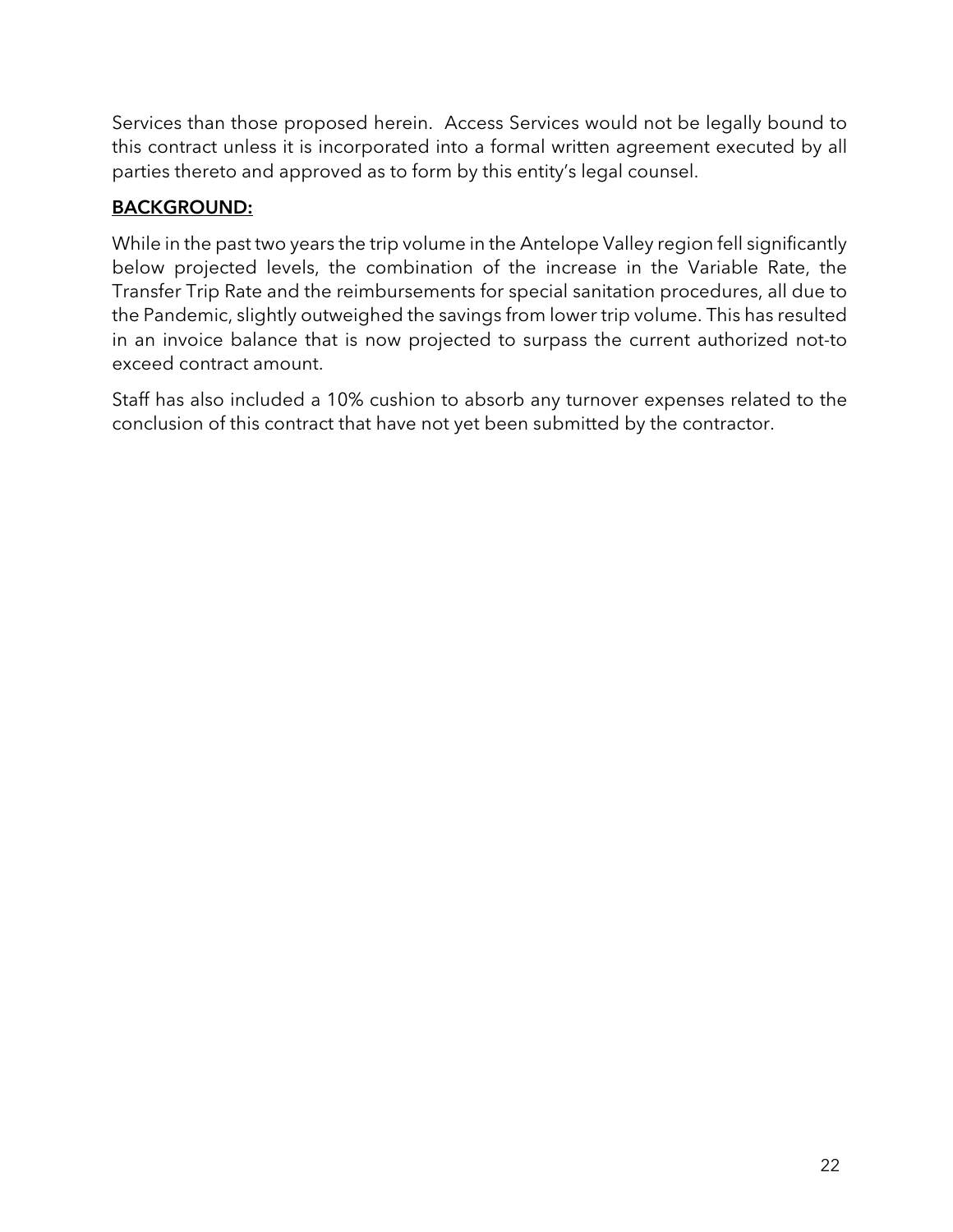JUNE 13, 2022

#### TO: BOARD OF DIRECTORS

FROM: BILL TSUEI, DIRECTOR, INFORMATION TECHNOLOGY DAVID CHIA, PROCUREMENT AND CONTRACT ADMINISTRATOR

## RE: CONSIDERATION TO AWARD RIDER360 MAINTENANCE & OPERATIONS CONTRACT (AS-4159)

#### ISSUE:

Board approval is required to execute a contract for the maintenance and operations of Rider360. This item was reviewed and approved by the Performance Monitoring Committee.

#### RECOMMENDATION:

Authorize staff to execute Contract No. AS-4159 for as-needed Rider360 maintenance and operations services for a three (3) year base contract beginning July 1, 2022 and ending June 30, 2025 with Information Technologies Curves, Inc. in an amount not to exceed \$807,000.

#### IMPACT ON BUDGET:

The not-to-exceed contract amount of \$807,000 will be expended on a time-andmaterials basis at fixed fully burdened hourly rates for as-needed maintenance and operations services. This contract is funded by Proposition C funds.

#### ALTERNATIVES CONSIDERED:

No suitable alternatives are available. This procurement is necessary to ensure the continued stability and future enhancement of this mission critical information management system.

#### EFFECT OF APPROVAL OF STAFF RECOMMENDATION:

If the Board approves the staff recommendation, staff would be authorized, but not required, to negotiate and enter into a written contract upon terms and conditions no less favorable to Access than those proposed above. Access would not be legally bound to the contract herein proposed unless and until it is incorporated into a formal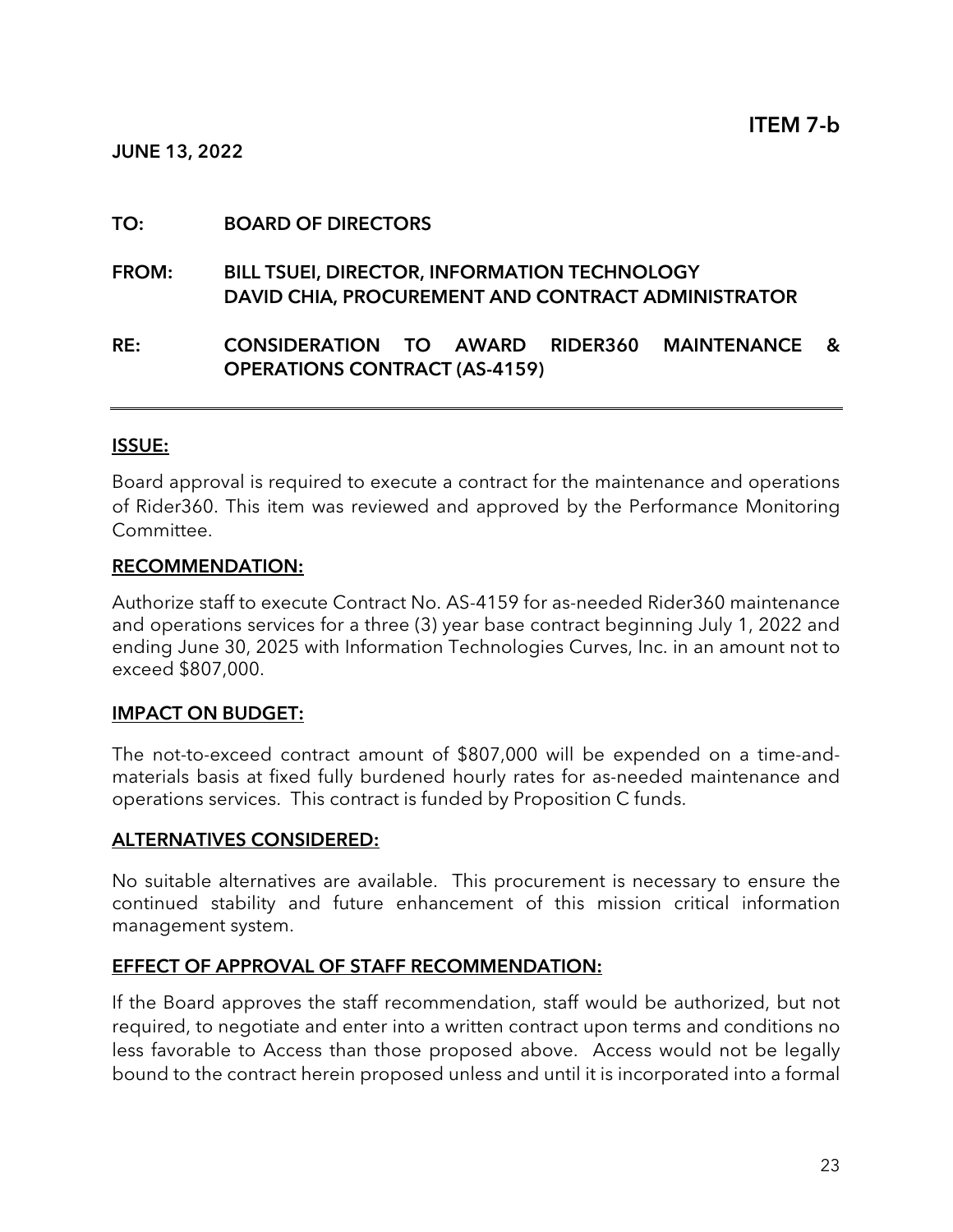written agreement executed by all parties thereto and approved as to form by this entity's legal counsel.

# BACKGROUND:

Rider360 is a customized information management system that provides an application interface to: (1) retrieve and analyze ridership data, risk management data, and operations information; and (2) allow paratransit customers to retrieve personal information, ridership history, and other related data.

In 2021, Rider360, originally implemented in 2006, was upgraded to its second iteration, Rider360 V2, to comply with federal and state regulations, enhance business performance, and implement expanded capabilities that reflect industry best practices. This new iteration of Rider360 went live in May 2021.

On March 2, 2022, Access issued Request for Proposals (RFP) No. AS-4159 to retain an experienced information technology (IT) consultant to maintain and operate Rider360 V2. Access issued one addendum to provide answers to proposer questions.

Access received proposals from the following firms:

- 1. Dynamic Consultants Group, LLC (DCG)
- 2. Information Technologies Curves, Inc. (ITC)

All proposals submitted were deemed responsive and the proposers responsible.

An evaluation panel was convened and a comprehensive technical evaluation followed. The evaluation panel consisted of four members: two Access staff from Information Technology, one Access staff member from Customer Relations, and one Access staff member from Risk Management. In addition, one non-voting internal subject matter expert from Finance examined the proposals.

The proposals were evaluated based on the following evaluation criteria and associated weights:

|    | <b>Evaluation Criteria</b>                              | <b>Maximum Points</b> |
|----|---------------------------------------------------------|-----------------------|
|    | 1.   Firm Qualifications & Experience                   |                       |
| 2. | Key Personnel Qualifications, Experience & Availability |                       |
| 3. | Client References                                       |                       |
| 4. | Quality of Work Plan                                    | 40                    |
|    | Price                                                   | 2Ο                    |
|    |                                                         | l OC                  |

Price is based on the proposed average fully burdened hourly rate for all proposed labor positions for the base term of three years.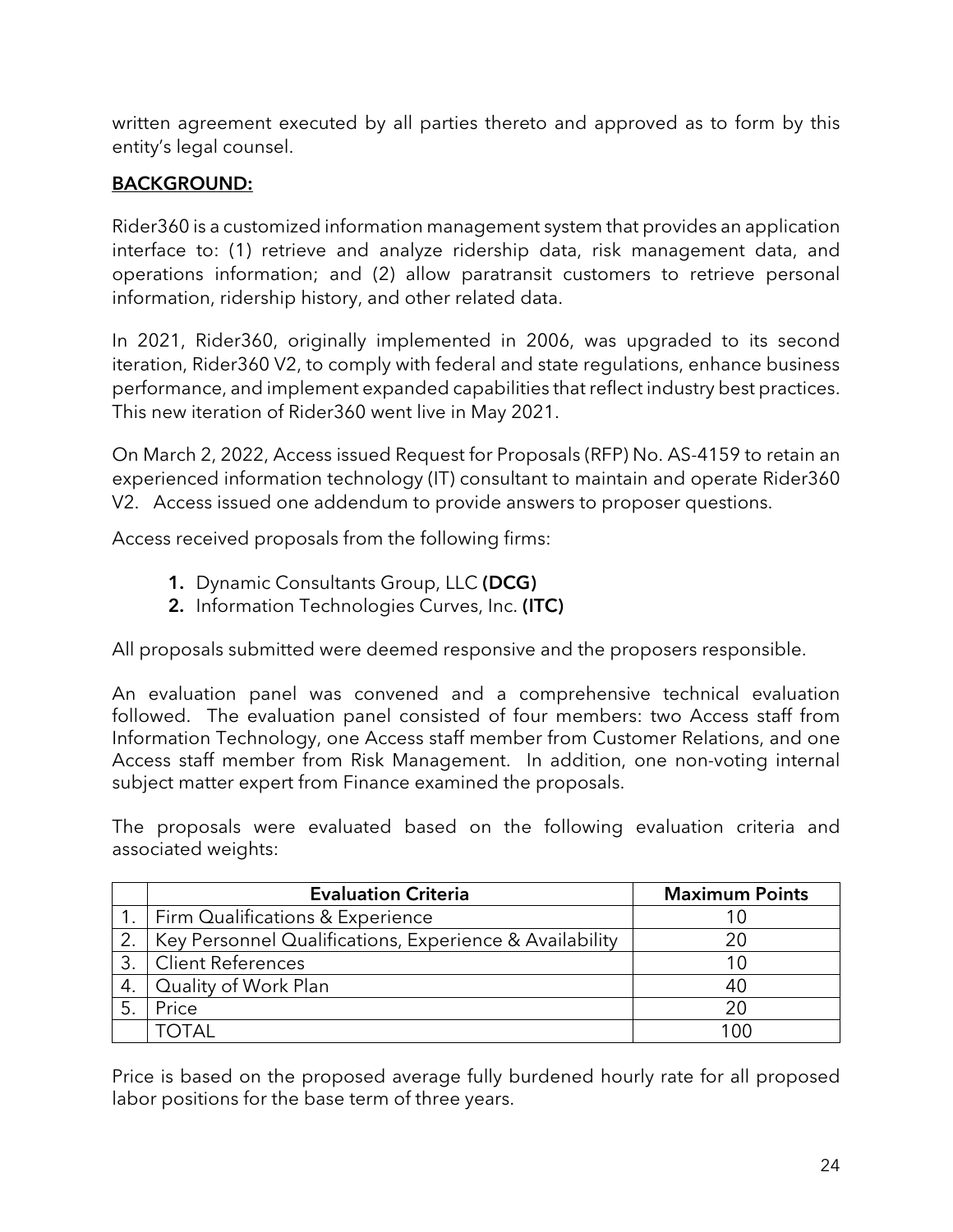During the period from April 5, 2022 through April 21, 2022, the evaluation panel conducted its independent evaluation of the proposals.

Based on the evaluation criteria, ITC ranked the highest. A summary of scores is set forth below.

| <b>Evaluation Criteria</b>                                 | <b>DCG</b> | <b>ITC</b> |
|------------------------------------------------------------|------------|------------|
| 1. Firm Qualifications & Experience                        | 8.38       | 8.75       |
| 2. Key Personnel Qualifications, Experience & Availability | 14.25      | 17.00      |
| 3. Client References                                       | 8.38       | 8.00       |
| 4. Quality of Work Plan                                    | 30.00      | 33.50      |
| 5. Price                                                   | 8.76       | 20.00      |
| Total                                                      | 69 77      | 87.25      |

ITC's rates have been determined to be fair and reasonable based upon competition, fact-finding, and a comparison of proposed rates of compensation to rates in the industry. Proposers' fully burdened hourly rates for the three-year base term are set forth below.

| Labor Position             | Year 1 Rate | Year 2 Rate | Year 3 Rate |
|----------------------------|-------------|-------------|-------------|
| 1. Project Success Manager | \$190.00    | \$190.00    | \$190.00    |
| 2. Support Engineer        | \$190.00    | \$190.00    | \$190.00    |
| 3. Functional Consultant   | \$190.00    | \$190.00    | \$190.00    |
| 4. Technical Developer     | \$190.00    | \$190.00    | \$190.00    |
| 5. Support Manager         | \$190.00    | \$190.00    | \$190.00    |

#### TABLE 1: DCG LABOR POSITIONS & RATES

#### TABLE 2: ITC LABOR POSITIONS & RATES

| Labor Position                       | Year 1 Rate | Year 2 Rate | Year 3 Rate |
|--------------------------------------|-------------|-------------|-------------|
| 1. Project Manager                   | \$95.00     | \$98.80     | \$102.75    |
| 2. Incident Manager                  | \$70.00     | \$72.80     | \$75.71     |
| 3. Application Manager               | \$95.00     | \$98.80     | \$102.75    |
| 4. System Change Manager             | \$95.00     | \$98.80     | \$102.75    |
| 5. Solution Enhancement Manager      | \$95.00     | \$98.80     | \$102.75    |
| 6. Build & Release Manager           | \$70.00     | \$72.80     | \$75.71     |
| 7. Environment Manager               | \$70.00     | \$72.80     | \$75.71     |
| 8. Software Upgrade & CM Technician  | \$70.00     | \$72.80     | \$75.71     |
| 9. Security Manager                  | \$70.00     | \$72.80     | \$75.71     |
| 10. Maintenance & Support Technician | \$70.00     | \$72.80     | \$75.71     |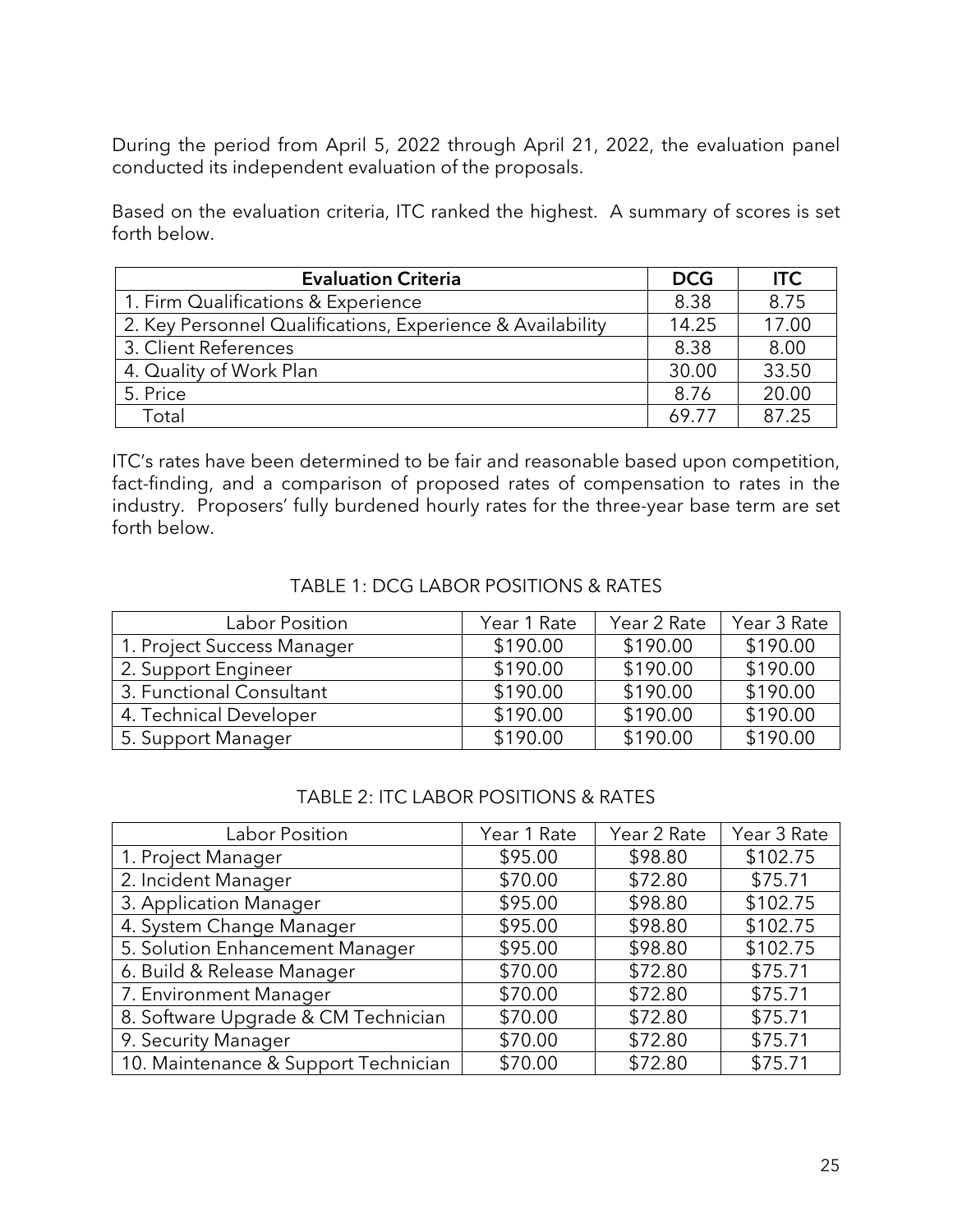The average fully burdened hourly rates for all proposed positions over the base term of three years are set forth below.

| Proposer   | <b>Average Hourly Rate</b> |  |  |
|------------|----------------------------|--|--|
| <b>DCG</b> | \$190.00                   |  |  |
| 2. II V    | ፍጸ3 24                     |  |  |

#### Overview of Recommended Proposer

Headquartered in Maryland, ITC is a transportation technology solutions provider that possesses over 14 years of experience in automation and software development in the transportation industry. As a leading transportation technology provider, ITC pioneered many foundational technologies that include mobile data terminal connectivity over cellular wireless, automatic vehicle location, rider interactivity tools (e.g., rider tracking and split payment management), and reservation attribute assignments (which allows riders, drivers, and vehicles to be matched to satisfy different service level requirements).

The proposed project team includes a group of highly experienced technical staff. Proposed staff includes a project manager, system change manager, incident manager, software upgrade and environment manager, and an application and system support manager. Many team members are cross-trained to serve multiple roles. Collectively, the team possess over 70 years of combined relevant technical experience.

The proposed project team has significant experience in configuring, managing and customizing customer relationship management (CRM) systems, programs, and applications. The team has worked on many transit maintenance and operation projects. A current project involves software support for routing, dispatching and back-office software that is used by SilverRide, a transportation network operator that facilitates paratransit and senior transit services across several states. Another current project involves software support for a brokerage platform that distributes trips to a taxi network across Washington, DC for the Washington Metropolitan Area Transit Authority.

ITC has presented a detailed work plan that addresses all areas of engagement required under the Scope of Work. Significantly, it sets forth a robust project management plan, incident management plan, test environment management plan, and system maintenance plan. The project management plan provides regular status reports to update Access staff, outlines communication procedures to expedite issue resolution, and identifies different management tools to enhance stakeholder coordination. The incident management plan provides pre-defined steps to address three different levels of priority troubleshooting. The test environment management plan identifies three different models (Development, Pre-Production and Beta Test) to develop and assess software issues, patches and repairs. The system maintenance plan lists eight different activities to ensure a high level of operational performance.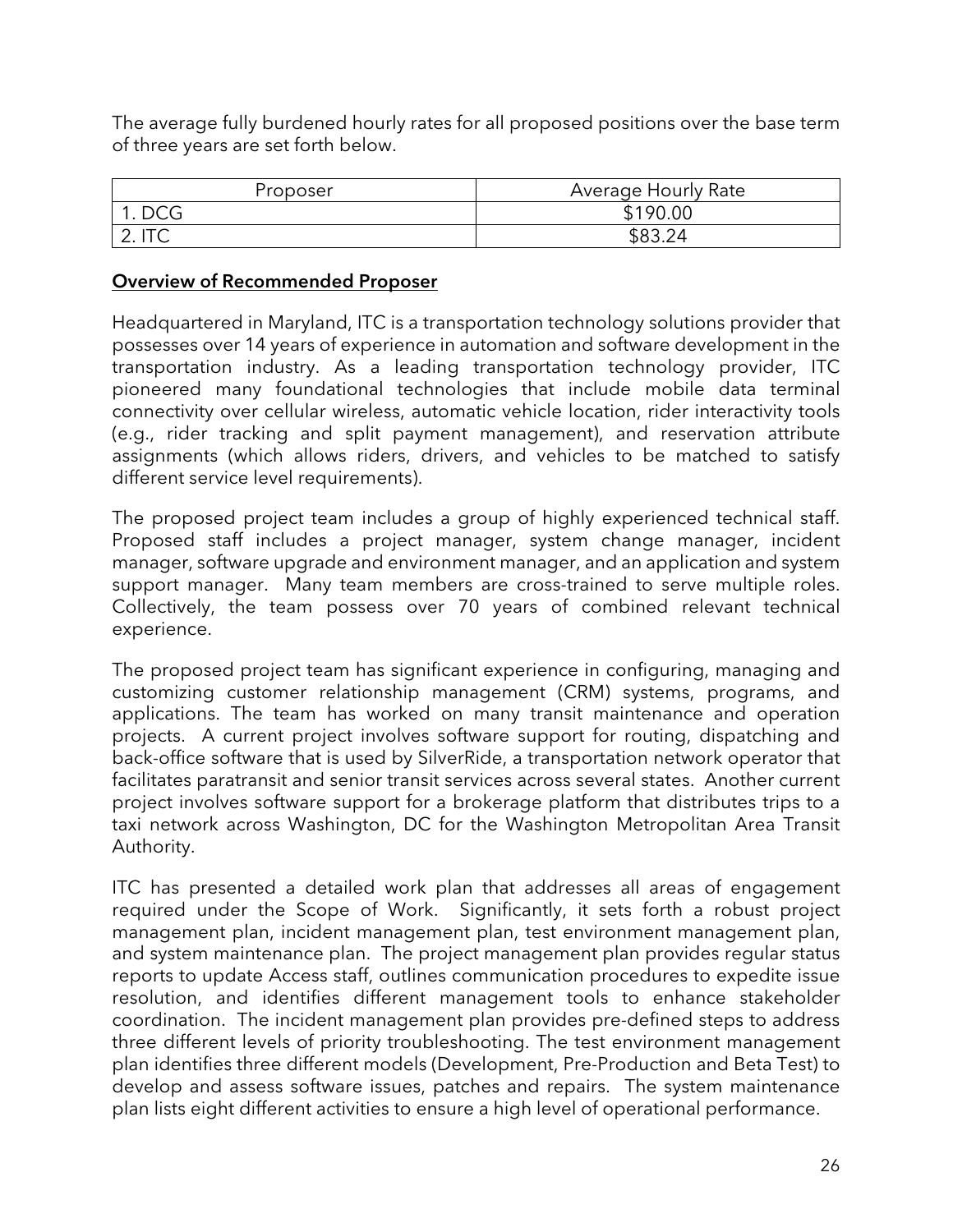ITC also proposed a detailed application management plan, system change management plan, solution enhancement plan, build-and-release development plan, software upgrade plan, and security management plan. Each of these plans identifies methods, processes, and tools for ensuring work completion and timely project delivery.

During its interview, ITC also elaborated on the depth of its resources. ITC specializes in transportation, allowing it to develop industry-specific solutions that are tailored to Access' paratransit needs. ITC possesses a diverse talent pool, allowing it to adapt to unforeseen challenges that may arise during operations. Finally, ITC retains an extensive workforce that can assist with large projects for protracted periods of time.

In addition, ITC developed the "Where's My Ride" application for Access, a smart device and web program that enables our riders to monitor the status and location of their designated vehicle by phone, tablet or computer. ITC's prior experience with Access has given it a deep understanding of Access' business operations, technology infrastructure, and systems architecture.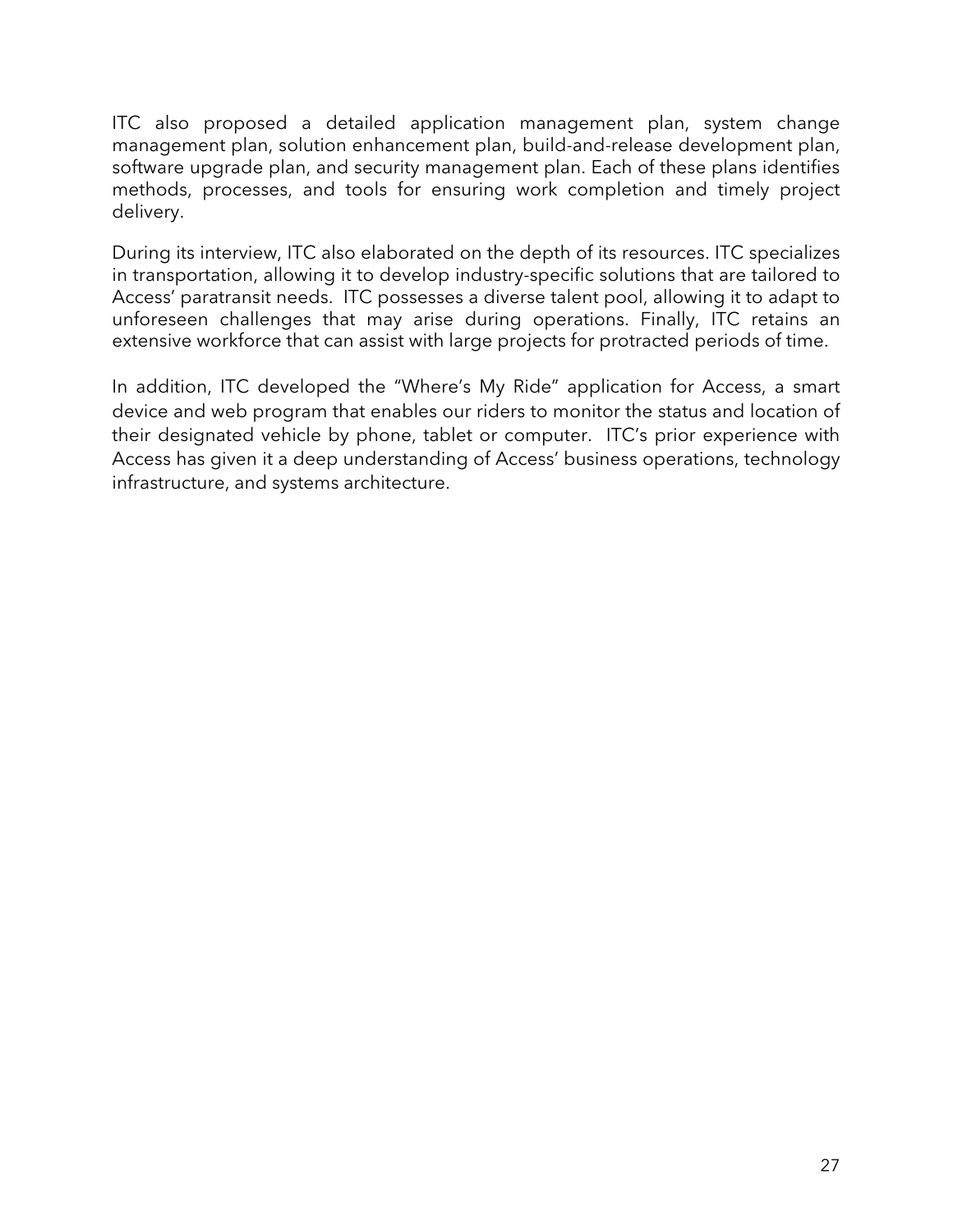#### JUNE 13, 2022

#### TO: BOARD OF DIRECTORS

#### FROM: F SCOTT JEWELL, DIRECTOR OF ADMINISTRATION

#### RE: CONSIDERATION TO APPROVE BOARD AND STANDING COMMITTEE MEETING CALENDAR CHANGE

#### ISSUE:

In order to accommodate the Board retreat in August 2022, staff is recommending changes to the 2022 Board Calendar. This item was not reviewed or approved by any committee.

#### RECOMMENDATION:

Review and approve the revised Board and Standing Committee Meeting calendar for 2022.

#### IMPACT ON BUDGET:

None.

#### DISCUSSION:

The Board was scheduled to have its retreat in August 2021 but it was cancelled due to pandemic restrictions. Staff is recommending to conduct the retreat on Monday August 15<sup>th</sup> in lieu of the full Board meeting. Additionally, staff recommends cancelling the Board Operations committee in June, the Board committee meetings in July and instead schedule a limited Board meeting on July 18<sup>th</sup> to address Board Officer elections.

The proposed revisions are marked below.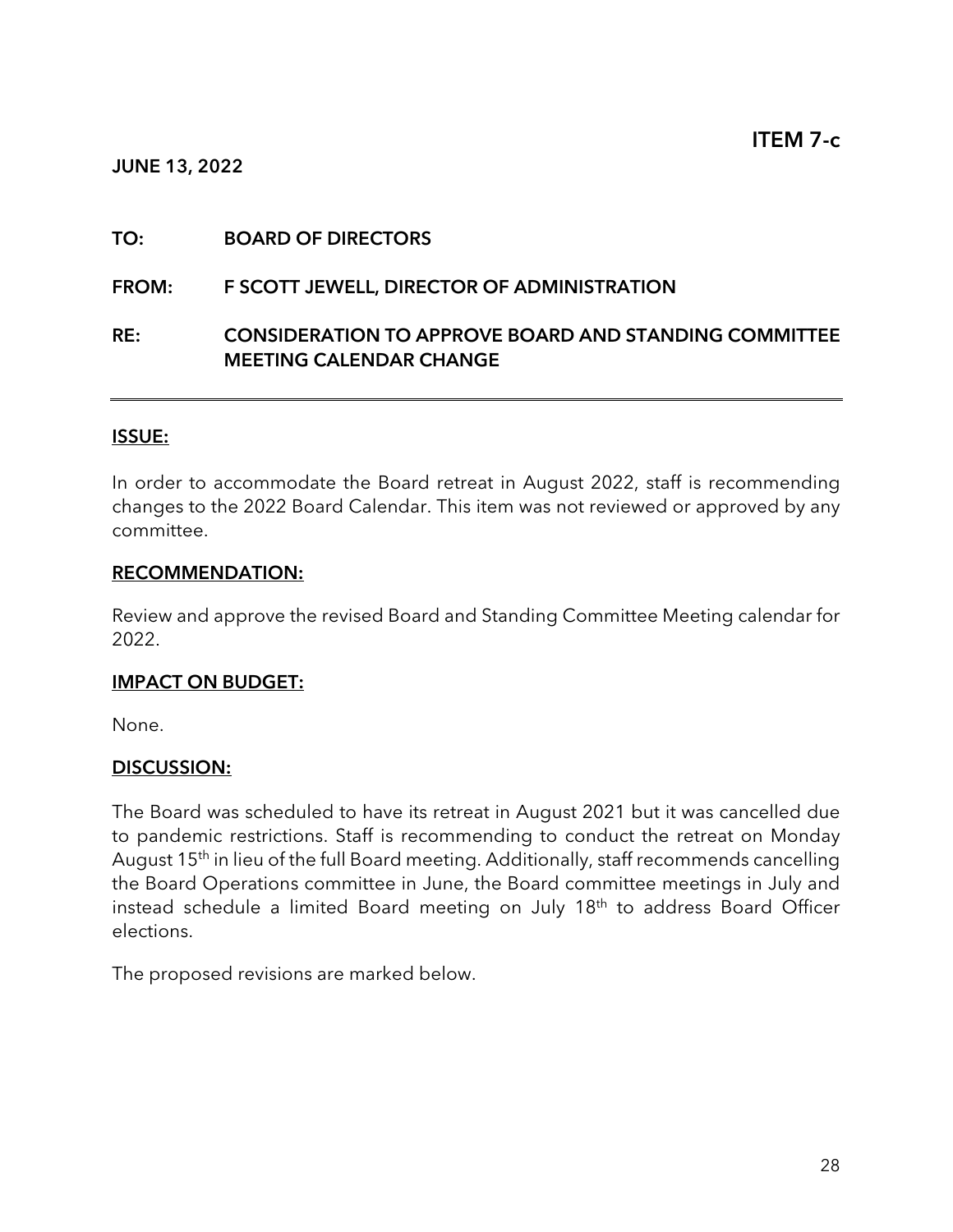# 2022 Meeting Calendar

# Annual

| Date                                  | <b>Meeting Type</b> | Time       |
|---------------------------------------|---------------------|------------|
| Thursday<br>November 17 <sup>th</sup> | Annual<br>Meeting*  | $11:00$ am |

\*At California Endowment Center

# Board

| Date                                | <b>Meeting Type</b>      | <u>Time</u>        |
|-------------------------------------|--------------------------|--------------------|
| Monday<br>July 18th                 | <b>Board Meeting</b>     | 12:00 pm           |
| Monday<br>August 15th               | Board Meeting<br>Retreat | $10:00$ am         |
| Monday<br>October 17th              | <b>Board Meeting</b>     | $12:00 \text{ pm}$ |
| Monday<br>December 12 <sup>th</sup> | <b>Board Meeting</b>     | $12:00 \text{ pm}$ |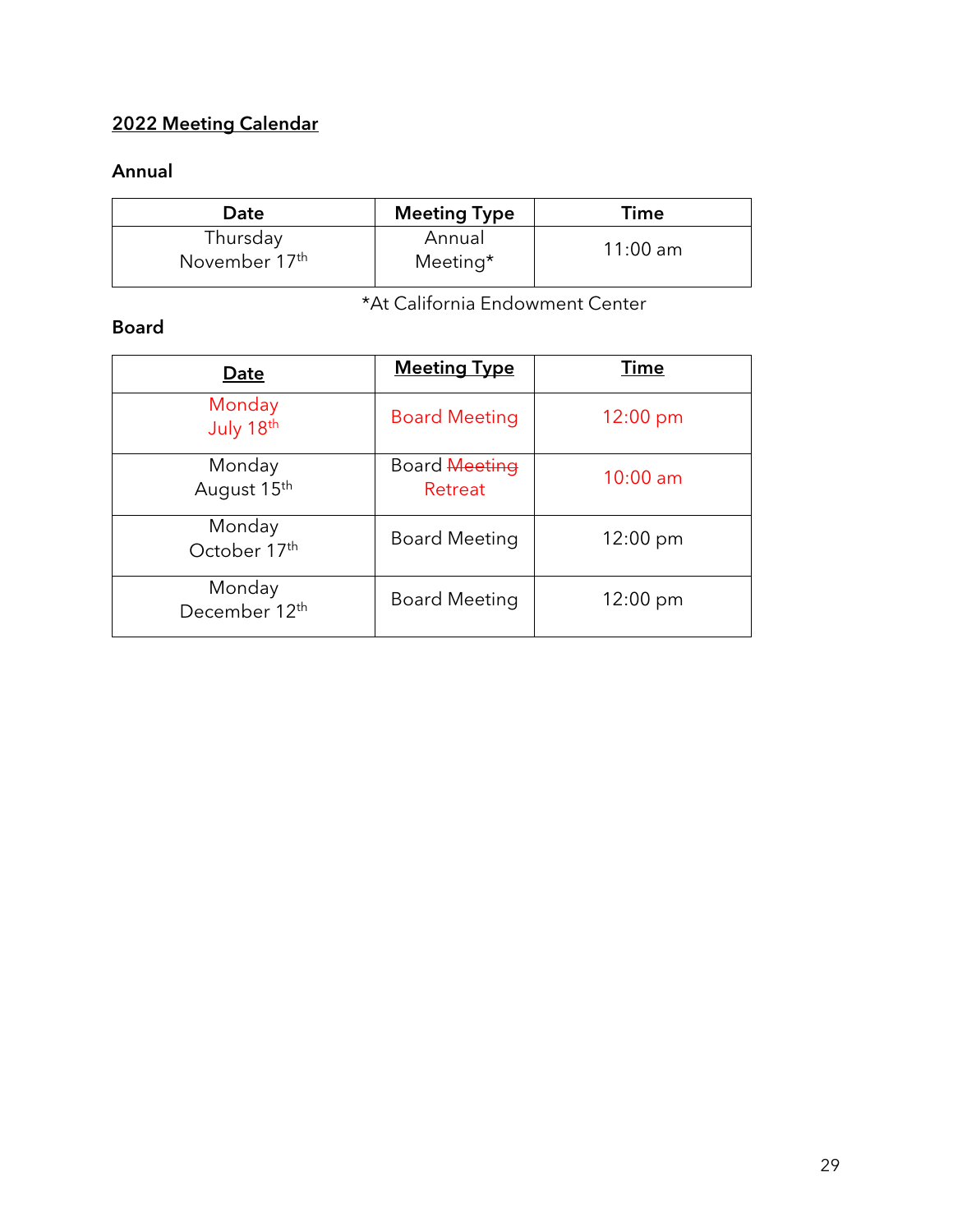# **Committees**

| Date                                                   | <b>Meeting Type</b>     | Time                   |
|--------------------------------------------------------|-------------------------|------------------------|
| cancelled<br>Monday<br><del>June 27<sup>th</sup></del> | <b>Board Operations</b> | $11:00$ am $-12:00$ pm |
| Monday<br>August 22nd                                  | <b>Board Operations</b> | 11:00 am - 12:00 pm    |
| Monday<br>October 24th                                 | <b>Board Operations</b> | 11:00 am $-$ 12:00 pm  |
| Monday<br>December 19th                                | <b>Board Operations</b> | 11:00 am $-$ 12:00 pm  |

| Date                              | <b>Meeting Type</b>             | Time                                      |  |
|-----------------------------------|---------------------------------|-------------------------------------------|--|
| cancelled                         | Performance Monitoring          | $11:00$ am $-12:00$ pm                    |  |
| Monday                            | <b>Planning and Development</b> | $12:30 \text{ pm}$<br><del>-1:30 pm</del> |  |
| $J^{\text{ulv}}$ 18 <sup>th</sup> | External/Stakeholder Relations  | $2:00 \text{ pm} - 3:00 \text{ pm}$       |  |
|                                   | Performance Monitoring          | 11:00 am - 12:00 pm                       |  |
| Monday<br>September 19th          | Planning and Development        | 12:30 pm - 1:30 pm                        |  |
|                                   | External/Stakeholder Relations  | 2:00 pm - 3:00 pm                         |  |
|                                   | Performance Monitoring          | 11:00 am - 12:00 pm                       |  |
| Monday<br>November 14th           | Planning and Development        | 12:30 pm - 1:30 pm                        |  |
|                                   | External/Stakeholder Relations  | $2:00 \text{ pm} - 3:00 \text{ pm}$       |  |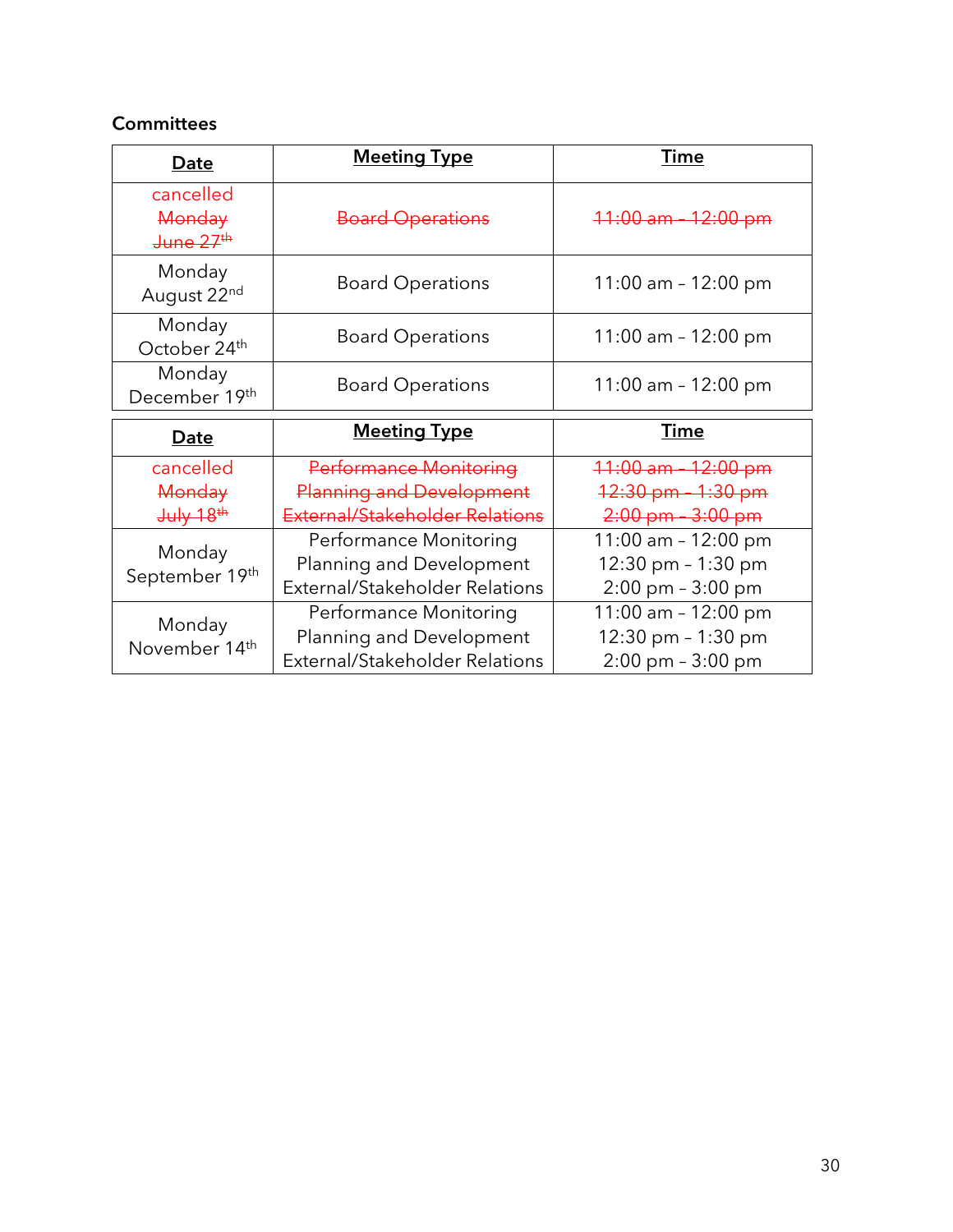#### JUNE 13, 2022

#### TO: BOARD OF DIRECTORS

#### FROM: F SCOTT JEWELL, DIRECTOR OF ADMINISTRATION

## RE: CONSIDERATION TO APPROVE RESOLUTION TO CONTINUE PUBLIC MEETINGS THROUGH TELECONFERENCING

#### ISSUE:

Pursuant to state law (Assembly Bill 361), Board approval is required to continue meeting through teleconferencing (virtually). This item was not reviewed or approved by any committee.

#### RECOMMENDATION:

Approve the following resolution – "The Access Board of Directors has reconsidered the circumstances of the state of emergency; and the following circumstances exist: (i) The state of emergency continues to directly impact the ability of the members to meet safely in person; and (ii) State or local officials continue to impose or recommend measures to promote social distancing. Hence, teleconferencing for Access Board and committee meetings will continue for the next thirty (30) days."

#### IMPACT ON BUDGET:

None.

#### ALTERNATIVES CONSIDERED:

The Board may opt to revert to in-person meetings, which would be applicable to all Board and committee (including CAC and TPAC) meetings. Board/committee members could elect to attend remotely, however the locations from which they attend would be subject to Brown Act requirements (posting of the address of the remote location along with allowing for public participation from that location). Public participation would also revert to the in-person requirement.

#### BACKGROUND:

During the pandemic, the Access Board and its committees have been able to meet via teleconference (virtually) due to a State of California executive order that suspended certain Brown Act provisions. While that order has expired, recently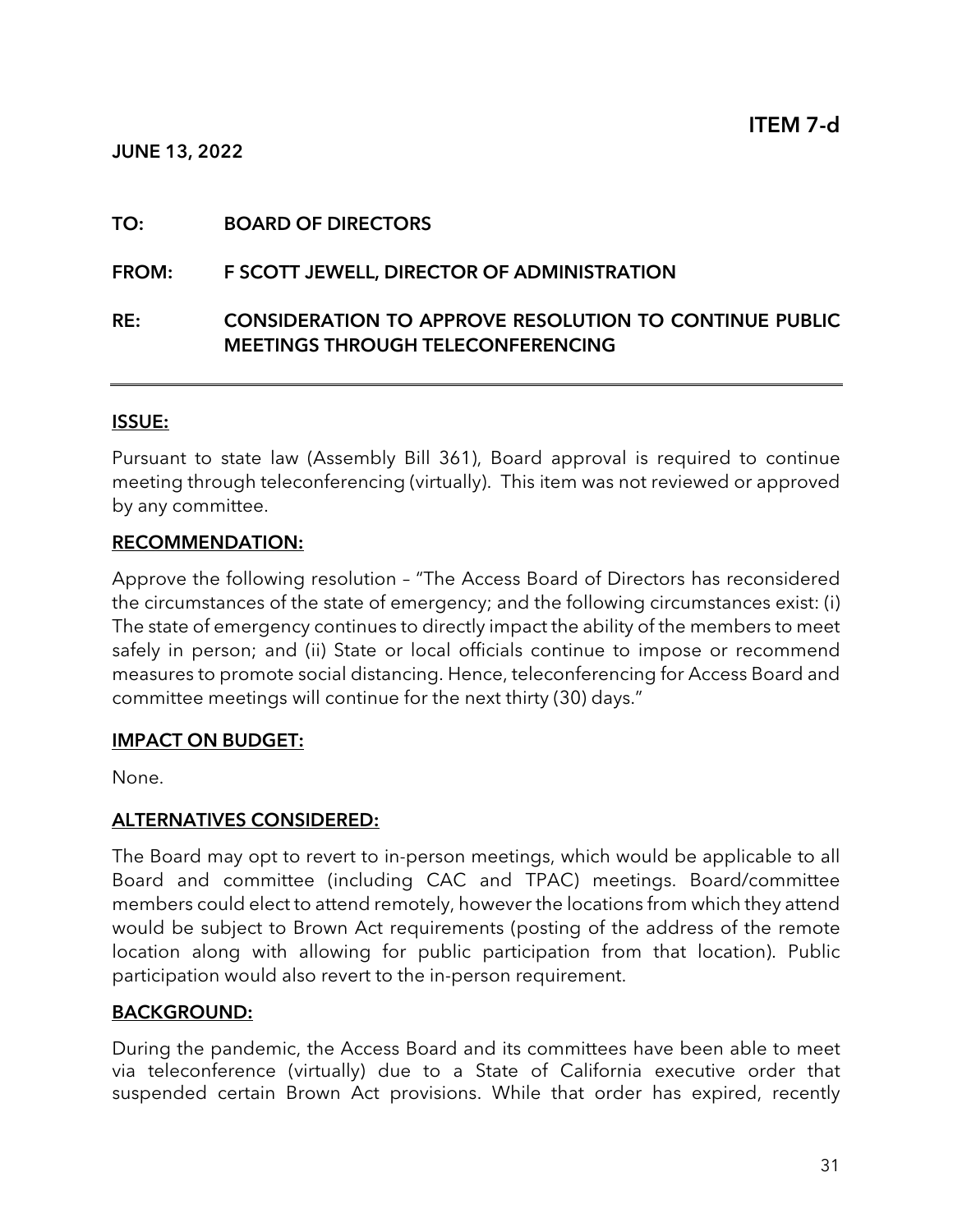enacted state legislation (AB 361), allows for the continuation of virtual meetings provided that the Board makes the determination as stated in the above recommendation. This determination must be made by the Board every 30 days.

Under current Los Angeles County Department of Health guidelines, masking is recommended indoors regardless of vaccination status in public and office settings when there is more than one (1) person in a room. In addition, social distancing for indoor operations and events is still recommended. These directives provide justification for the above recommendation.

Due to the thirty-day requirement, staff will schedule Special Board Meetings to renew the resolution as appropriate.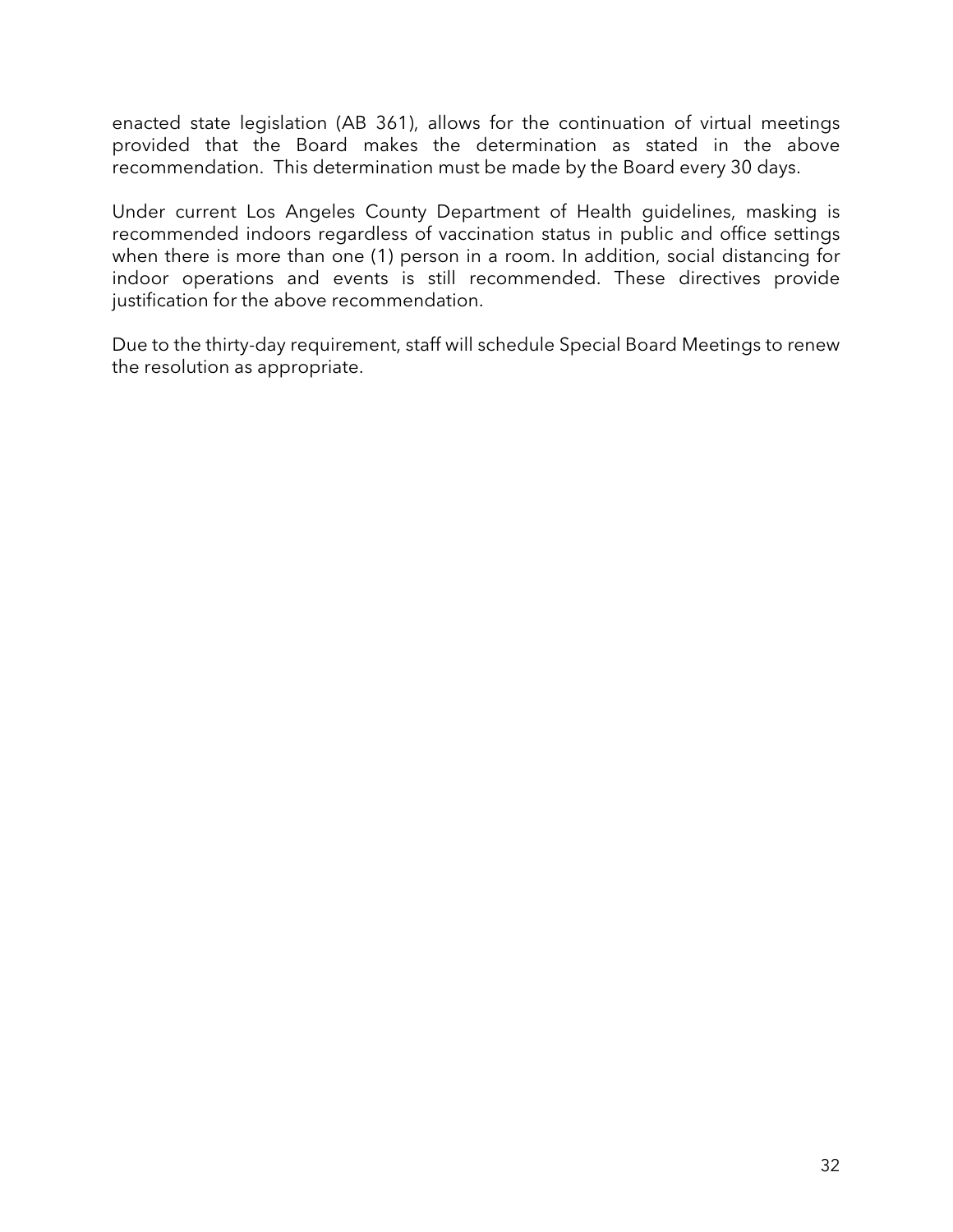#### JUNE 13, 2022

#### TO: BOARD OF DIRECTORS

#### FROM: HECTOR RODRIGUEZ, DEPUTY EXECUTIVE DIRECTOR

#### RE: CONSIDERATION TO APPROVE PROPOSED FY2022/23 BUDGET

#### ISSUE:

It is necessary for the Board to adopt an operating budget for Access' fiscal year beginning July 1, 2022 through June 30, 2023. This item was reviewed and approved by the Planning and Development Committee.

#### RECOMMENDATION:

Approve the FY2022/2023 budget as presented and authorize the Executive Director to execute contract amendments as required.

#### BACKGROUND:

The proposed FY2022/2023 budget is based on demand projections conducted by Access' service demand consultant HDR Engineering, Inc., available funding, existing programs and capital needs. Overall, the budget is based on a funding level of \$251.9 million of which Contract Operations represents over 87% of the total operating budget. The budget will provide for delivery of 3.4 million passenger trips and 25.6 million contract revenue miles.

In response to the pandemic, the agency has previously made contractual adjustments to most of the service provider contracts. In FY 23, the impacts of the pandemic, specifically rising wages and inflation, are expected to continue. Accordingly, staff has included funding for Covid-related impacts such as higher wages, higher than expected CPI increases, wage compression for positions other than the driver classification, as well as the impact of higher taxi rates. Staff, if authorized, will negotiate with the service providers to execute contract amendments to address the above issues to ensure system stability and the quality paratransit services Access customers have come to expect.

The following provides a high-level narrative of funding and program expenses by [cost center. Full budget detail is available for download as Item 8 Attachment A and](https://accessla.org/sites/default/files/Agendas/June%2020%202022%20Board%20Meeting%20Attachments.pdf)  Item 8 Attachment B.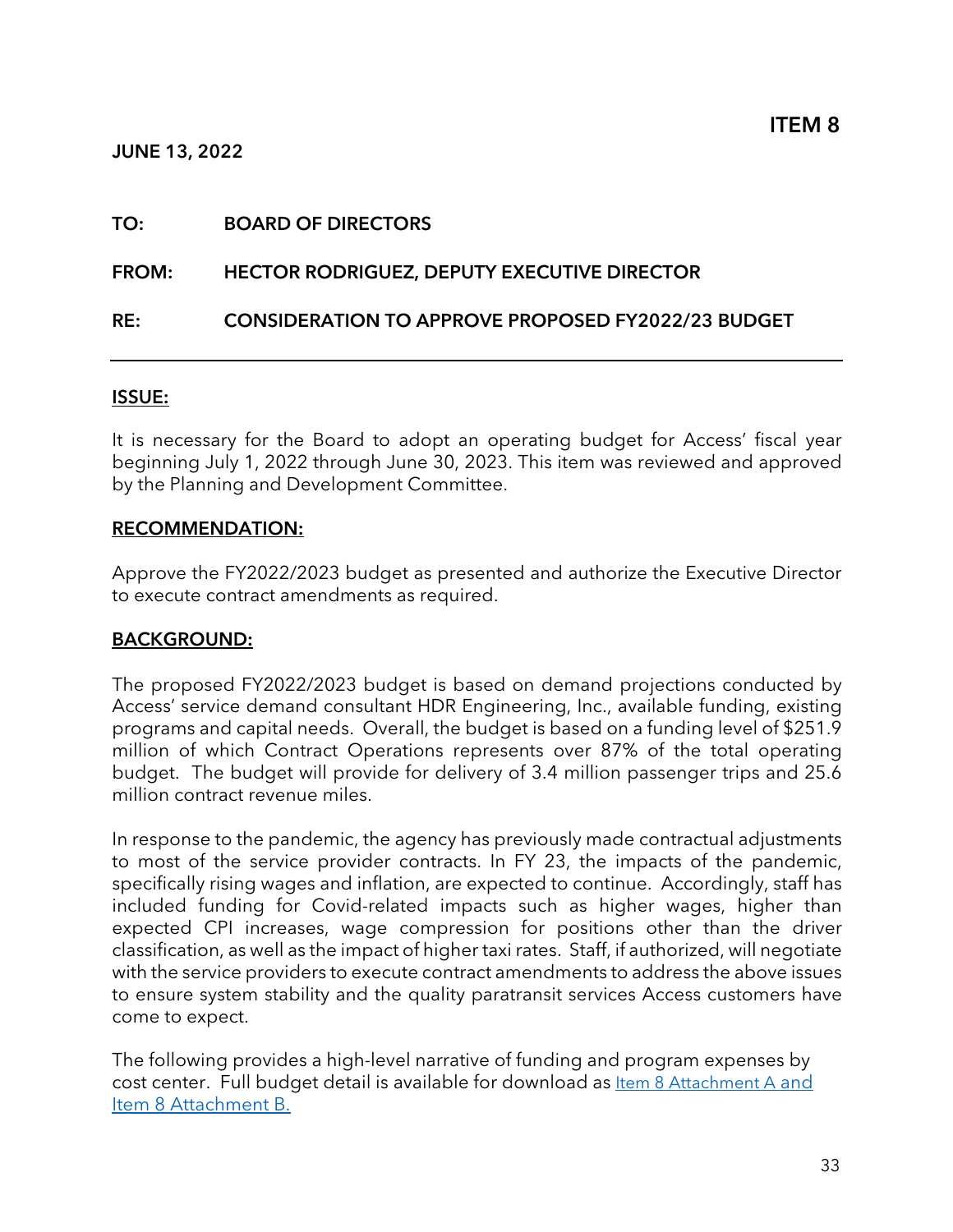# **Funding**

Funding sources include \$73.0 million from the Federal Transit Administration (FTA) Surface Transportation Block Grant (STBG) program; \$49.1 million of American Rescue Plan Act (ARPA) equivalent funds; carryover of Section 5310 capital grant funds of \$11.7 million; \$8.6 million from passenger fare revenues; \$15.5 million from Measure M funds; \$0.9 million of ARPA direct funds; \$0.7 million from Federal Section 5317 funds; \$0.6 million from the sale of depreciated vehicles and earned interest on cash deposits. Approximately \$91.6 million (inclusive of carryover of prior year operating and capital funds) comes from the Proposition C 40% Local Sales Tax discretionary fund account allocated to Access under an annual Memorandum of Understanding (MOU) with the Los Angeles County Metropolitan Transportation Authority (Metro). The subsidy proposed by Metro for FY2022/2023 meets the mean expected results for the level of transportation service projected by HDR's trip demand analysis as well as the other Access Services' programs and administrative costs.

# Paratransit Operations

The total cost of \$190.5 million for this program (87.3% of total operating funds) is a 6.7% increase (\$12.0 million) from the FY2021/2022 budget.

The primary cost impacts within this program are:

- Purchased Transportation \$172.3 million (\$161.1 million FY 2021/2022)
- Insurance  $$7.5$  million (\$6.7 million FY 2021/2022)
- Free Fare Program \$2.5 million (\$3.5 million FY 2021/2022)

The main cost drivers within the purchased transportation program are: increased ridership, escalating minimum wage costs, inflation, higher fuel costs and higher cost of contracted services as the contracts are procured through an open and competitive process.

The pandemic has had significant impacts on service delivery and related cost structures. Demand for services has been erratic; millions of people have left the workforce creating a shortage of potential contractor employees, particularly drivers; the minimum wage has increased and, because it is now indexed annually against the Consumer Price Index (CPI), has risen significantly this year and will continue to increase moving forward; fuel, which until recently was around \$3 per gallon jumped to over \$6 per gallon and has remained near that level; and lastly, the taxi industry has shrunk due to lack of demand as well as competition from TNCs and the taxi drivers who remain are favoring cash fares over Access trips.

Given the above factors, staff has budgeted the following adjustments to the service provider contracts: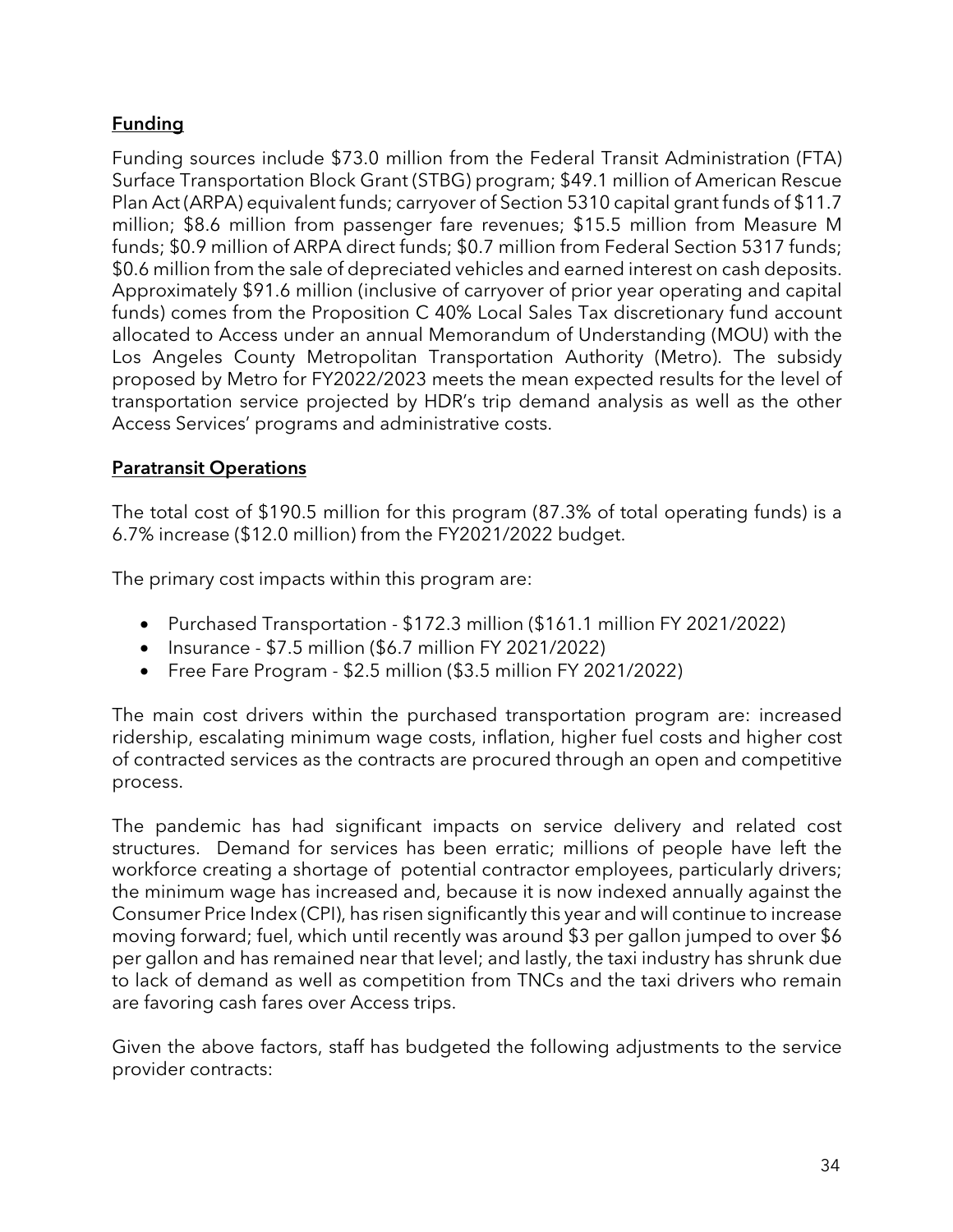- Additional compensation in order to achieve a recommended minimum of \$19 per hour starting wage for drivers. The four largest service provider contracts currently have starting wages ranging from about \$16.50 to \$17.50.
- CPI increases Most contracts have a built in CPI escalator which does not exceed 3%. However, over the last twelve months, inflation has risen over eight percent (8%) per the U.S. Bureau of Labor Statistics. In order to maintain the viability of the system, staff proposes to make adjustments to contractor compensation rates based on the market CPI rather than the contractual CPI.
- Taxi Rate Adjustment Access' historically low-cost structure has been achieved in part due to the high utilization of taxi subcontractors, currently around 35 percent of Agency trips. The taxi industry has allowed our contractors to manage daily demand during the peaks and valleys; deliver excellent service by allowing the contractors to better manage on-time performance; maintain a low level of capital assets, reducing facility space requirements for our contractors; and eliminate the need for a spare fleet.

The service providers have relied on the formal taxi compensation structure established by the City of Los Angeles Taxicab Commission to prepare their proposals and pricing to this agency.

On April 21, 2022, the City of Los Angeles Taxicab Commission approved new interim rates that are ten (10%) percent higher with a 17% increase to the Flag Drop rate from \$2.65 to \$3.10. The new rates will remain in effect until Los Angeles Department of Transportation (LADOT) staff completes a rate study to determine if the new rates should be increased beyond 10 percent. It is expected that the full rate analysis will lead to much higher fares given the change in economic conditions over the last 11 years since the rate was last adjusted. Any rate increase over 10 percent must be approved by the Los Angeles City Council.

Given the many economic factors that have changed over the last 11 years, staff believes it is imperative that Access increase the compensation for subcontracted trips to be consistent with the Commission's action until all basin contracts are re-bid and the added cost of subcontracting can be incorporated into the bids for new contracts.

# Contract Management

The total cost of \$4.6 million for this program (2.1% of total operating funds) is a 16.0% increase (\$0.6 million) from the FY2021/2022 budget.

The primary cost impacts within this program are:

- Salaries and Related Expense \$2.5 million (\$2.1 million FY 2021/2022)
- Driver Incentive Program \$0.25 million (\$0.1 million FY 2021/2022)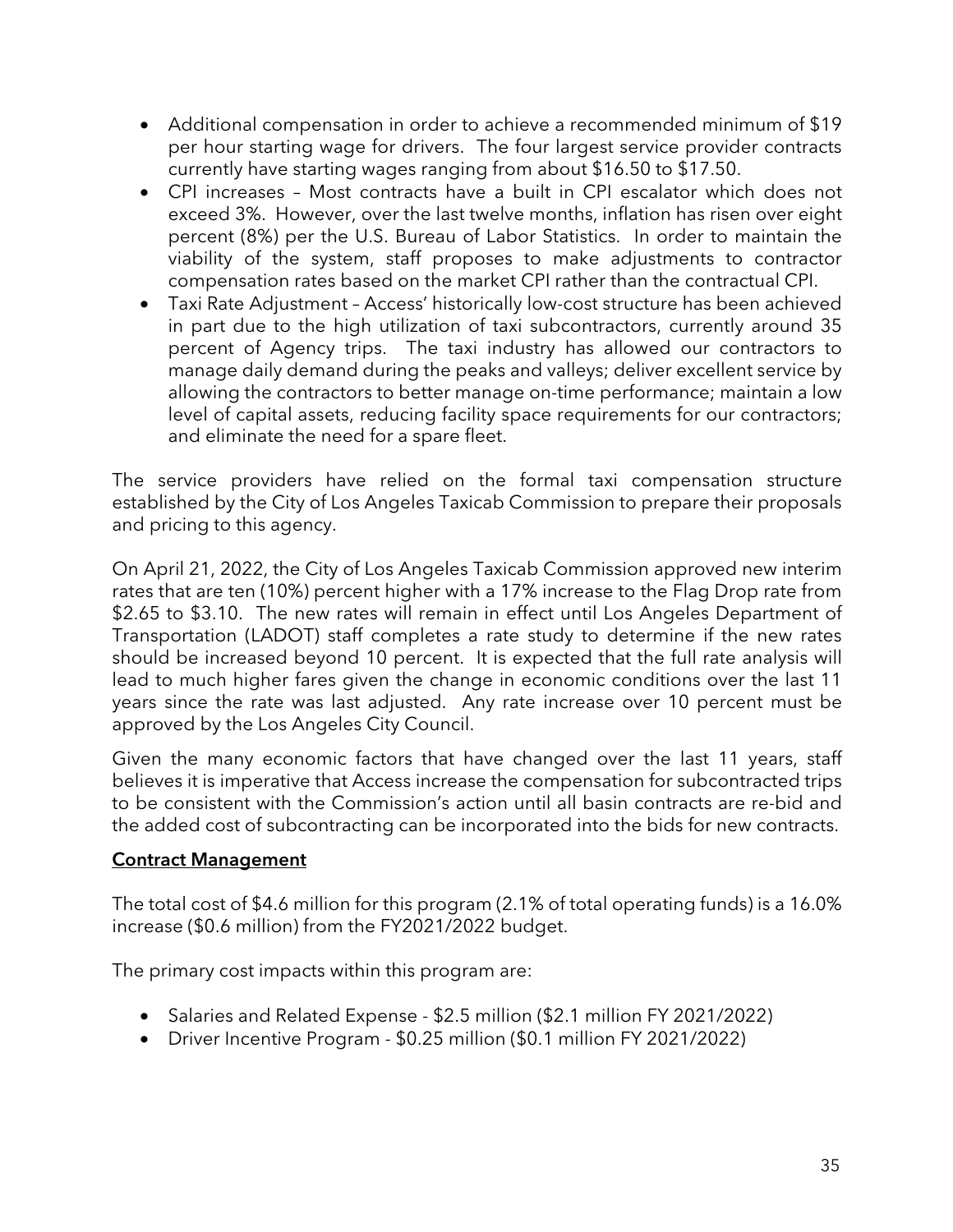The main cost drivers within the purchased transportation program are: increased staffing (2 FTEs, CPI adjustments, and projected higher driver incentive program awards).

## Eligibility Determination

The total cost of \$11.8 million for this program (5.4% of total operating funds) is a 5.9% increase (\$0.6 million) from the FY2021/2022 budget.

Eligibility costs are expected to be impacted by a variety of factors. HDR has projected a higher number of new applicants. The higher projection for new applicants has a ripple effect across this function: More applicants translate into a higher number of appeals and higher transportation costs. Additionally, there are a large number of applicants who received temporary approval during the pandemic but will need to have an in-person assessment once pandemic restrictions are lifted.

## Consolidated Transportation Services Agency

The total cost of \$0.57 million for this program (0.30% of total funding) is a 4.2% increase (\$23,000) from the FY2021/2022 budget.

## Administration

The total cost of \$10.7 million for this program (4.9% of total operating funds) reflects a 19.3% increase from the FY2021/2022 budget, and a net increase in total dollars of \$1.73 million.

The primary cost impacts within this program are:

- Professional Services \$1.7 million (\$1.5 million FY2021/2022) Due to increases in software support (Oracle, Rider360 2.0.), audit services, legal services, and scheduled contractual increases.
- Network & Telecom \$1.59 million (\$687,000 FY2021/2022) Due to increases in licensing fees, investments in information technology, enhancements in cyber-security programs, and higher software development costs.
- Salaries & Related Expenses \$6.0 million (\$5.6 million FY2021/2022) Increased expense from a planned 8% CPI salary increase, 2% discretionary increase and an additional two (2) FTEs (bringing the Agency's authorized FTE total to 79), and other payroll cost adjustments due to wage compression from increases in the minimum wage. Similar to Metro, regular staff salary increases were deferred during FY21.
- All other categories such as Insurance and Office Rent either remained flat or had a slight decrease when compared to the FY2021/22 budget.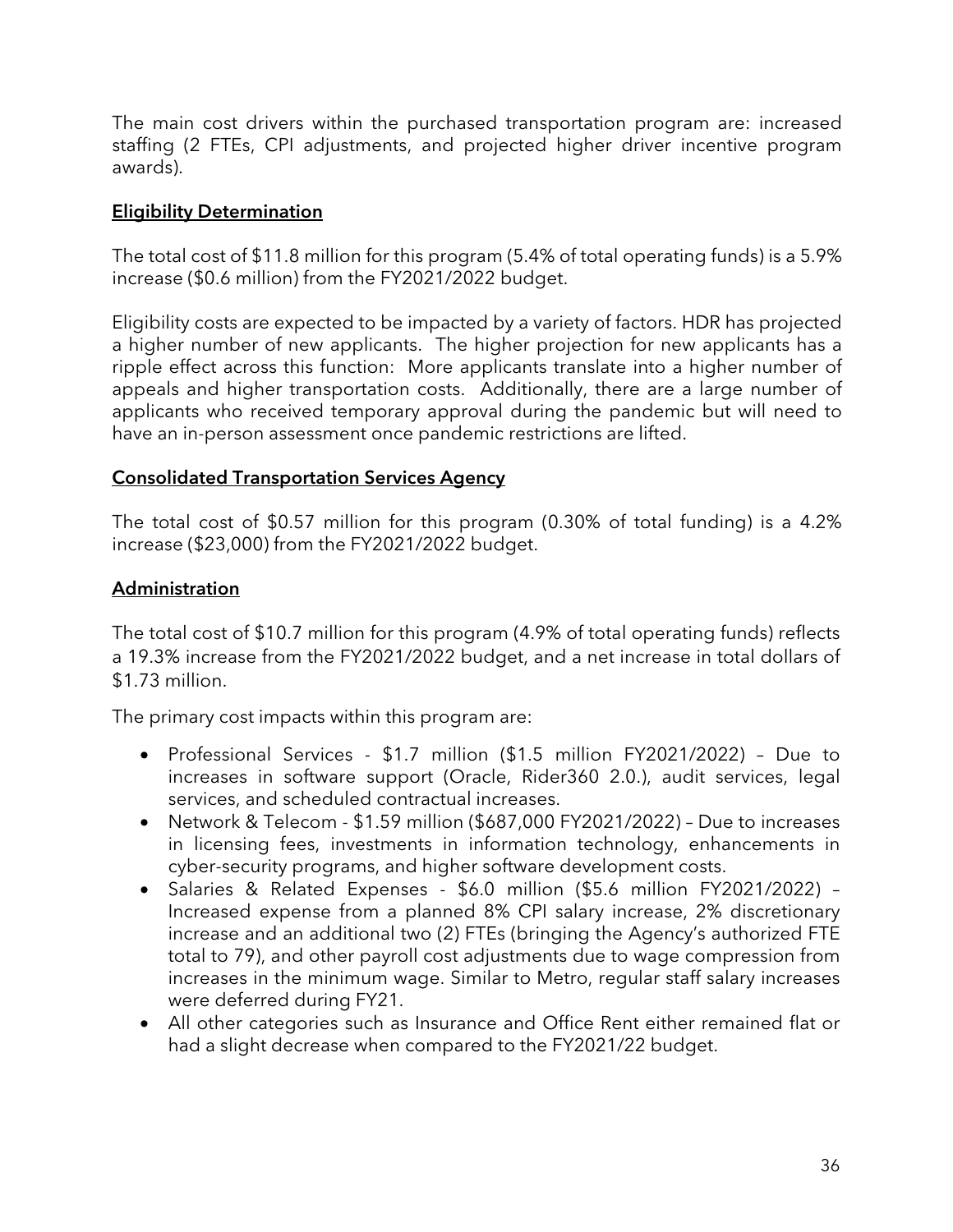#### Capital Projects

The total cost of \$33.8 million (13.4% of total budget) is a 103.4% increase when compared to the FY2021/2022 budget amount of \$16.6 million. Of note, \$11.7 million is scheduled to be carried over from the FY22 budget due to a delay in vehicle deliveries that are now currently on order.

Capital projects include –

| Vehicle Acquisition                    | \$33,252,327 |
|----------------------------------------|--------------|
| Electric Vehicle Demonstration Project | \$530,000    |

Vehicle acquisitions will include Ram ProMaster vans and cutaway vehicles in addition to several electric vehicles which will be part of a pilot program. One of the challenges facing the industry is the lack of inventory due to pandemic related impacts, particularly shortages of electronic components and other parts.

#### Next Steps

The overall Metro budget (which includes funding for Access) was approved at Metro's regular May Board meeting on May 26, 2022. During Metro's June Board meeting cycle, the Metro Board will consider the approval of the specific local subsidies allocated to Access. Upon approval, staff will execute a funding MOU with Metro.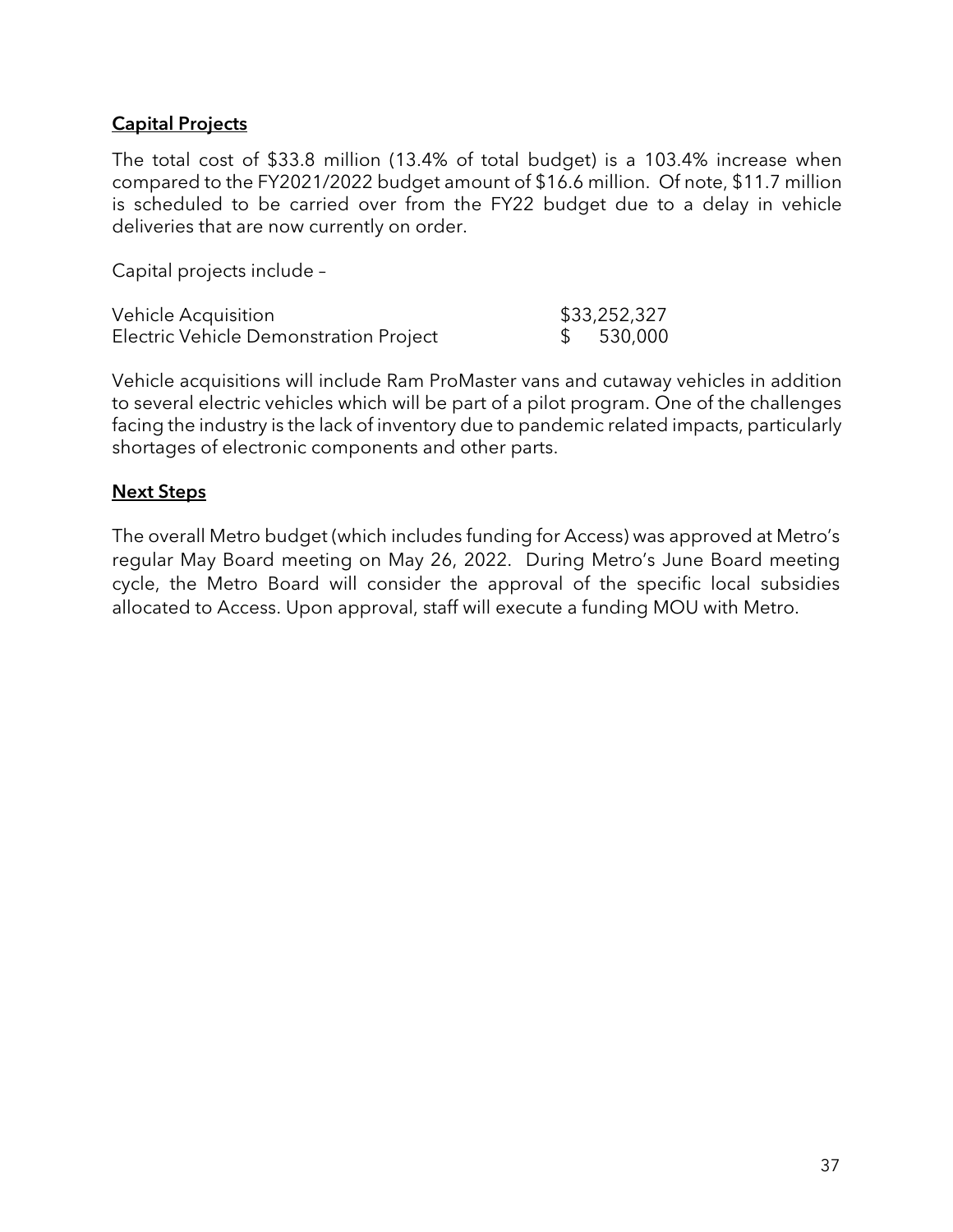JUNE 20, 2022

#### TO: BOARD OF DIRECTORS

FROM: RICK STREIFF, SENIOR MANAGER OF FLEET DESIGN AND **MAINTENANCE** BRIAN SELWYN, MANAGER OF PROCUREMENT AND CONTRACT ADMINISTRATION

RE: CONSIDERATION TO APPROVE PURCHASE AUTHORIZATION FOR ADA PARATRANSIT VEHICLES

#### ISSUE:

Board approval is required to purchase up to two hundred fifty-three (253) accessible vehicles for ADA paratransit service as outlined in the FY2022/23 budget. This item was not reviewed or approved by any committee.

#### RECOMMENDATION:

Authorize the Executive Director to negotiate contracts with public agencies such as the State of California, the CalAct/MBTA Purchasing Cooperative, or other similar agencies to purchase up to 253 ADA paratransit vehicles in an amount not to exceed \$21,836,007.

#### IMPACT ON BUDGET:

The funds needed for the purchase of the 253 vehicles will come from the FY2022/23 authorized capital program utilizing a combination of local Toll Roads Grant, local Proposition C, and federal Section 5310 funds or other funds as may be made available by the regional planning agency. The proposed total expenditure includes applicable sales tax, licenses and fees.

#### ALTERNATIVES CONSIDERED:

None. The vehicles are needed to replace a similar number of vehicles which have reached or surpassed their established useful lifespan. This purchase will allow Access to continue to serve its customers with trips performed in safe, fuel-efficient vehicles.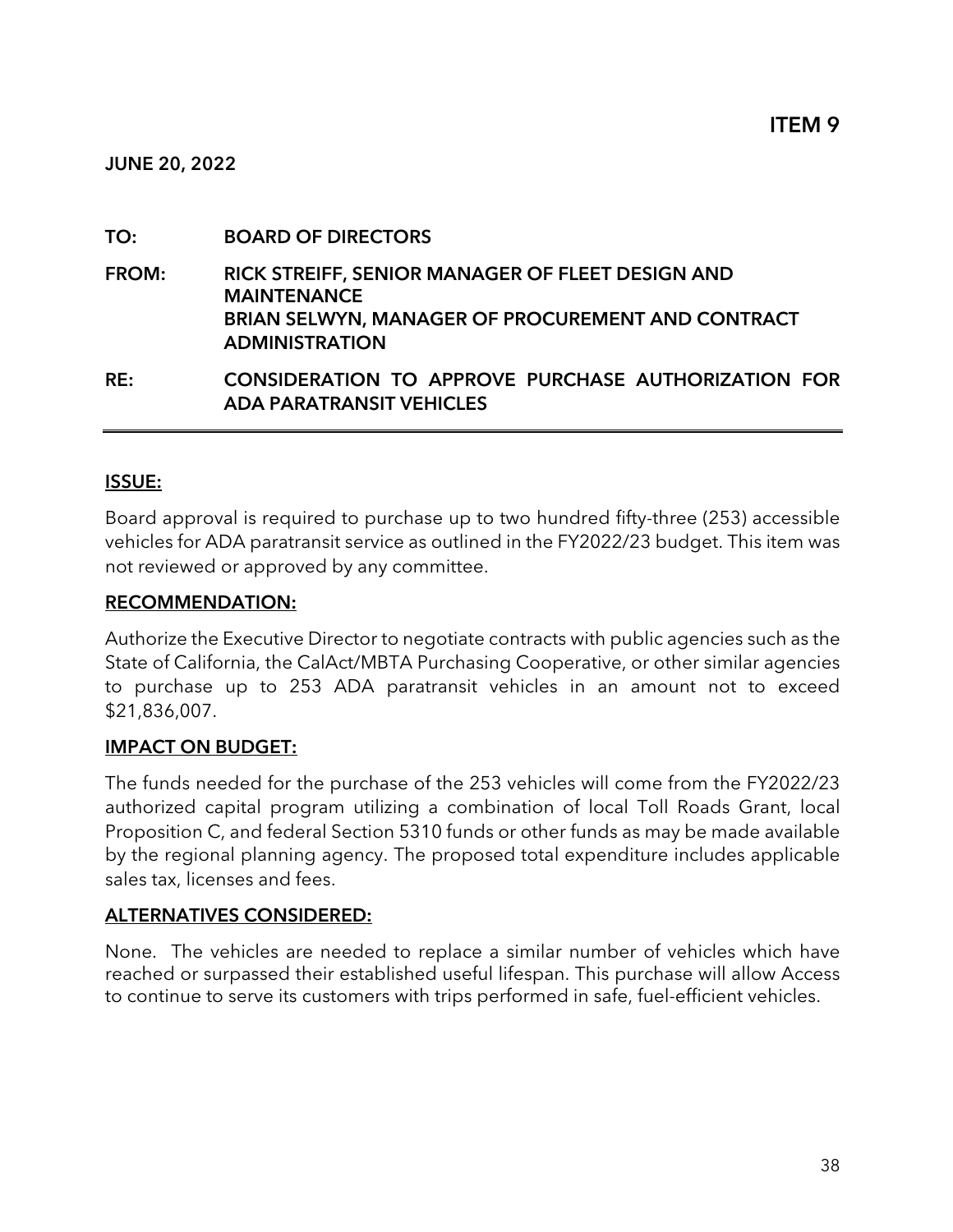## EFFECT OF APPROVAL OF STAFF RECOMMENDATION:

Should the staff recommendation be approved by the Board, staff would be authorized, but not required, to negotiate and enter into a written contract for the purchase of vehicles upon terms and conditions no less favorable to Access Services than those proposed above. Access would not be legally bound to the vehicle purchase contracts unless such contracts are incorporated into a formal written agreement executed by all parties thereto and approved as to form by this entity's legal counsel.

# BACKGROUND

Access service provider contracts stipulate that most vehicles will be replaced when they reach 250,000 miles, and the proposed vehicle purchases would serve to replace the vehicles that will reach or have reached the mileage threshold.

Prior to the pandemic, the MV-1, the only purpose-built ADA vehicle, ceased production entirely, and in late 2020 the Dodge Caravan was discontinued. Staff had anticipated this change and was prepared to switch to another vehicle type that would be well suited to ADA paratransit service: the Ram Promaster van.

However, the pandemic has had multiple impacts on the transportation industry:

- The taxi industry was decimated;
- Fewer taxis has led to increased annual mileage on Access vehicles;
- Lack of electronic parts for new vehicles;
- Lack of new vehicles; and
- Delayed delivery of vehicles.

As a result of the lack of replacement vehicles, Access' service providers were put in a position where they had to operate Access-owned vehicles beyond their contractual mileage limit.

Now, as the economy appears to be on its way to recovery, demand for replacement vehicles is expected to be higher than normal as replacement cycles have been disrupted. Access staff needs to have the authority to sign vehicle commitment orders when chassis and/or order slots open. Any delay in the order process will delay vehicle deliveries. The market is presently in a state of flux and very unstable, with ordering opportunities changing monthly. Accordingly, staff must act in the best interest of the agency and make order decisions when build slots become available.

For the reasons outlined above, it is imperative that Access place its vehicle orders as soon as possible in order to reserve slots in the manufacturer's production schedule.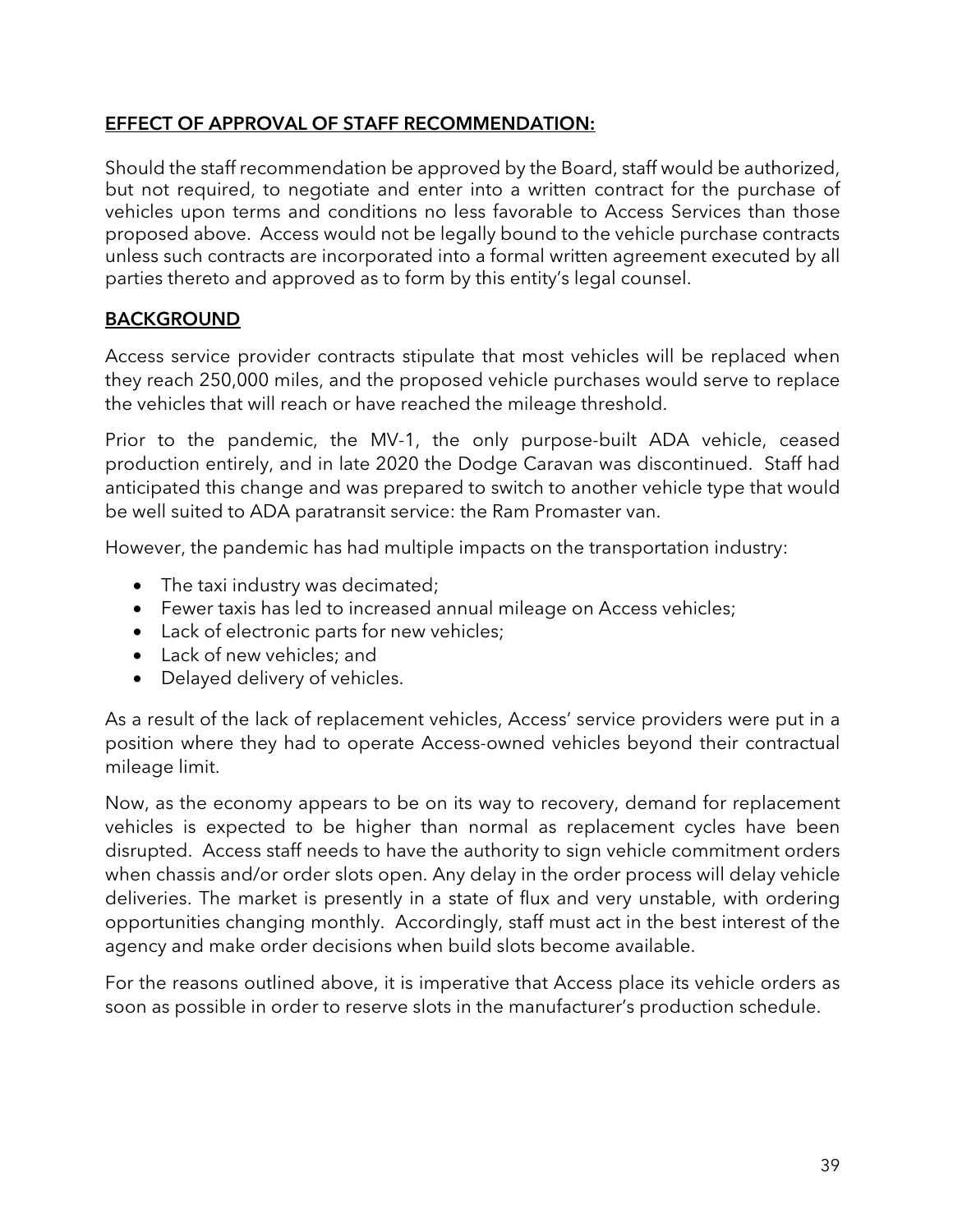JUNE 13, 2022

#### TO: BOARD OF DIRECTORS

#### FROM: HECTOR RODRIGUEZ, DEPUTY EXECUTIVE DIRECTOR

#### RE: CONSIDERATION TO APPROVE SUPPLEMENTAL COMPENSATION FOR SUBCONTRACTED TRIPS

#### ISSUE:

On April 21, 2022, the Los Angeles Board of Taxicab Commissioners increased taxicab meter rates by 10 percent (see attached). In order to continue to attract taxi resources, Access' service providers need to adjust their compensation rates to their subcontractors. This item was reviewed and approved by the Planning and Development Committee.

#### RECOMMENDATION:

Approve the supplemental compensation for subcontracted trips by \$3.15 per trip retroactive to April 21, 2022, and authorize the Executive Director to execute contract amendments as required.

#### IMPACT ON BUDGET:

The proposed action will have a budget impact in FY 22. The expected cost of the additional compensation is as follows and is based on an assumption that 35 percent of Access trips will be performed by subcontractors:

|                         | <b>Passengers</b> | <b>Trips</b> | 35%     | <b>Additional Cost</b><br>at \$3.15 per Trip |
|-------------------------|-------------------|--------------|---------|----------------------------------------------|
| April 2022<br>(Partial) | 253,166           | 197,786      | 23,075  | 72,686                                       |
| May 2022                | 260,867           | 203,802      | 71,331  | \$224,692                                    |
| June 2022               | 243,870           | 190,524      | 66,683  | \$210,052                                    |
| Totals:                 | 504,737           | 394,326      | 138,014 | \$507,430                                    |

This proposal can be funded with Proposition C 40% Discretionary funds. Given the lower-than-expected service demand due to the Omicron variant over the fall and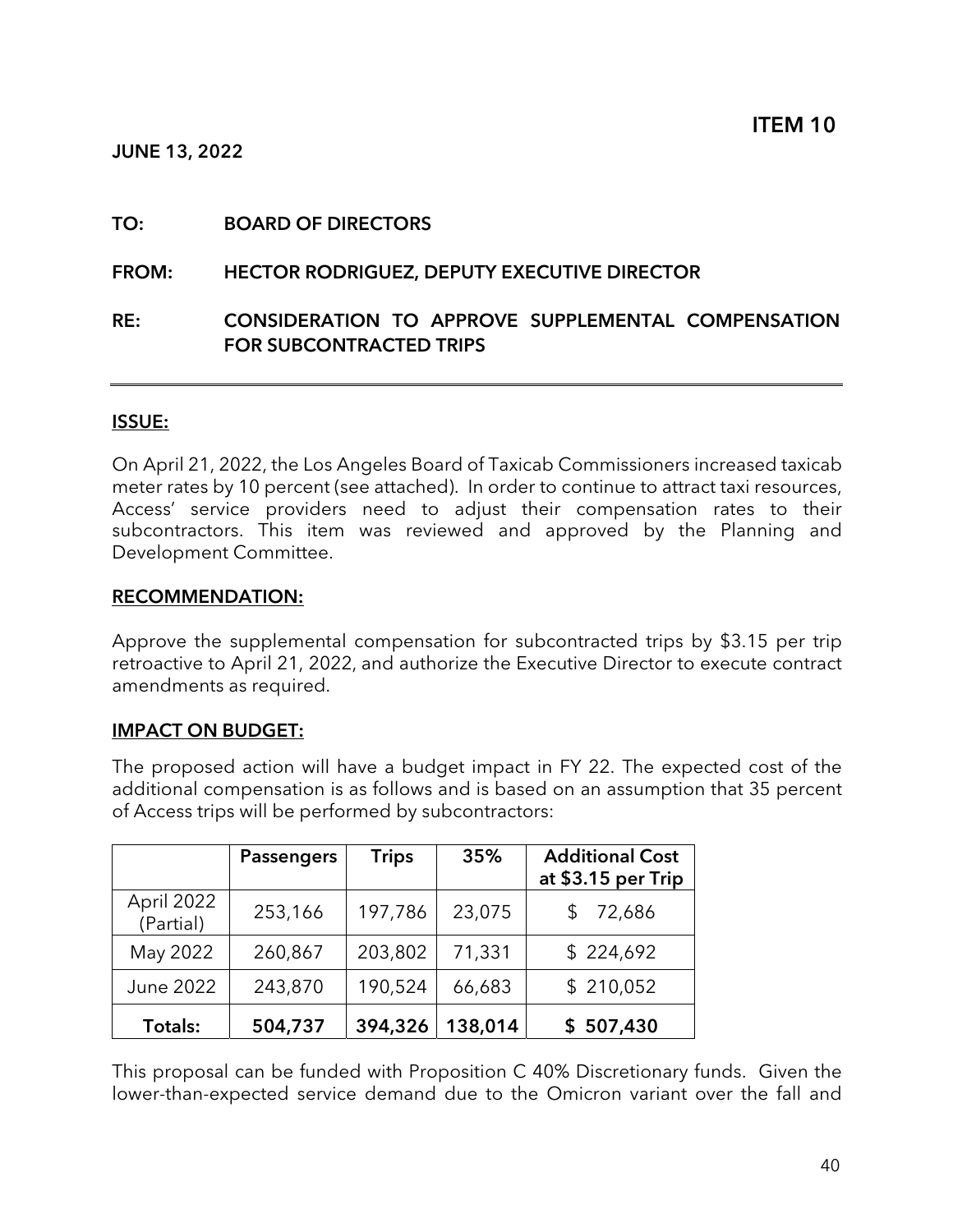winter months, there are sufficient funds to cover this additional expense in FY22. Staff will budget for this additional expense in future fiscal years as part of the normal budget process.

# ALTERNATIVES CONSIDERED:

The Board may opt not to approve this supplemental compensation. However, given the importance of taxis to Access' ADA service, Access could experience significant service disruption due to the lack of taxi resources.

## EFFECT OF APPROVAL OF STAFF RECOMMENDATION:

If this staff recommendation is approved by the Board, staff will be authorized, but not required, to negotiate and enter into an amendment of existing service provider contracts, under terms that are no less favorable to Access Services than those proposed herein. Access Services would not be legally bound to this contract unless it is incorporated into a formal written agreement executed by all parties thereto and approved as to form by this entity's legal counsel.

# BACKGROUND:

Access' service providers over the past 10 years have subcontracted a large portion of their trip demand to the taxi industry. The utilization of the taxi industry to supplement the Access dedicated fleet has allowed the agency to maintain a relatively low-cost structure when compared to other systems throughout the nation.

In recent years, the percent of subcontracted trips has been as high as 51%. However, the emergence of TNCs and the subsequent COVID-19 pandemic have had a detrimental effect on the taxi industry. There are fewer available taxi cabs and the taxis that remain are currently more likely to choose cash trips over paratransit trips.

Further exacerbating the struggles of the taxi industry is the fact that the compensation structure in Los Angeles has remained unchanged since March 17, 2011. On April 21, [2022, the City of Los Angeles Taxicab Commission approved new interim rates \(Item](https://accessla.org/sites/default/files/Agendas/June%2020%202022%20Board%20Meeting%20Attachments.pdf) 10 Attachment A) that are ten (10%) percent higher with a 17% increase to the Flag Drop rate from \$2.65 to \$3.10. The new rates will remain in effect until Los Angeles Department of Transportation (LADOT) staff completes a rate study to determine if the new rates should be increased beyond 10 percent. It is expected that the full rate analysis will lead to much higher fares given the change in economic conditions over the last 11 years since the rate was adjusted. Any rate increase over 10 percent must be approved by the Los Angeles City Council.

Given the many economic factors that have changed over the last 11 years, staff believes it is imperative that Access increase the compensation for subcontracted trips to be consistent with the Commission's action until all basin contracts are re-bid and the added cost of subcontracting can be incorporated into the bids for new contracts.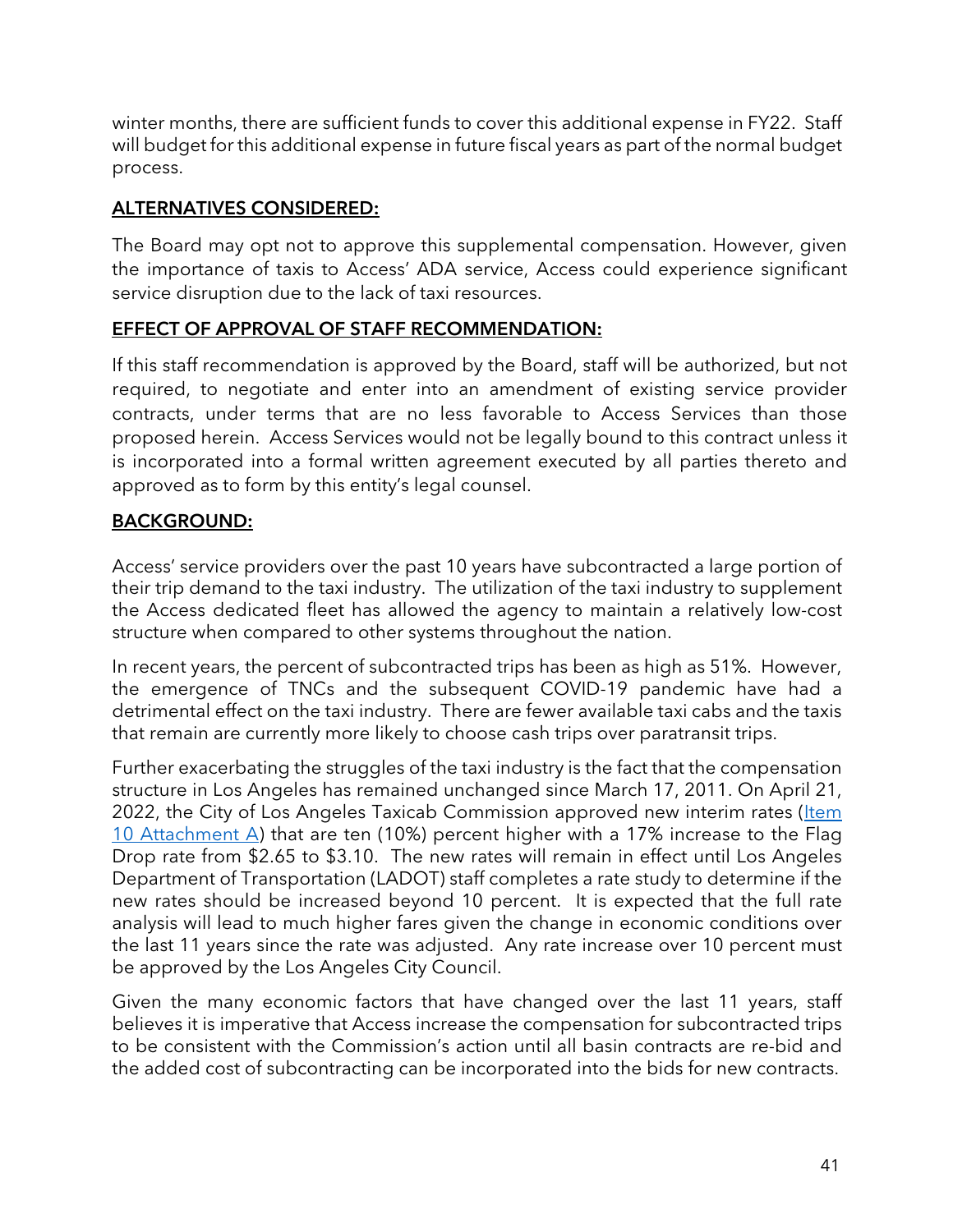System-wide, service providers subcontract approximately 35% of the daily trip demand and, given the lack of available taxi subcontractors, staff expects that the trend will continue through FY23.

The average Access trip is around 10 miles. Using the average trip length of 10 miles, the cost differential between the 2011 taxi rates and the new rates approved in April 2022 equates to \$3.15 per trip. Staff believes it is prudent to make the rates retroactive to April 21, 2022. The additional compensation will allow our service providers to be competitive given the current employment outlook and the higher compensation rates already in effect for the taxi industry.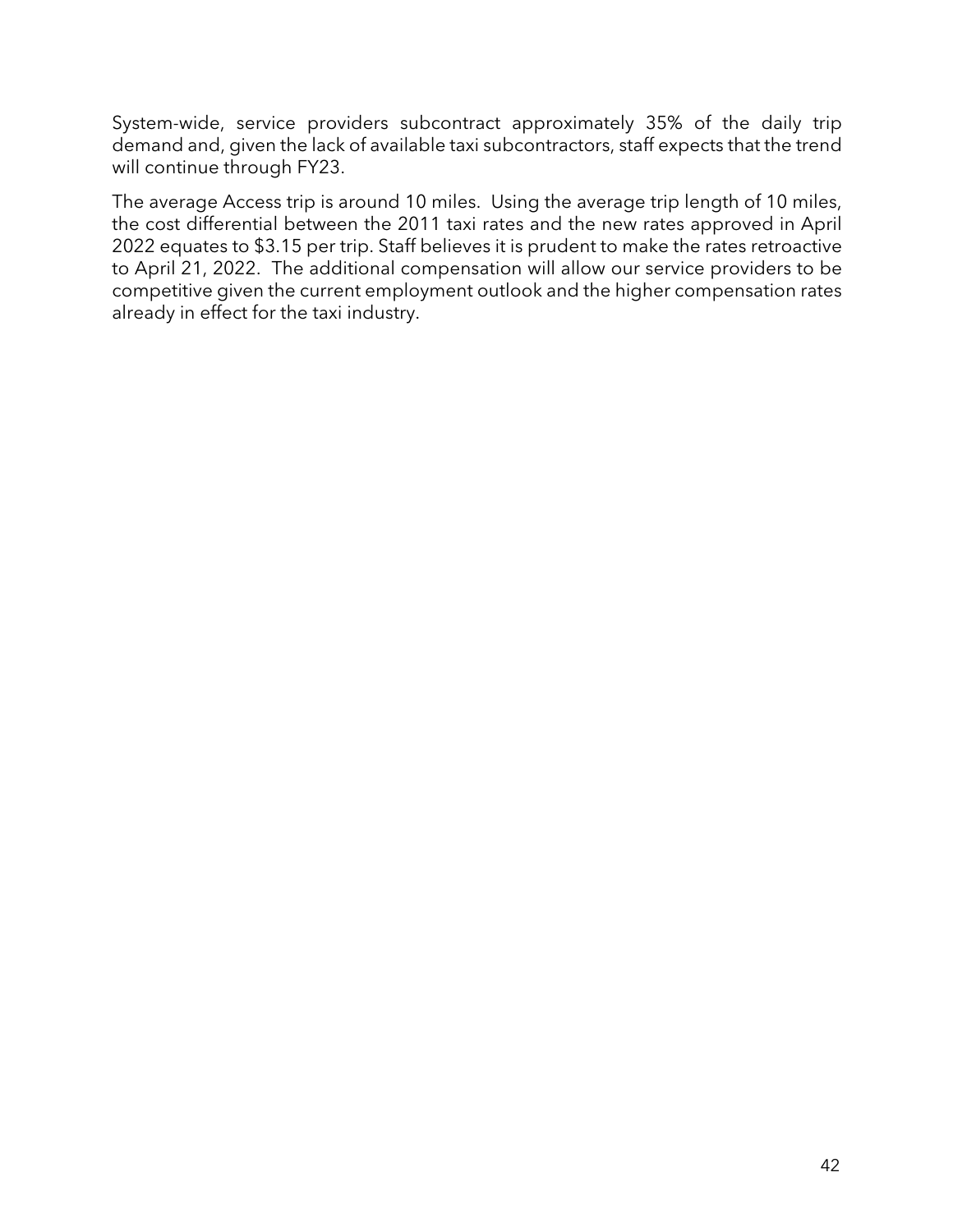|  | TO: | <b>BOARD OF DIRECTORS</b> |
|--|-----|---------------------------|
|--|-----|---------------------------|

FROM: ERIC J. HAACK, STRATEGIC PLANNER

RE: 2022 CUSTOMER SATISFACTION SURVEY

#### ISSUE:

Over four weeks from January 3 to February 7, 2022, Access – through its contractor Great Blue Research – conducted a Customer Satisfaction Survey of Access customers to determine overall satisfaction with the services that Access provides for its community of customers.

#### BACKGROUND:

Conducting regular passenger satisfaction surveys of Access customers is a critical step in obtaining an enhanced understanding of passenger perceptions of Access' service, quality, and responsiveness to customer concerns.

In prior customer satisfaction surveys, Access has sought feedback from customers on their experience with the trip booking process, and experience before, during, and after an Access trip. General customer satisfaction surveys were last conducted in 2011 and in 2017. Access also conducted a more narrowly tailored survey in 2021, focusing on satisfaction with new technological improvements, such as the introduction of the Where's My Ride mobile app and on-line trip reservation options.

Access staff works with its two advisory committees (CAC and TPAC) in designing surveys which include topics deemed relevant by members of these committees. Staff, in turn, then provides a detailed summary of the survey results to both the committees and the Access Board of Directors.

Access' most recent Customer Satisfaction Survey was conducted over the course of four weeks in the months of January and February 2022. This was Access' first customer satisfaction survey that provided an option for respondents to provide responses using digital means such as clicking on weblinks provided in emails or text messages, or by completing the survey through a link on Access' website. This digital option was provided in combination with telephone surveys obtained from Great Blue Research's call center.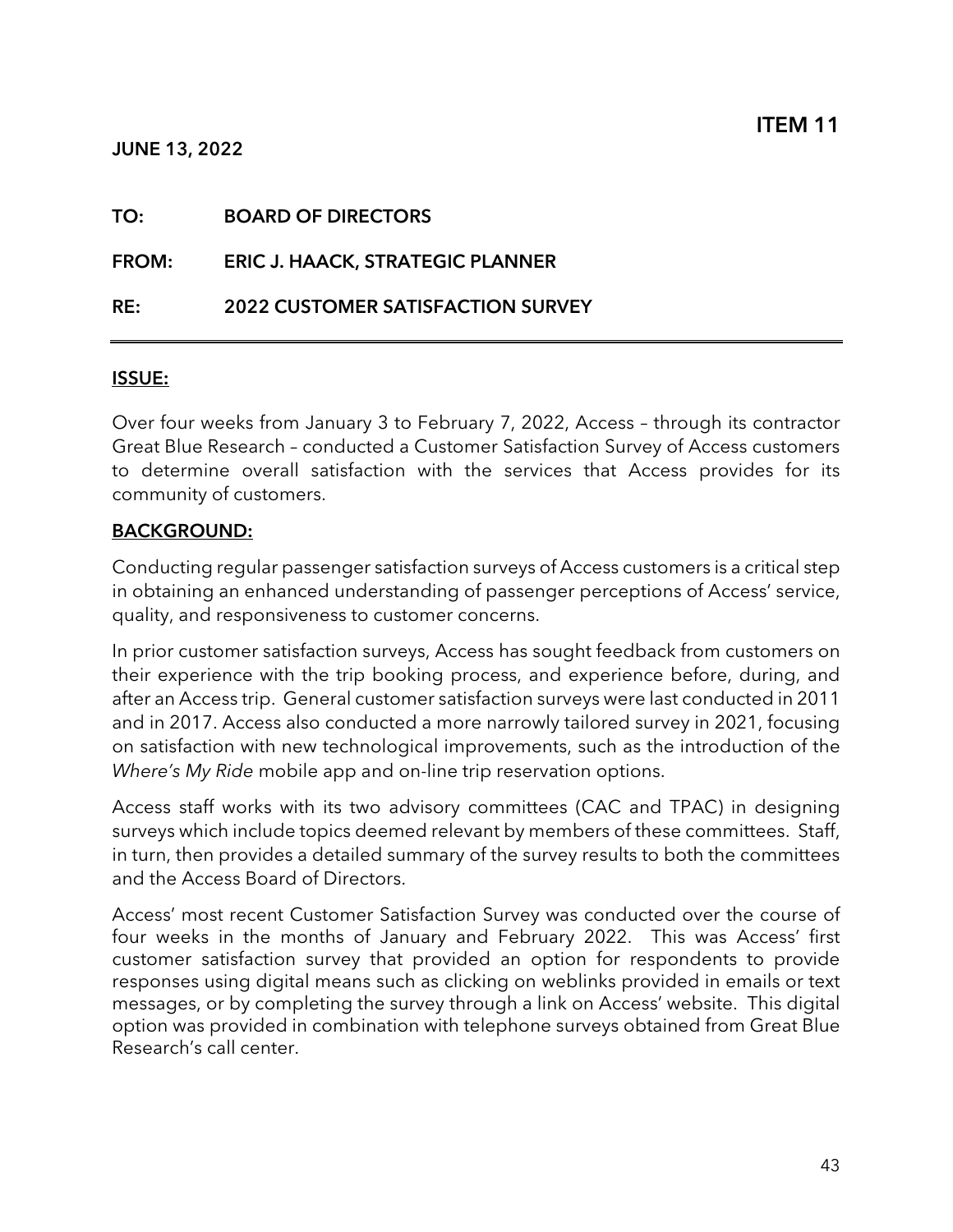The customer satisfaction survey had a total of 70 questions on a variety of topics, including a respondent's satisfaction with drivers performing Access trips they have taken, satisfaction with trip reservationists or customer service representatives or OMC representatives they have spoken with. Also, there were questions asking whether the respondent travels with a mobility device and/or a service animal and whether they have experienced any difficulty using Access with their mobility device and/or their service animal.

A copy of the draft survey report prepared by Great Blue Research can be accessed at the following link: **Item 11 - Attachment A.** 

## SURVEY FINDINGS:

The results of the survey are overall very positive. Some of the highlights from the survey include the following:

- Satisfaction with Drivers: 89.7%
- Satisfaction with Reservation Agents: 90.6%
- Satisfaction with Customer Service Representatives: 84.8%
- Satisfaction with vehicles: (Cleanliness: 89.7%; Appearance 88.0%; Comfort: 85.2%; Rides 83.0%)
- Overall Satisfaction with Access: 84.6%

The majority of respondents (51.9%) also indicated that they felt that Access' service had improved over the past couple of years with 26.5% of respondents indicating that Access' service had neither improved or gotten worse and 15.1% responding that Access' service had gotten worse in the past few years.

#### CHANGES TO SURVEY METHODOLOGY AND ENVIRONMENTAL IMPACTS ON SURVEY RESULTS:

In consultation with Great Blue Research, Access introduced a number of changes with this survey which staff felt would provide more accurate results from respondents. Additionally, there were large-scale global events taking place during the course of this survey, which also no doubt had some impact on this survey.

First, as indicated above, this customer satisfaction survey was the first survey to employ not only telephone-based surveys, but also encouraged responses through email and text with respondents being able to click on a web-link and complete the entire survey at their own pace. According to Great Blue Research, digital responses can be less positive overall than a telephone-only survey, but this method may also reveal more accurate perceptions of respondent satisfaction.

Second, Access made changes to some questions related to customer experiences, previously asking respondents to respond to their "most recent" experience with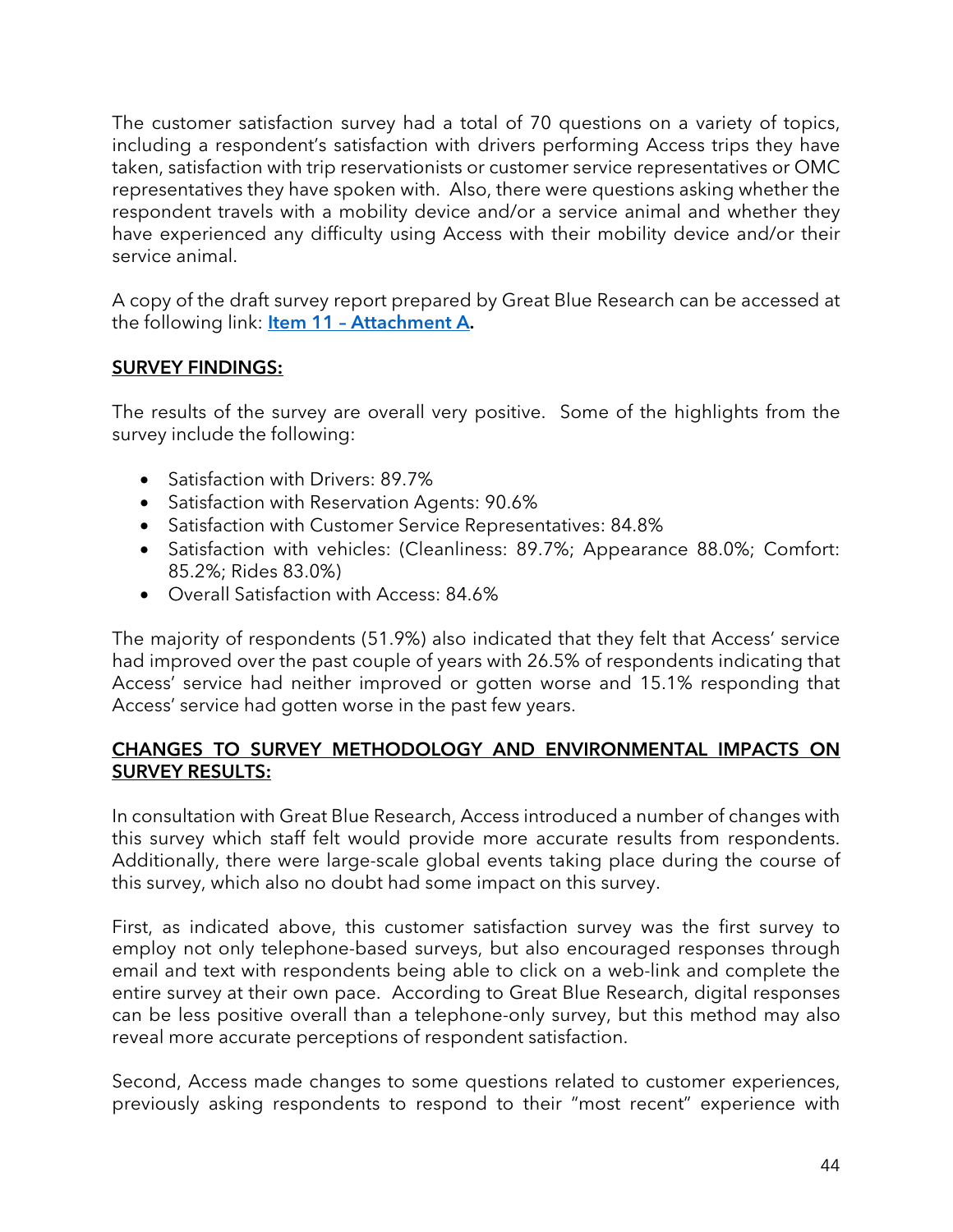Access, either their most recent trip, trip reservation, or telephone call with a customer service representative. Access changed the questions for respondents to consider their experiences over "the past three months." By providing customers with a broader range of events to consider, they may also provide overall less positive responses, but – again – this change was made in order to provide Access with more accurate responses related to customer satisfaction.

Lastly, according to Great Blue Research, the ongoing COVID-19 pandemic has negatively impacted overall satisfaction levels in their surveys.

#### COMPARING 2022 SURVEY RESULTS TO PRIOR CUSTOMER SATISFACTION SURVEYS:

Access previously conducted similar customer satisfaction surveys in 2011 and in 2017. Results of the 2022 survey are similar to results gathered from those prior surveys, with generally high satisfaction levels for all areas of Access' service.

There was observed some decline in satisfaction when directly comparing results of the 2011 and 2017 surveys to the results received in the 2022 survey. Some of these declines were within the margin of error (+/- 2.5%).

#### Next Steps

It is staff's intention to study the results from the 2022 customer satisfaction survey and determine if there are areas where Access may be able to introduce improvements that could respond to identified areas of dissatisfaction.

Lastly, Access uses these customer satisfaction surveys as one of many tools to constantly evaluate how Access is meeting its customers' needs and to identify if there are areas for improvement in one or more elements of the service that Access provides.